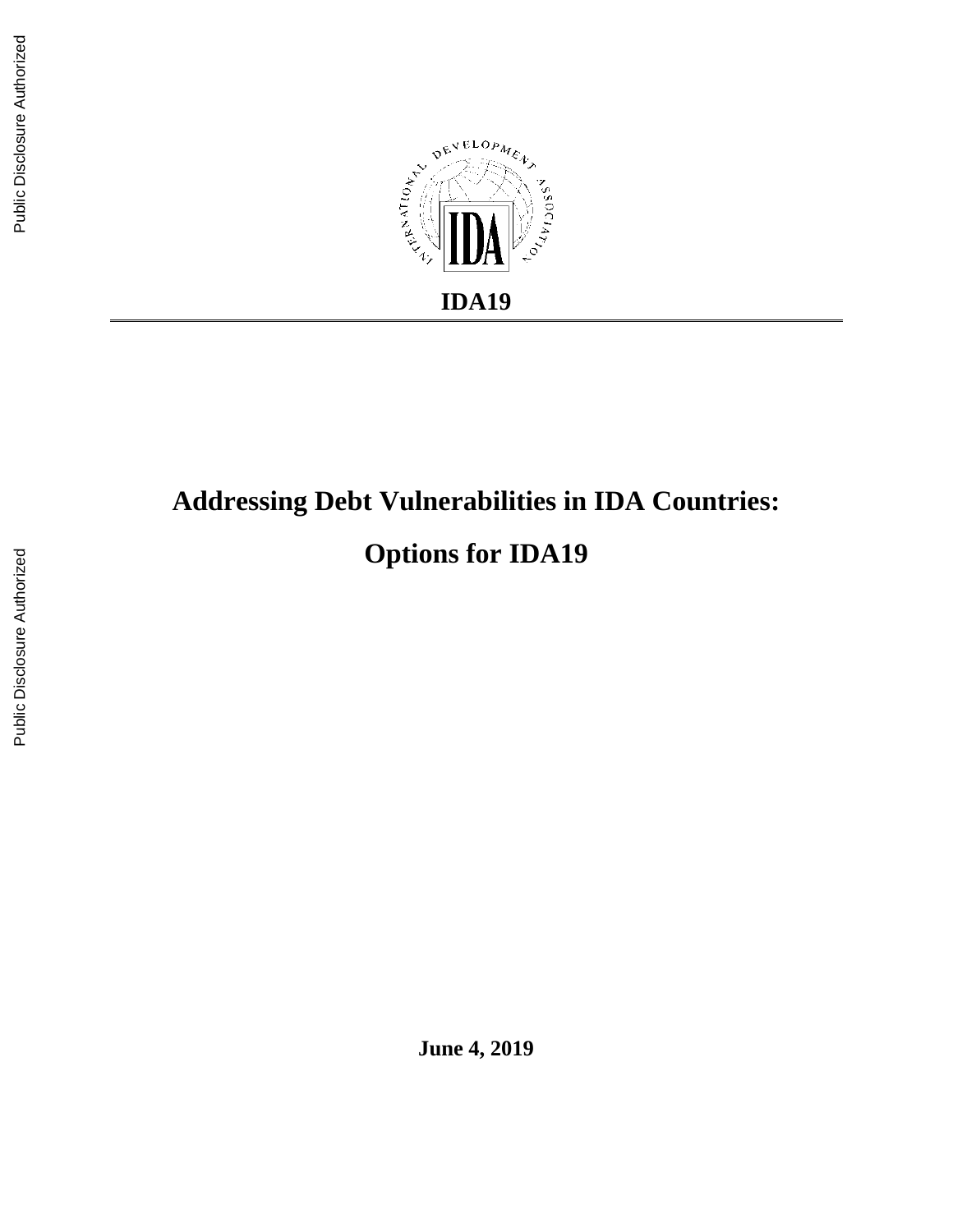## **ACRONYMS AND ABBREVIATIONS**

## Fiscal year  $(FY) = July 1$  to June 30

| <b>ADB</b>       | <b>Asian Development Bank</b>                             | G&I             | Governance and Institutions                                    |
|------------------|-----------------------------------------------------------|-----------------|----------------------------------------------------------------|
| <b>AfDB</b>      | <b>African Development Bank</b>                           | <b>GRA</b>      | <b>General Resources Account</b>                               |
| <b>AFESD</b>     | Arab Fund for Economic and Social                         | <b>GVC</b>      | Global Value Chain                                             |
|                  | Development                                               | <b>HIPC</b>     | Heavily Indebted Poor Country                                  |
| <b>AMF</b>       | Arab Monetary Fund                                        | <b>IaDB</b>     | <b>Inter-American Development Bank</b>                         |
| <b>BADEA</b>     | Arab Bank for Economic                                    | <b>IBRD</b>     | <b>International Bank for Reconstruction</b>                   |
| <b>BEPS</b>      | Development in Africa<br>Base Erosion and Profit Shifting |                 | and Development                                                |
| <b>BOAD</b>      | Banque Ouest Africaine de                                 | <b>IDA</b>      | <b>International Development</b>                               |
|                  | Développement (West African                               | <b>IFAD</b>     | Association<br>International Fund for Agricultural             |
|                  | Development Bank)                                         |                 | Development                                                    |
| <b>CABEI</b>     | <b>Central American Bank for Economic</b>                 | IG4MFD          | Infrastructure Governance for                                  |
|                  | Integration                                               |                 | Maximizing Finance for                                         |
| <b>CAF</b>       | Corporación Andina de Fomento                             |                 | Development                                                    |
| <b>CDB</b>       | Caribbean Development Bank                                | <b>IMF</b>      | <b>International Monetary Fund</b>                             |
| <b>CPIA</b>      | Country Policy and Institutional<br>Assessment            | <b>InfraSAP</b> | <b>Infrastructure Sector Assessment</b>                        |
| <b>CRO</b>       | Group Chief Risk Officer                                  |                 | Program                                                        |
| D <sub>4</sub> D | Data for Decision                                         | <b>IsDB</b>     | <b>Islamic Development Bank</b>                                |
| <b>DEC</b>       | Development Economics Vice                                | <b>KF</b>       | Kuwait Fund for Arab Economic                                  |
|                  | Presidency                                                |                 | Development                                                    |
| <b>DeMPA</b>     | Debt Management Performance                               | <b>LEG</b>      | The Legal Vice Presidency                                      |
|                  | Assessment                                                | <b>LIC</b>      | Low-Income Country                                             |
| <b>DFCII</b>     | Development Finance Corporate IDA<br>and IBRD             | <b>LIDC</b>     | Low-Income Developing Country                                  |
| <b>DFID</b>      | Department for International                              | <b>MAC</b>      | <b>Market Access Country</b>                                   |
|                  | Development                                               | <b>MDB</b>      | Multilateral Development Bank                                  |
| <b>DLP</b>       | Debt Limits Policy                                        | <b>MDRI</b>     | Multilateral Debt Relief Initiative                            |
| <b>DMF</b>       | Debt Management Facility                                  | <b>MFD</b>      | Maximizing Finance for                                         |
| <b>DMS</b>       | <b>Debt Management Strategy</b>                           |                 | Development                                                    |
| <b>DPO</b>       | <b>Development Policy Operation</b>                       | <b>MIC</b>      | Middle-Income Country                                          |
| <b>DRC</b>       | Democratic Republic of the Congo                          | MoF             | Ministry of Finance                                            |
| <b>DRS</b>       | Debt Reporting System                                     | <b>MPA</b>      | Multi-pronged approach                                         |
| <b>DSA</b>       | Debt Sustainability Analysis                              | <b>MTDS</b>     | Medium-Term Debt Strategy                                      |
| <b>DSEP</b>      | Debt Sustainability Enhancement                           | <b>MTI</b>      | Macroeconomics, Trade and<br><b>Investment Global Practice</b> |
|                  | Program                                                   | <b>NCBP</b>     | Non-Concessional Borrowing Policy                              |
| <b>DSF</b>       | Debt Sustainability Framework                             | <b>NDF</b>      | Nordic Development Fund                                        |
| $\rm EC$         | <b>European Commission</b>                                | <b>JET</b>      | <b>Jobs and Economic Transformation</b>                        |
| <b>EIB</b>       | <b>European Investment Bank</b>                           | <b>OECD</b>     | The Organisation for Economic Co-                              |
| <b>EMATUM</b>    | Empresa Moçambicana de Atum                               |                 | operation and Development                                      |
| <b>FCS</b>       | Fragile and Conflict Affected                             | <b>OPCS</b>     | <b>Operations Policy and Country</b>                           |
|                  | <b>Situations</b>                                         |                 | Services                                                       |
| <b>FCV</b>       | Fragility, Conflict and Violence                          | <b>PBA</b>      | Performance-Based Allocation                                   |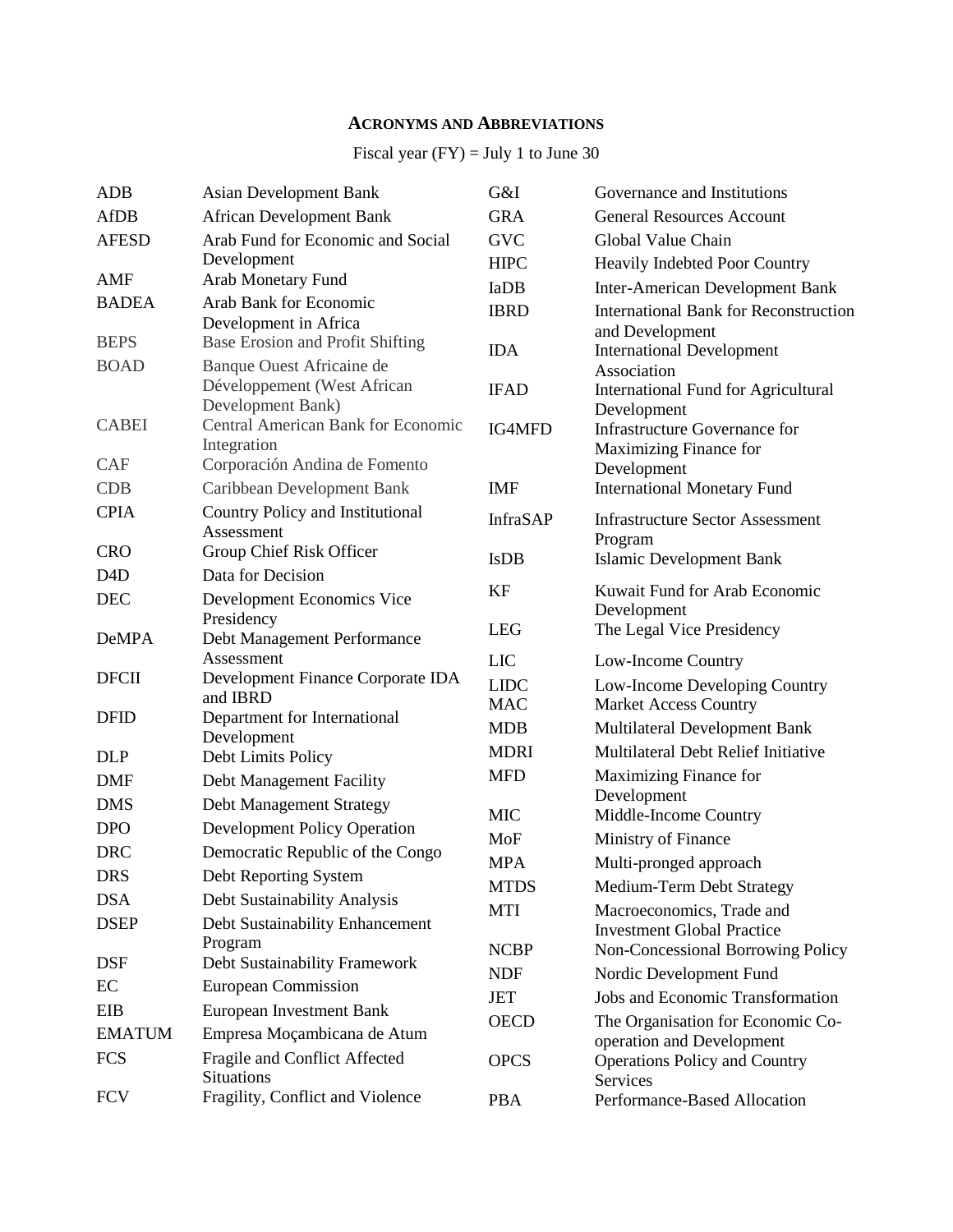| <b>PEHAA</b> | Public Enterprises Holdings and                  | <b>SECO</b> | <b>State Secretariat for Economic</b> |
|--------------|--------------------------------------------------|-------------|---------------------------------------|
|              | <b>Administration Agency</b>                     |             | Affairs, Switzerland                  |
| <b>PPG</b>   | <b>Public and Publicly Guaranteed</b>            | SF          | Saudi Fund for Development            |
| <b>PPP</b>   | Public and Private Partnership                   | <b>SOE</b>  | <b>State-Owned Enterprise</b>         |
| PRGT         | Poverty Reduction and Growth Trust               | <b>TA</b>   | <b>Technical Assistance</b>           |
| <b>SCD</b>   | <b>Systematic Country Diagnostic</b>             | V&H         | Volume Cut and Hardening Terms        |
| <b>SDG</b>   | <b>Sustainable Development Goals</b>             | WB          | World Bank                            |
| <b>SDFP</b>  | <b>Sustainable Development Finance</b><br>Policy | <b>WBG</b>  | World Bank Group                      |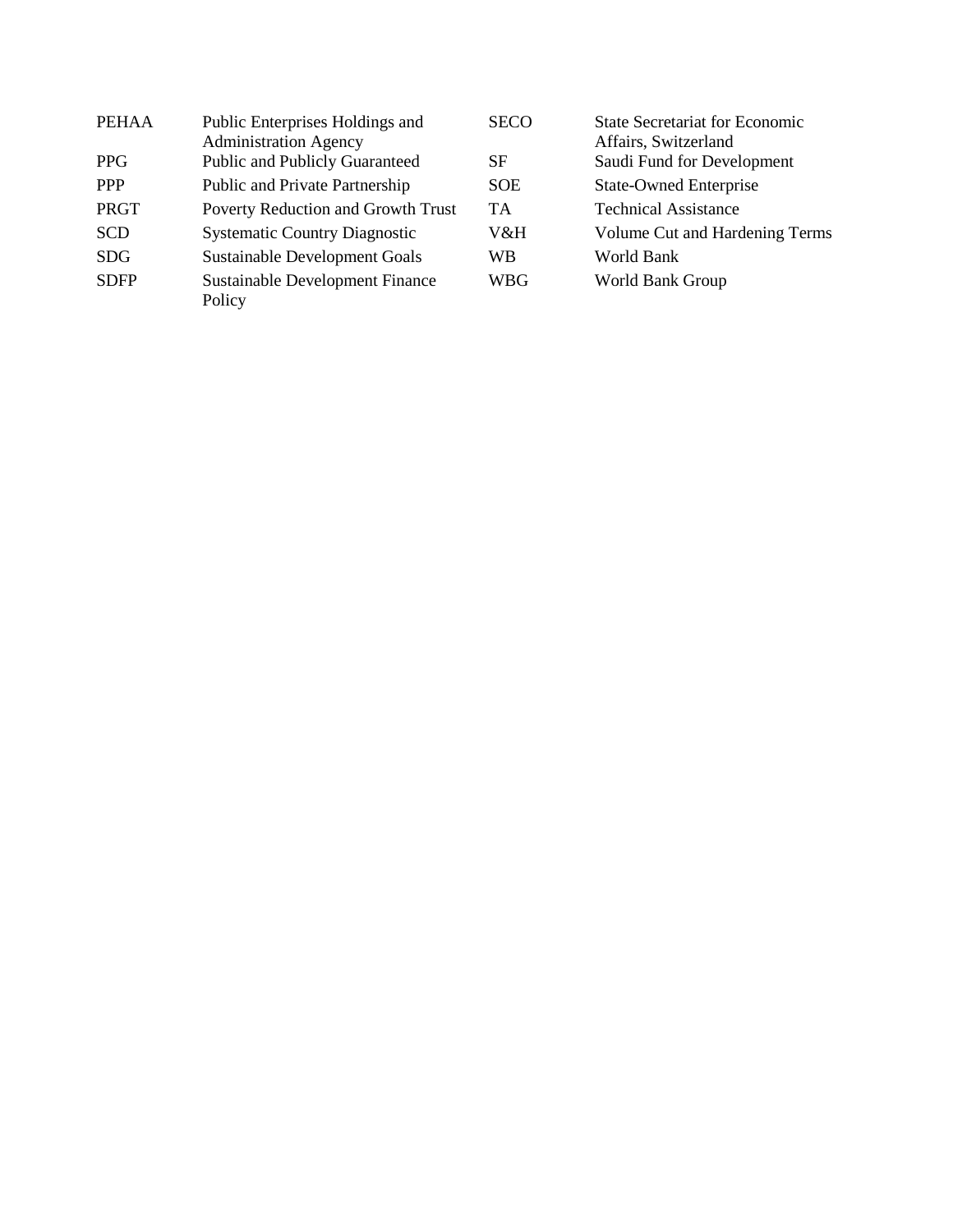# **TABLE OF CONTENTS**

| L.             |                                                                             |
|----------------|-----------------------------------------------------------------------------|
| II.            |                                                                             |
| Α.             |                                                                             |
| $\mathbf{B}$ . | VULNERABILITIES STEMMING FROM WEAK FISCAL POLICY FRAMEWORKS 4               |
| $\mathcal{C}$  |                                                                             |
| D.             | VULNERABILITIES STEMMING FROM WEAKNESSES IN DEBT RECORDING, MONITORING, AND |
| $E_{\rm c}$    |                                                                             |
| III.           | PROGRESS ON THE WB-IMF MULTI-PRONGED APPROACH TO ADDRESS DEBT               |
|                |                                                                             |
| IV.            | POLICY ACTIONS UNDER THE JET AND G&I SPECIAL THEMES TO ADDRESS              |
|                |                                                                             |
| A.             |                                                                             |
| <b>B.</b>      |                                                                             |
| V.             | TOWARDS A NEW SUSTAINABLE DEVELOPMENT FINANCE POLICY  16                    |
| A.             |                                                                             |
| VI.            |                                                                             |

# **LIST OF ANNEXES**

# **LIST OF BOXES, FIGURES AND TABLES**

# **Boxes**

| Box 2: Abidjan High-Level Consultation on Addressing Debt Vulnerabilities (May 16, 2019) 11 |  |
|---------------------------------------------------------------------------------------------|--|
|                                                                                             |  |
|                                                                                             |  |
| Box 5: Implementation Arrangements of the Sustainable Development Finance Policy (SDFP)23   |  |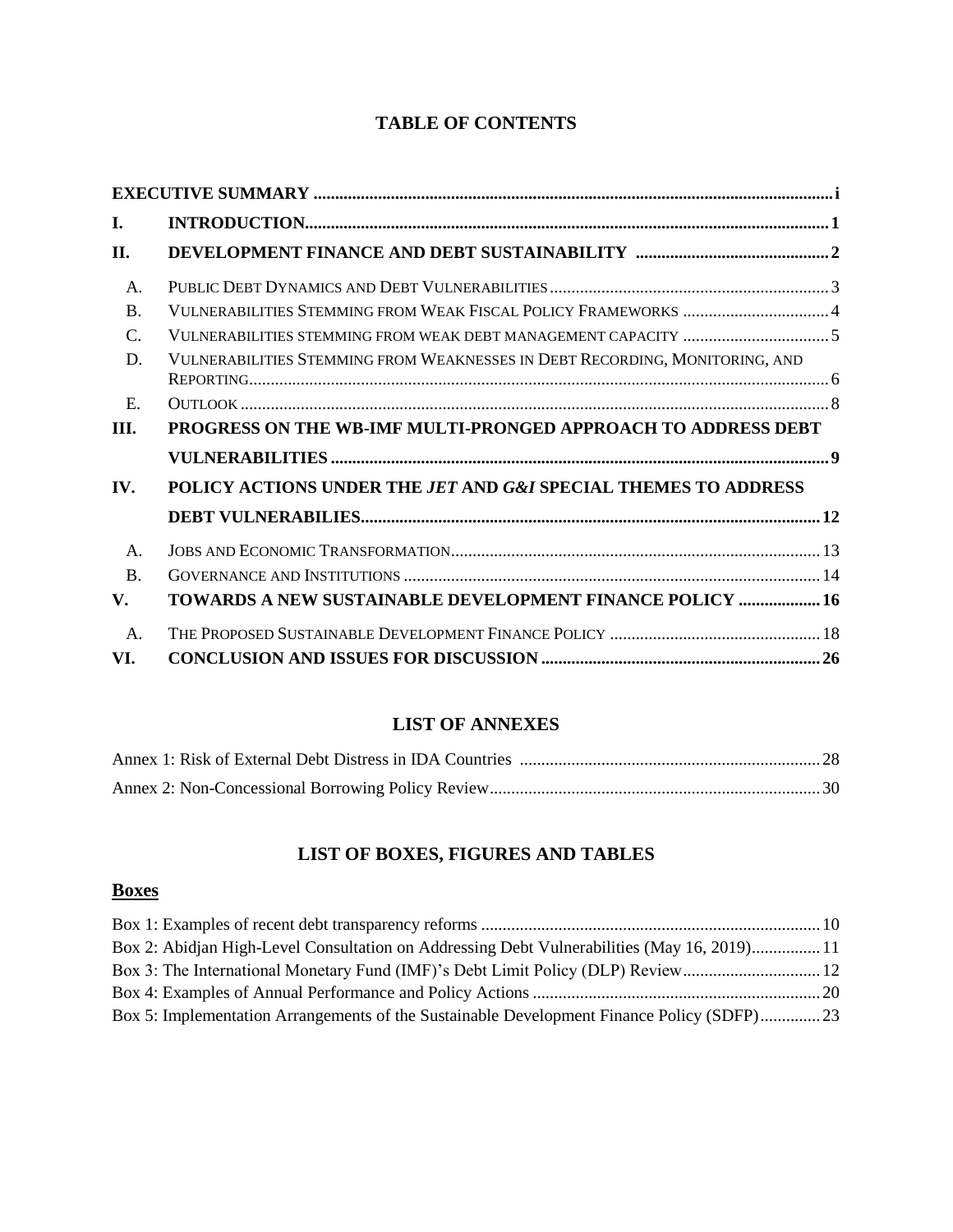# **Figures**

| Figure 3: Evolution of the Risk of External Debt Distress for IDA Countries, Percent of IDA Countries. 4 |  |
|----------------------------------------------------------------------------------------------------------|--|
|                                                                                                          |  |
| Figure 5. Decomposition of debt dynamics in IDA countries, in percent of GDP, simple average 5           |  |
|                                                                                                          |  |
| Figure 7: Proposed modus operandi of the Debt Sustainability Enhancement Program 22                      |  |

# **Tables**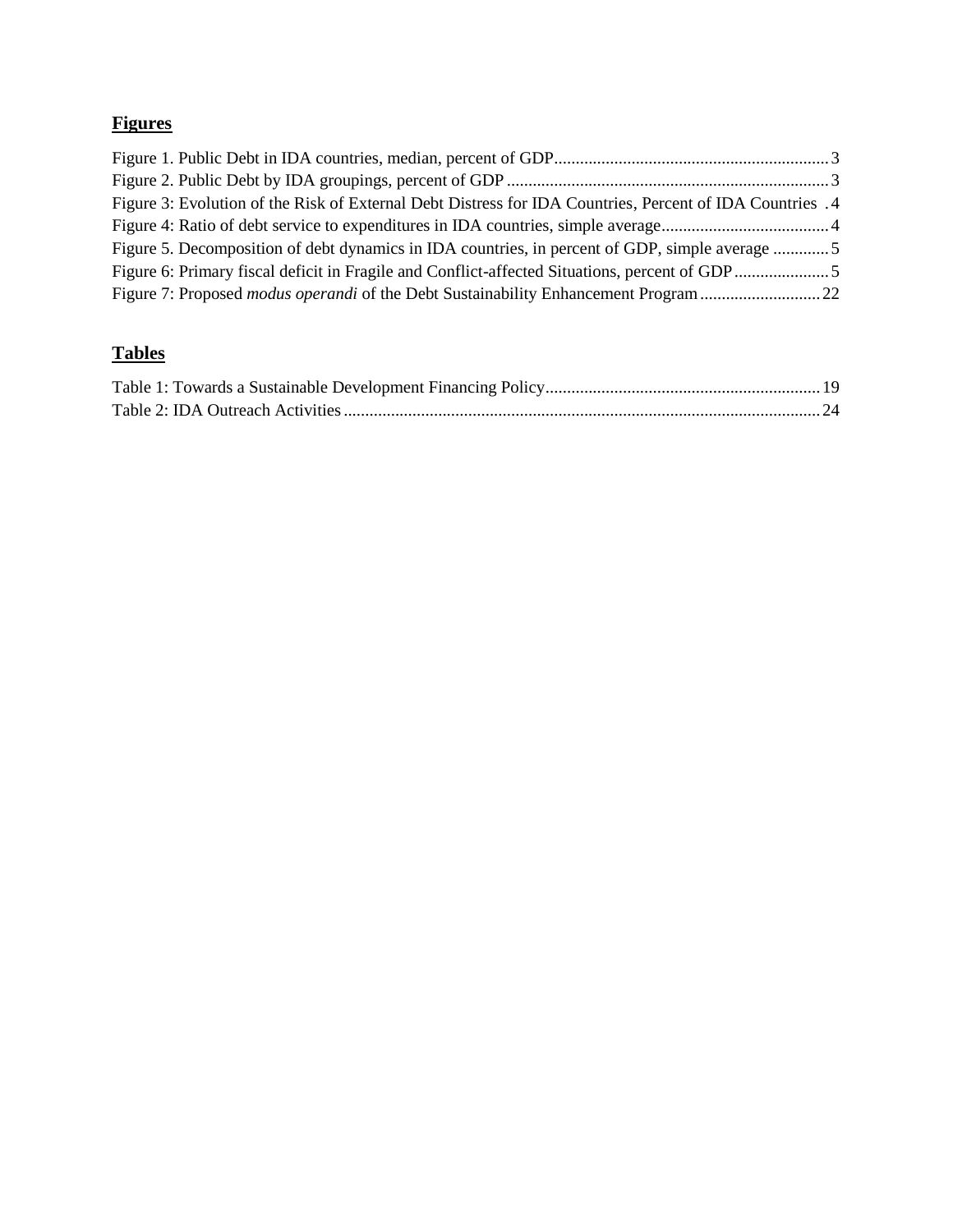#### **EXECUTIVE SUMMARY**

<span id="page-5-0"></span>i. **Rising debt vulnerabilities in IDA countries could jeopardize their development goals at a critical time to meet the 2030 Development Agenda**. The financing needs of IDA countries are very significant and debt, properly managed, is a critical ingredient of development. Yet, there is a real risk that, as public debt levels grow, governments spend *more* on debt service and *less* on education, health, and infrastructure. With about half of IDA countries now at a high risk of external debt distress or in debt distress, the issue of how IDA should adapt its policy framework to support debt sustainability has become a central topic for the IDA19 replenishment negotiations.

ii. **Participants at the IDA Replenishment meeting in Washington, D.C. in April 2019 discussed a paper that presented an overview of the various ways that IDA supports countries' efforts to manage their debt**. Participants requested a follow-up paper for discussion at the June meeting that would lay out concrete policy options to adapt and expand elements of IDA's allocation and financial policies to support financial sustainability and achieve country development goals while minimizing risks of debt distress. Participants asked for a simple and rules-based proposal that uses transparent indicators and emphasizes positive incentives instead of focusing only on disincentives. They welcomed the idea to transform the Non-Concessional Borrowing Policy (NCBP) into a Sustainable Development Finance Policy (SDFP) and supported expanding the coverage of the SDFP to IDA Blend and Gap countries, broadening debt coverage in line with sound international standards, and further strengthening the link with Debt Sustainability Analysis (DSA).

iii. **This paper responds to these requests and lays out a proposal that aims to support and incentivize IDA countries to achieve and maintain debt sustainability**. The proposal has three main components.

iv. **First, continued implementation of the World Bank-International Monetary Fund (WB-IMF) Multipronged Approach (MPA) for Addressing Emerging Debt Vulnerabilities**. The MPA reflects the ample experience and leading role of the WB and the IMF on debt-related issues, and provides the overarching framework for IDA's efforts to support debt sustainability. Going forward IDA will work closely with the IMF to strengthen implementation of this framework, including improved monitoring of debt vulnerabilities, enhanced early warning systems, support for structural reforms to help reduce debt vulnerabilities, improved debt transparency, and increased debt management capacity building and outreach to creditors and borrowers in order to raise awareness of debt issues.

v. **Second, introduction of new policy actions under the IDA19 Special Themes of Jobs and Economic Transformation (JET) and Governance and Institutions (G&I) that promote sustainable economic growth and improved debt management policies**. A development trajectory that is sustainably financed requires progress both on the economic growth side and on actions to strengthen the fiscal policy framework. Assuring debt sustainability depends not only upon the absolute level of debt, but also on the successful implementation of a comprehensive set of policies that are expected to enhance economic growth and strengthen the fiscal policy framework, including domestic revenue mobilization, efficiency of public expenditures and debt management. This highlights two important policy priorities for IDA countries. First,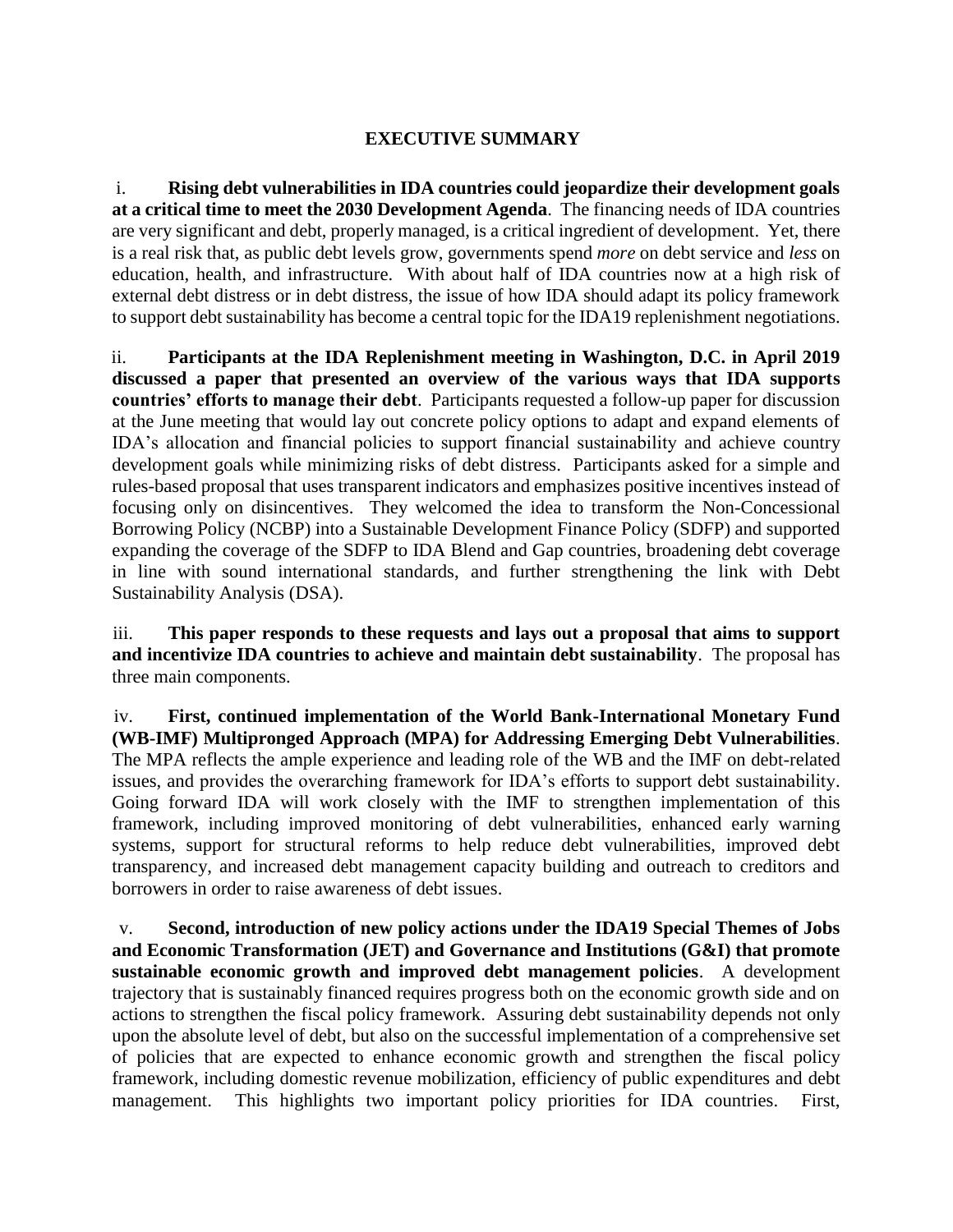improvements in debt ratios have been dominated by movements in the denominator (exports and GDP) highlighting the importance of growth-promoting macroeconomic and structural policies for achieving debt sustainability. Second, IDA countries need to strengthen their fiscal policies by developing a credible macroeconomic framework and consider new borrowing only for investment projects with credibly high rates of return, while using fiscal risk management tools. Countries also need to strengthen efforts to mobilize domestic resources, improve the efficiency of public expenditures, and strengthen public investment and debt management.

vi. **Third, replacing IDA's current NCBP with a broader SDFP**. The ultimate objective of the new SDFP will be to assist all IDA countries to establish a path of sustainable development finance that enhances progress toward achieving the 2030 Development Agenda. The policy would achieve this objective by: (i) strengthening IDA recipients' incentive structures with appropriate accountability measures and closer operational linkages with country programs; (ii) enhancing collective action and partnerships among IDA recipients, creditors and other development partners; and (iii) introducing more robust monitoring and accountability measures. The screening system proposed is forward looking by design – debt-distress risk ratings emerging from DSAs are based on forward-looking analyses of countries' debt sustainability prospects, taking into account not only baseline debt projections but also standardized stress tests. As such they more adequately reflect risks of debt over-accumulation.

vii. **The proposed SDFP has two key pillars**. The first pillar is a *Debt Sustainability Enhancement Program (DSEP)* to enhance incentives for countries to move toward sustainable financing. This would address debt related risks pertaining to the *demand side* factors (pull factors). Every year, all countries are evaluated according to debt distress stress levels (*traffic light indicator)*. Countries at low risk of debt distress (*green-light countries)* will have access to 100 percent of their core allocations. Countries at moderate, high risk of debt distress or in debt distress (*yellow and red-light countries)* will have access to 100 percent of their core allocations subject to meeting agreed policy actions to be implemented on a yearly basis. Incentives will take the form of a share of the country's allocation (10 percent and 20 percent for countries at moderate and high risk of debt distress, respectively) that will be set aside and released upon satisfactory implementation of the agreed policy actions of their DSEP. For *yellow and red-light countries,* specific performance and policy actions include strengthening (i) fiscal sustainability; (ii) debt management; and/or (iii) the coverage and timeliness of debt reporting. The performance and policy actions would be developed by countries and agreed in the context of IDA's country programs. They would be defined in the fourth quarter of every fiscal year (FY) and progress would be assessed the following year, as prior actions for the decisions on whether to release or to continue with the set asides.

viii. **The second pillar is a** *Creditor Outreach Program* **building on IDA's global platform and convening role**. The objective of the program is to facilitate information sharing, dialogue and coordination, including coordination among Multilateral Development Banks (MDBs), to help mitigate debt related risks pertaining to the *supply side* factors *(push factors*). Effective collective action would go a long way towards mitigating risks of unsustainable debt accumulation.

ix. **The proposed SDFP builds on IDA's already very strong foundation for addressing debt sustainability**. Per the advice of Participants, the SDFP would rely on the allocation "set aside" rather than an allocation "discount" as the main tool to incentivize countries to take policy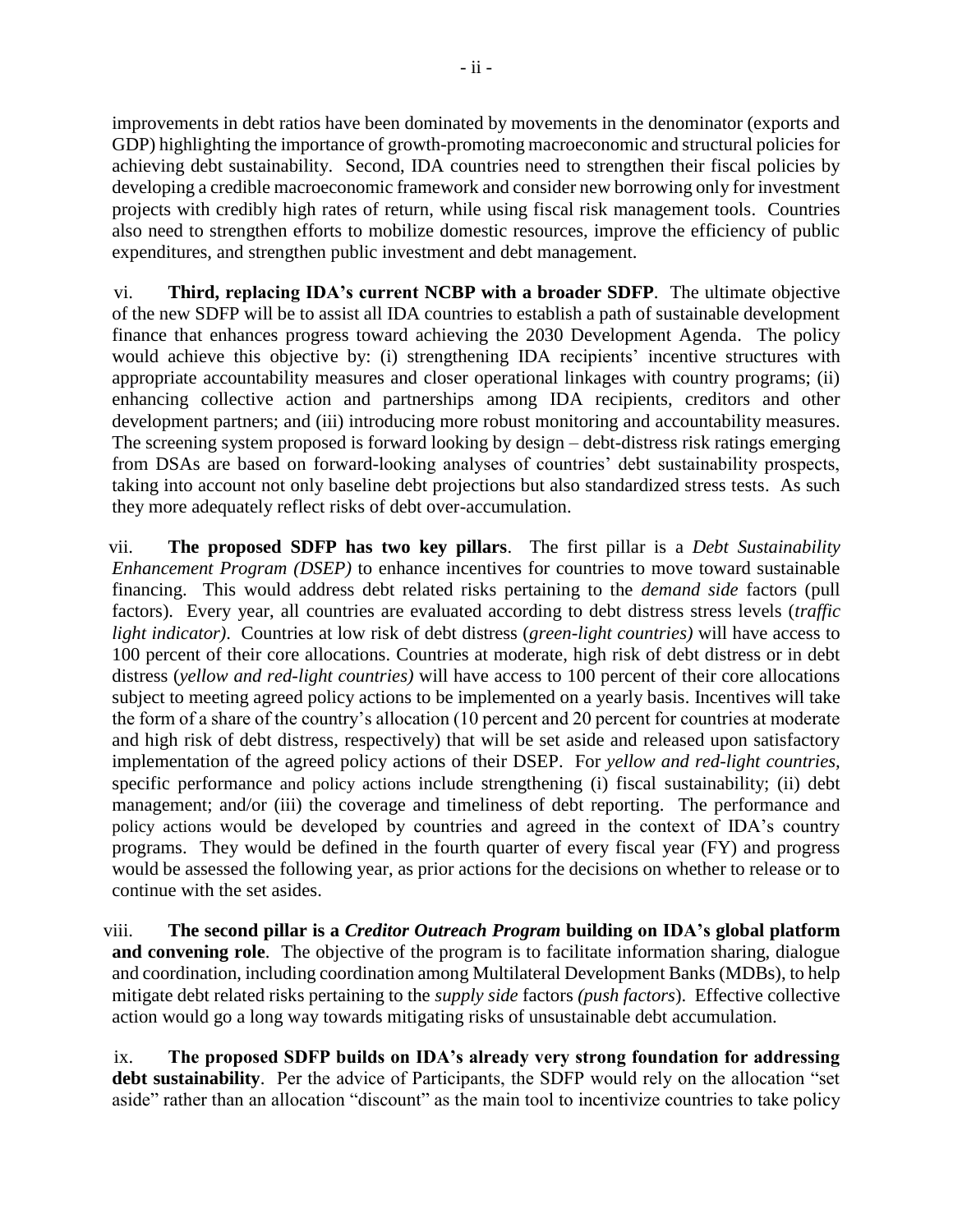steps to reduce debt vulnerability risks. This must, however, be done in a way that takes account of the differing needs and capacities of IDA countries. By tailoring the annual performance and policy actions based on the specific circumstances of each IDA country, the SDFP would ensure that low capacity countries, including those affected by Fragility, Conflict and Violence (FCV), or facing structural challenges, including high vulnerability to shocks and the effects of climate change such as small island economies, would also be able to make the progress needed to avoid or access the set aside. In addition, the SDFP seeks to maximize the signaling effects, to borrowers and to creditors, by being simple and policy-oriented.

#### x. **The SDFP provides incentives for continuous improvement toward a sustainable borrowing path, recognizing the impact of exogenous shocks**. With this system:

- Countries consistently meeting their annual performance and policy actions would maintain their full allocations for the IDA19 period.
- Countries at *yellow and red light* that do not implement their annual performance and policy actions in the first year, but delivers the following year would also maintain their full allocations for the IDA19 period.
- Countries at *yellow or red light* that miss their annual performance and policy actions may lose their set aside at the start of the last year of the IDA19 period.

xi. **The internal governance of the SDFP will be similar to the current governance of the NCBP**. It will emphasize equity of treatment and due processes. It will be simple to be efficient and send clear signals to borrowers and creditors. It will be transparent and disclosed.

xii. **The SDFP would come into effect on July 1st, 2020, at the outset of IDA19**. The proposals endorsed by IDA19 Participants during the Addis meeting will be included in the draft Deputies Report scheduled for discussion in October 2019. A detailed proposal would be presented to the IDA Board sometime in the third quarter of FY20, following the completion of the IMF review of its Debt Limits Policy.

#### xiii. **The views of Participants are sought on the following questions.**

- a. Do Participants support the overall IDA19 package, which is anchored in the WB-IMF Multi-Pronged Approach, and includes policy commitments under the Special Themes as well as reforms to IDA's financial policies?
- b. Do Participants agree with the overall framework of a Sustainable Development Finance Policy as described in Section V?
- c. Do Participants agree that the proposed design and approach of the Debt Sustainability Enhancement Program where a policy-based set aside would be a suitable mechanism for incentivizing IDA countries to borrow sustainably?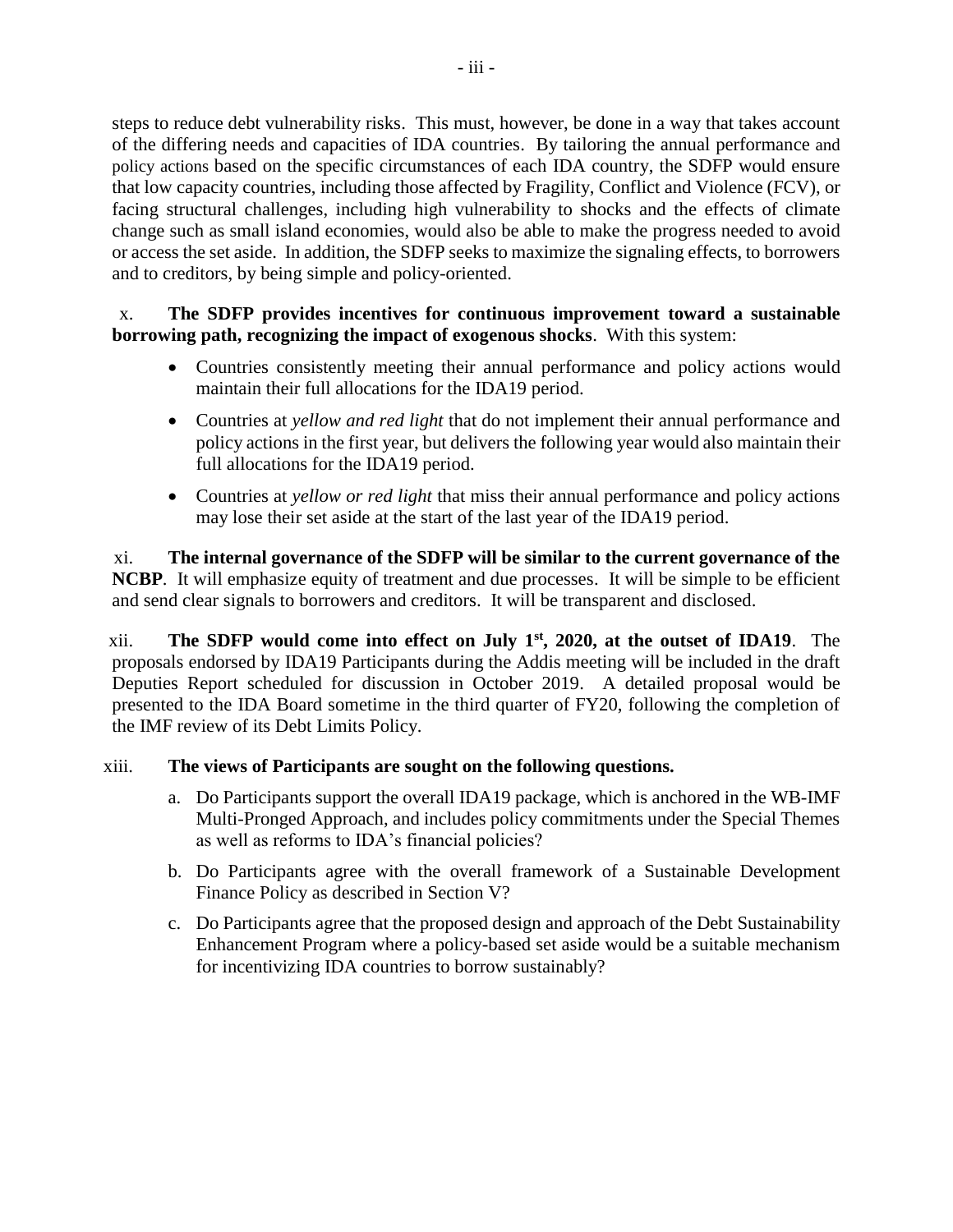## **I. INTRODUCTION**

<span id="page-8-0"></span>1. **Rising debt vulnerabilities in IDA countries could jeopardize their development goals at a critical time to meet the 2030 Development Agenda**. The financing needs of IDA countries are very significant and debt, properly managed, is a critical ingredient of development. Yet, there is a real risk that, as public debt levels grow, governments spend *more* on debt service and *less* on education, health, and infrastructure. While there have not been material changes since the analysis on debt vulnerabilities presented in Bali in October 2018 and in Washington during the Spring Meetings in 2019, about half of IDA countries – many of which are small states – are now at a high risk of external debt distress or in debt distress.

2. **Over the last decades, IDA has played an important role in helping countries achieve and maintain debt sustainability**. IDA has provided debt relief with the international community. IDA also tailors the terms of its assistance to debt sustainability; provides technical assistance to IDA recipients; addresses debt in its policy dialogue with the countries; and facilitates coordination among creditors. In addition, IDA's direct financial assistance has aimed at supporting sustainable economic growth and good governance in client countries, a key factor in maintaining debt sustainability.

3. **Intensifying progress towards the Sustainable Development Goals (SDGs) and on the World Bank Group (WBG)'s twin goals of reducing poverty and boosting shared prosperity in a sustainable manner will require,** *inter alia***, greater mobilization of finance for development**. In this area, the challenge for the international community as a whole is two-fold. First, to assist IDA countries to ensure that the benefits exceed the costs of servicing their debt. This requires that situations where the costs may be exceeding the benefits are identified early enough so that corrective action may be taken by country authorities with support from IDA and other partners. Second, to respect the principles of debt transparency and sustainable lending that include provision of concessional financing where and when needed.

4. **Participants at the IDA Replenishment meeting in Washington, D.C. in April 2019 discussed a paper that presented an overview of the various ways that IDA supports countries' efforts to manage their debt**. Participants requested a follow-up paper for discussion at the June meeting that would lay out concrete policy options to adapt and expand elements of IDA's allocation and financial policies to support financial sustainability to achieve their development goals while minimizing the risk that they experience debt distress. Participants asked for a simple and rules-based proposal that uses transparent indicators and emphasizes positive incentives instead of focusing only on disincentives. They welcomed the idea to transform the Non-Concessional Borrowing Policy (NCBP) into a Sustainable Development Finance Policy (SDFP) and supported expanding the coverage of the SDPF to IDA Blend and Gap countries, expanding debt coverage in line with sound international standards, further strengthening the link with Debt Sustainability Analysis (DSA) and considering the special challenges facing small states.

5. **This paper responds to these requests and lays out a proposal that aims to support and incentivize IDA countries to achieve and maintain debt sustainability**. The paper is organized as follows. Section II summarizes the evolution of public debt vulnerabilities in IDA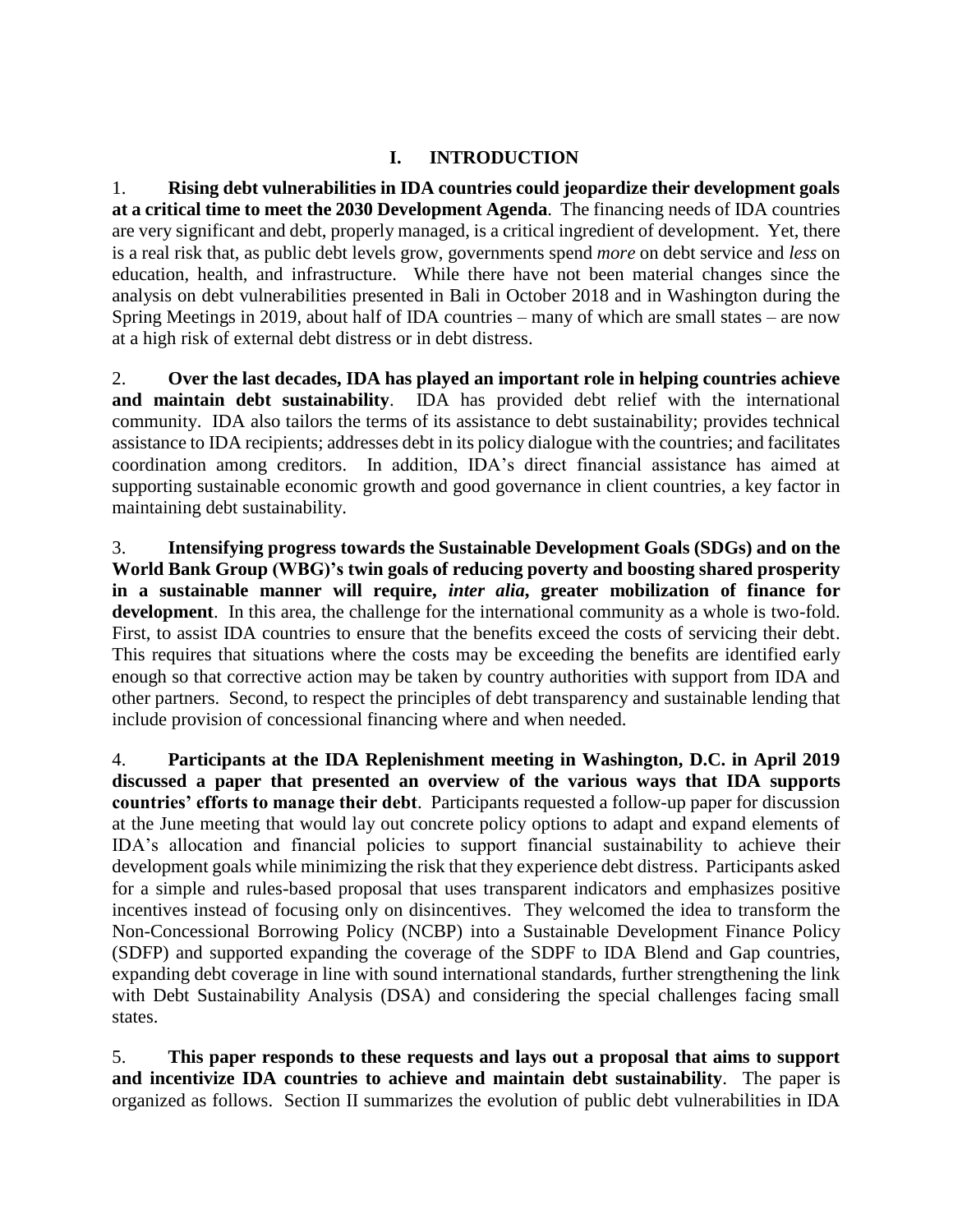countries, highlighting the need for action on three fronts: fiscal and growth policy, debt management, and debt transparency. Section III provides an update on the implementation of the World Bank-International Monetary Fund (WB-IMF) Multi-Pronged Approach (MPA) for helping countries tackle debt vulnerabilities. It reflects the initial steps in the IMF's review of its Debt Limit Policy, and a broad range of activities to identify risks and build country capacity to manage debt. Section IV summarizes IDA19 policy directions presented in the Jobs and Economic Transformation (JET) and the Governance and Institutions (G&I) Special Themes. Supporting IDA countries in a development trajectory that is sustainably financed requires progress both on (i) the economic growth side, and (ii) actions to strengthen the fiscal policy framework - the key source of debt vulnerability. The G&I Special Theme includes policy commitments to build fiscal space, increase spending efficiency, and address debt vulnerabilities. The JET Special Theme proposes a stepped-up focus on supporting the enabling environment for jobs-intensive private investment and facilitating access to expanded market opportunities. Section V presents options on how to further adopt elements of IDA's allocation and financial policies that have a bearing on sustainable lending. It builds on the ongoing 2019 NCBP Review (Annex 2) and feedback provided by IDA Participants at the April 2019 meeting.

## **II. DEVELOPMENT FINANCE AND DEBT SUSTAINABILITY <sup>1</sup>**

<span id="page-9-0"></span>6. **IDA countries have large financing needs for delivering on the 2030 Development Agenda**. A recent WB report finds that, for infrastructure alone, Low and Middle-Income Countries (LICs and MICs) face yearly financing needs ranging from two percent of their Gross Domestic Product (GDP) to eight percent of GDP, depending on the ambitiousness of the goals and the efficiency of the investments.<sup>2</sup> While maintaining debt sustainability is the responsibility of IDA countries, international financial institutions that help meet these financial needs must also support debt sustainability objectives.

7. **Rising debt levels and debt vulnerabilities in IDA countries are potentially constraining access to finance**. IDA countries will need domestic public resources and private finance to achieve the 2030 Development Agenda. However, rising debt levels could jeopardize their development goals, as governments spend *more* on debt service and *less* on education, health, and infrastructure (see Figure 4). High debt can also create uncertainty, which undermines the ability to tap into the positive global trend in foreign direct investment and private finance. In addition, debt vulnerabilities severely undermine sustainability of economic growth and reduce the ability to mobilize domestic public resources. In short, when countries accumulate debt beyond sustainable levels, development outcomes are at stake, including reaching the SDGs.

8. **Debt per se is not the problem; used prudently, debt can be a powerful tool to achieve development**. Access to new sources of financing – if managed well – can help countries achieve their development goals. Several countries took advantage of the very low global interest rates and risk aversion in the wake of the global financial crisis to finance higher public investment to support growth. A case can be made for using debt to smooth consumption, following a terms of trade shock, with the optimal speed of adjustment depending on a range of factors. However, the

 $\overline{a}$ 

<sup>&</sup>lt;sup>1</sup> This section recaps the findings of the October 2018 and April 2019 papers on debt trends and the evolution of debt vulnerabilities in IDA countries.

<sup>2</sup> Julie Rozenberg and Marianne Fay, "Beyond the Gap: How Countries Can Afford the Infrastructure They Need while Protecting the Planet" (Sustainable Infrastructure Series, World Bank, Washington, DC., 2019).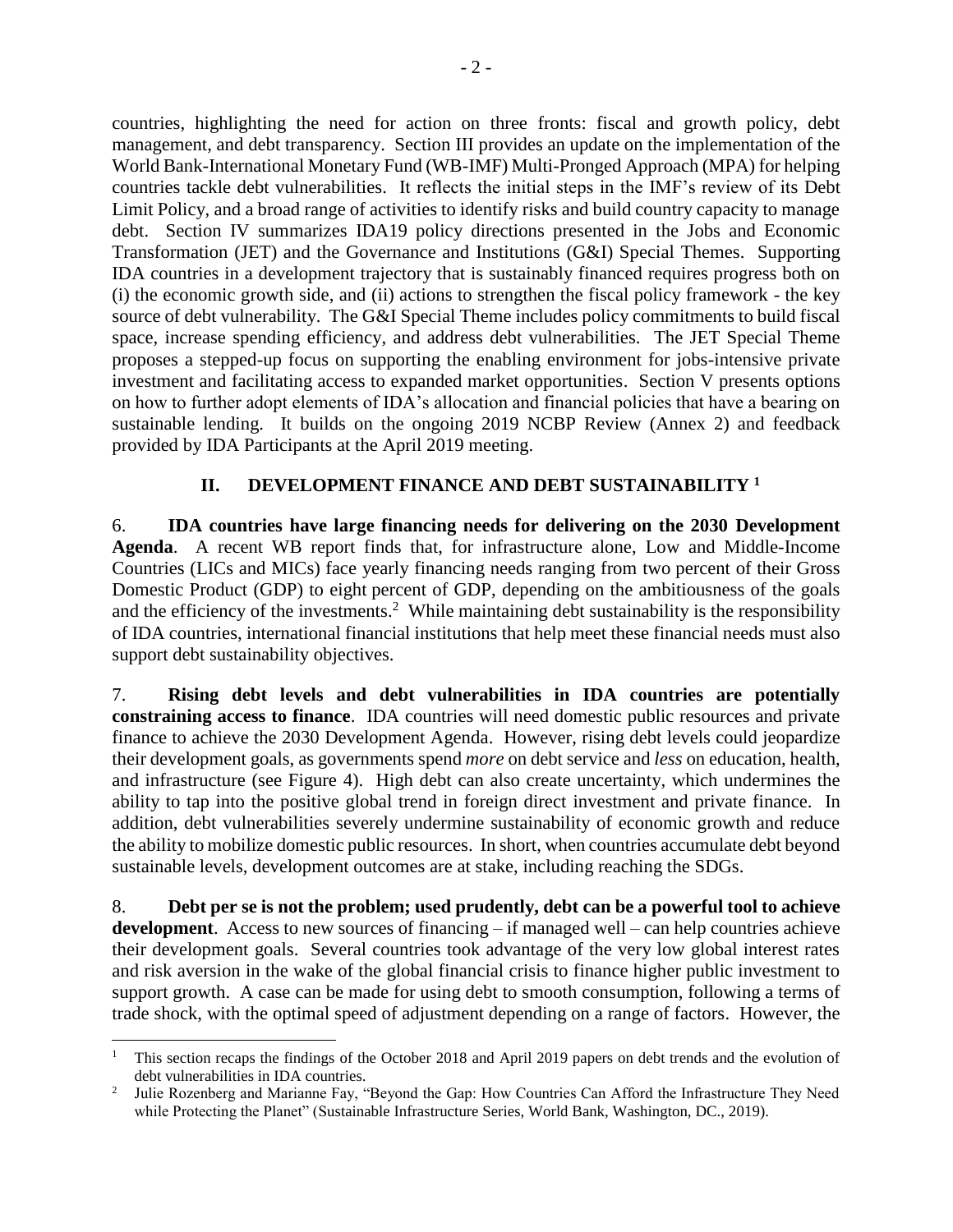returns from debt must exceed the costs: first and foremost, in terms of development outcomes, but also in terms of strict economic rates of return. In many IDA countries that is not the case, and debt vulnerabilities have increased. Many LICs often have a more limited capacity to raise public revenue and carry debt. Countries with weak macroeconomic policy frameworks experienced the steepest increases in debt. This is particularly the case for fragile commodity-dependent countries that failed to implement growth-enhancing reforms to diversify their exports and build buffers to mitigate the impact of external shocks.

#### <span id="page-10-0"></span>**A. PUBLIC DEBT DYNAMICS AND DEBT VULNERABILITIES**

9. **Public debt levels in IDA countries have risen substantially over the past five years**. Having fallen steadily for many years on the back of strong growth and debt relief, starting from 2013, median public debt in IDA countries increased by 14 percentage points of GDP to reach about 50 percent of GDP in 2018 (see Figure 1). The increase in public debt levels was broadbased across IDA-eligible countries (see Figure 2), but slightly larger among commodity exporters. The increase in debt levels for countries affected by Fragility, Conflict and Violence (FCV) was slightly lower than for countries not affected by conflict (nine percentage points, compared to 13 percentage points for non-Fragile and Conflict-affected Situations (FCS)), while small states experienced a modest increase.

<span id="page-10-1"></span>

 $\overline{a}$ 

<span id="page-10-2"></span>



10. **Rising debt levels and shifts in the composition of debt have increased debt vulnerabilities in IDA countries as a group**. As noted in the April 2019 Paper on Debt Vulnerabilities in IDA countries, as of end-May 2019, 50 percent of IDA countries covered under the joint WB-IMF Debt Sustainability Framework (DSF) are assessed at high risk of external debt distress or in debt distress (34 countries).<sup>3</sup> This number falls to around 30 percent once small states are excluded. In 2018, more than 80 percent of IDA-only and 75 percent of Gap countries are assessed to be at high or moderate risk, and only 11 are at low risk of external debt distress. Ten countries are assessed to be in debt distress. Most countries at moderate risk of debt distress have limited debt carrying capacity, with rising liquidity pressures. Countries at low risk of debt distress tend to have more diversified exports. Rising debt levels have also *crowded out* public

<sup>&</sup>lt;sup>3</sup> See "Debt Vulnerabilities in IDA Countries: Policy Options for IDA19". Paper for IDA19 Replenishment. April 2019.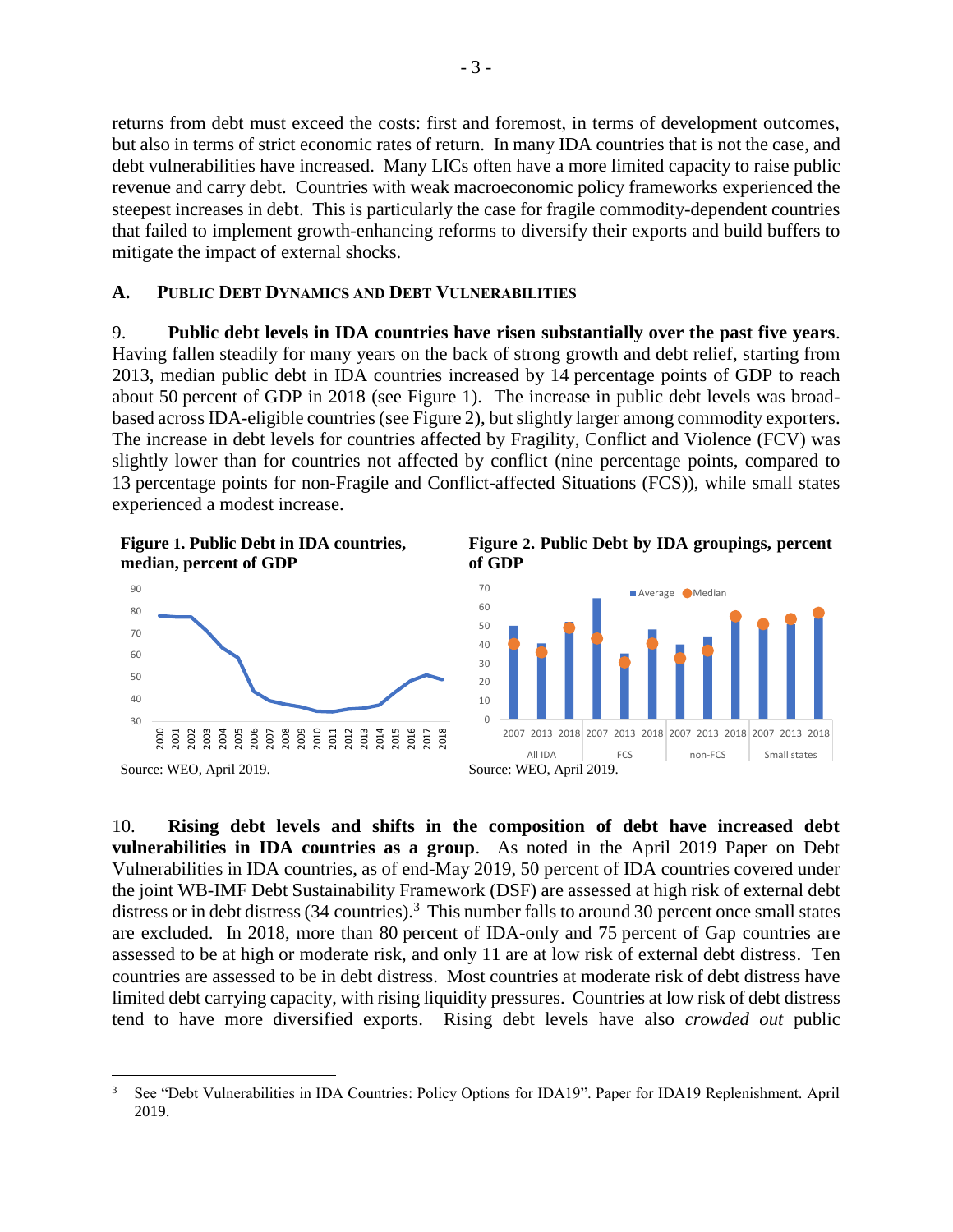expenditures as debt service obligations account for an increasingly larger share of public expenditures (see Figure 4).

<span id="page-11-1"></span>**Figure 3: Evolution of the Risk of External Debt Distress for IDA Countries, Percent of IDA countries**



Source: World Bank/IMF LIC-DSA database. As of May 2019. Note: Figures are in calendar year. High risk includes countries in debt distress.

<span id="page-11-2"></span>



Source: IMF WEO, April 2019. Note: Average of these countries where data is available, data not available for all IDA countries.

11. **A decomposition of public debt dynamics across IDA countries points to several reasons for increased debt vulnerabilities**. These include: (i) weaknesses in fiscal policy frameworks (including, weak domestic resource mobilization and efficiency of public expenditures); (ii) changing composition of debt towards more expensive and riskier sources of financing; and (iii) weak debt transparency. In addition, several countries were affected by internal conflict (Yemen and Burundi experienced increases in the public debt-to-GDP ratio) or by shocks (Ebola epidemics in the case of Liberia and Sierra Leone – where the public debt-to-GDP ratio increased by about 20 percentage points between 2013 and 2017). The remainder of this Section focuses on these three areas, before concluding with a discussion on the outlook.

#### <span id="page-11-0"></span>**B. VULNERABILITIES STEMMING FROM WEAK FISCAL POLICY FRAMEWORKS**

12. **First, widening fiscal deficits played a particularly important role in rising public debt (see Figures 3 and 4)**. Commodity-dependent countries ran sizeable fiscal deficits during the commodity price boom. Failure to build adequate buffers during that period left countries with the choice between higher borrowing and sharp fiscal adjustment when prices – and with them domestic revenues – dropped. Most chose the former. For countries less reliant on commodities, primary deficits remained at the core of debt dynamics, but changes in debt ratios by 2017 came to be driven increasingly by currency depreciation and a higher contribution from interest spending as countries contracted less concessional sources of financing. In FCS, primary fiscal balances have worsened in recent years (see Figure 6).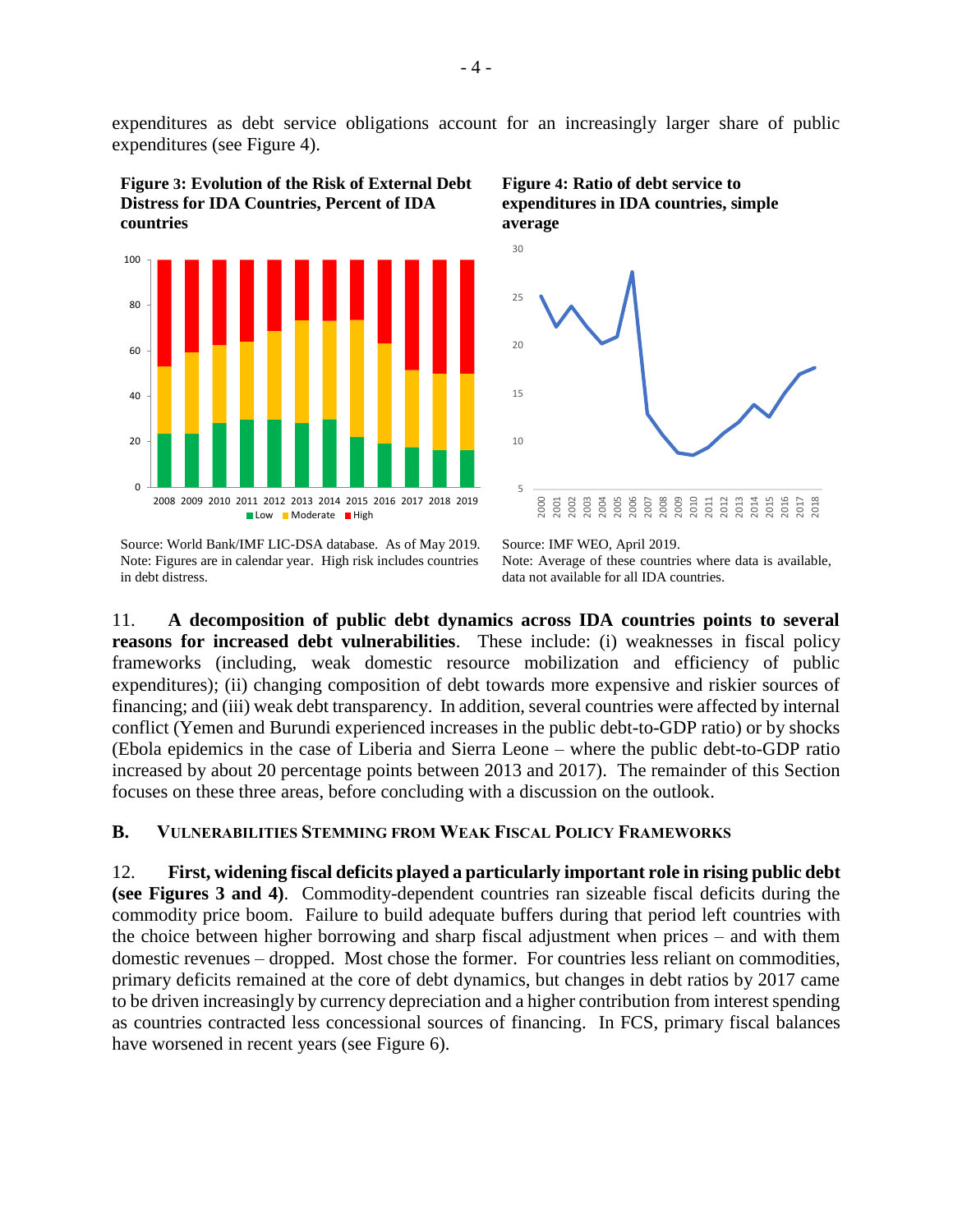

<span id="page-12-1"></span>**Figure 5. Decomposition of debt dynamics in IDA countries, in percent of GDP, simple average**

<span id="page-12-2"></span>**Figure 6: Primary fiscal deficit in Fragile and Conflict-affected Situations, percent of GDP**



Source: World Bank DSA database. Source: World Bank DSA database.

 $\overline{a}$ 

13. **Only in a minority of cases, widening fiscal deficits are fully accounted for by higher levels of public investment: in a majority of cases, it reflects weaknesses in revenues or increases in current expenditures**. Empirical evidence for 34 Low-Income Developing Countries (LIDCs) studied by the  $IMF<sup>4</sup>$  suggests higher levels of public investment explain the build-up of debt only to a limited extent. Larger fiscal deficits are fully explained by the increase in public investment in about 30 percent of cases, and partially explained in one quarter of them. Public investment fell in the remaining countries.

14. **The scaling up of public investment was common prior to 2008, but after the Global Financial Crisis trajectories, it differed somewhat across IDA country groups**. 5 Prior to 2008, the scale-up of public investment benefited from a favorable global environment, rising commodity prices and a debt relief under the Heavily Indebted Poor Country (HIPC) and Multilateral Debt Relief Initiative (MDRI). After the crisis, public investment levels declined relative to 2007 levels. FCS and commodity exporters registered the largest declines. After 2008, the gap between public investment and public savings started to widen, triggered by a gradual decline in public savings. Increasing public investment efficiency continues to be constrained by weaknesses in Public Investment Management - not in all cases public investments generate high rates of return.

#### <span id="page-12-0"></span>**C. VULNERABILITIES STEMMING FROM WEAK DEBT MANAGEMENT CAPACITY**

15. **Second, greater reliance on new sources of financing compounded with weaknesses in debt management, led to increased debt service and refinancing risks**. IDA countries have increased their reliance on financing from non-traditional sources. Since 2010, 18 IDA countries have issued a growing amount of international bonds, thanks to the low interest environment and the search for higher yields from international investors. Commodity dependent countries, including some HIPCs and FCS, constitute the bulk of issuers. At the same time, non-Paris Club creditors have become a more important source of financing over the past decade, especially in

<sup>4</sup> IMF. Macroeconomic developments and prospects in low-income developing countries, March 2018.

<sup>5</sup> IMF. Trends and Challenges in Infrastructure Investment in Low-Income Developing countries, 2018.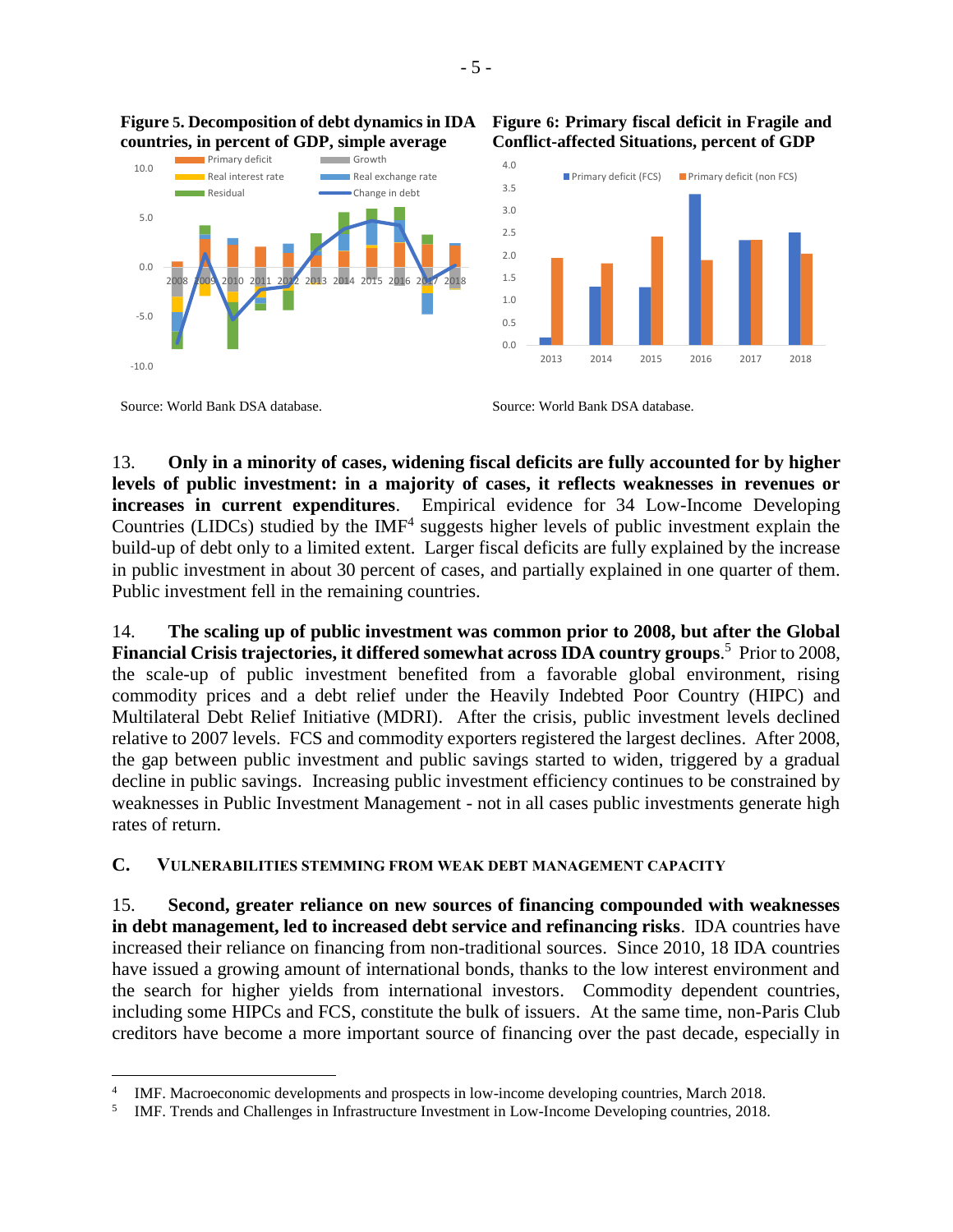commodity-dependent Sub-Saharan African countries. In 2017, non-Paris Club debt accounted for about one-fifth of the total Public and Publicly Guaranteed (PPG) external debt in IDA countries.

16. **The shift in the debt composition has increased debt portfolio risks**. First, enhanced reliance on commercial debt has raised refinancing, exchange rate, interest rate and capital reversal risks. The share of variable interest rates debt in total external debt has increased from an average of 10 percent to 13 percent during the same period, and the share of variable rate debt in total external debt now exceeds 25 percent in 13 countries. At the same time, a more diverse creditor base has increased the challenges of debt resolution. The stock of debt owed to commercial and non-Paris Club creditors more than doubled between 2010 and 2017.

17. **Despite increases in public debt and a shift towards riskier debt portfolios, debt management capacity in IDA countries remains weak**. The WB's Country Policy and Institutional Assessment (CPIA) indicates that the quality of the debt management policy and institutions in about half of IDA countries falls short of the 3.5 rating for which countries are considered to have "adequate" capacity. Areas of particular concern include: weaknesses in debt management governance;<sup>6</sup> weak coordination with fiscal policy; weaknesses in public financial management and in regulatory frameworks for domestic borrowing, loan guarantees, on-lending and derivatives; lack of operational risk management; poor quality of debt data; and insufficient staff capacity in debt management offices, to adequately assess fiscal and debt risks and deal with a diverse and fragmented landscape of investors and emerging creditors.

## <span id="page-13-0"></span>**D. VULNERABILITIES STEMMING FROM WEAKNESSES IN DEBT RECORDING, MONITORING, AND REPORTING**

18. **Despite significant improvements in debt data, current public debt statistics suffer from limited debt data coverage and debt transparency**. This is especially the case for debts to State-Owned Enterprises (SOE), contingent liabilities related to Public Private Partnerships (PPPs), and collateralized debt. At the same time, the public sector is one of the most heterogenous categories in terms of variety of definitions – individual countries differ in regard to the degree of centralization or federalization, and the corresponding budgetary and regulatory arrangements. The combined elements of these country-specific circumstances are also important drivers of weak debt data.

19. **Some countries also suffered from hidden SOE debts as a result of significant deficiencies in the management and oversight of SOEs and deep-rooted governance challenges**. In Mozambique, two state-guarantees issued in 2013 and 2014 by the Minister of Finance to SOEs incorporated as private enterprises – amounting to US\$1.15 billion (nine percent of GDP at end-2015) – were not disclosed to the debt management staff and the public, and broader governance issues appear to have been an issue. In Togo, the government had pre-financed debt - a form of de facto government debt which was not reflected in official government debt statistics, amounting to seven percent of GDP at end-2016.

 $\overline{a}$ <sup>6</sup> For example, legal frameworks, insufficient audits, poor quality of debt management strategies and implementation capacity.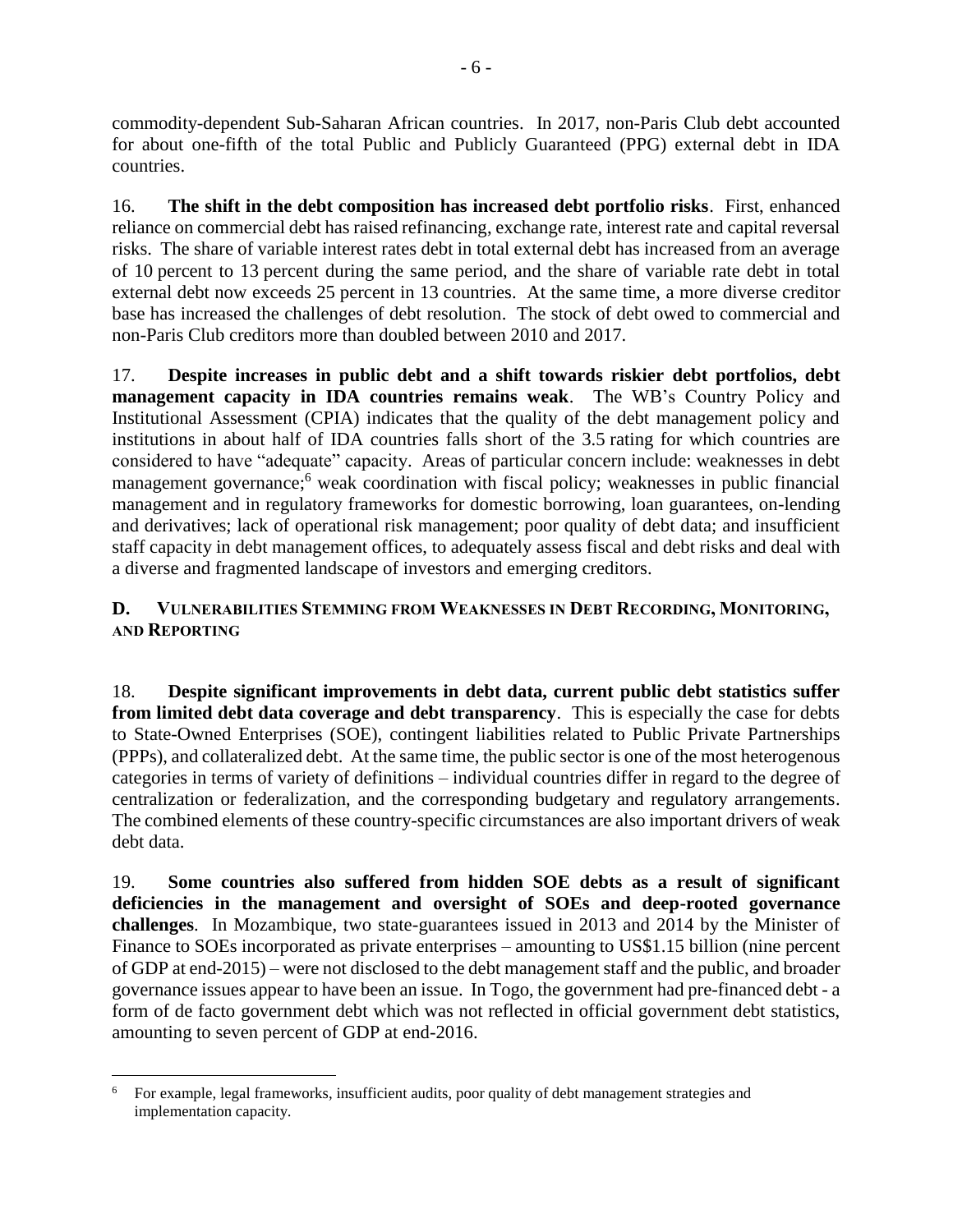20. **The use of unconventional debt and debt-like instruments appears to have also been increasing**. To ease financing constraints, some IDA countries have borrowed through collateralizing future receivables and other creative ways, offering protection of creditor rights (Chad, Republic of Congo, Ghana, Liberia). PPP transactions are often structured so that they do not appear as a direct debt of the government, and they can represent significant contingent liabilities for the government unless well managed.

21. **Lending arrangements for commercial and non-Paris Club debt are often not published, and they can be complex and varied**. Some of this debt is collateralized. This may have the advantage of reducing borrowing costs, but might also reduce budget flexibility by earmarking revenues, weaken the creditor's incentive to assess the borrower's debt sustainability, and (if large) increase funding costs from other creditors who may reassess the probability of being repaid. Increased complexity of collateralized debt transactions undermines the IDA recipients'/other lenders' ability to determine the level of concessionality and reduce predictability of aid flows. Since IDA invokes its negative pledge clause in respect of its non-concessional credits, relevant IDA recipients are required to use transaction structures in their borrowings from other lenders, which do not violate the borrower's negative pledge undertaking to IDA. Other Multilateral Development Banks (MDB) (such as the International Bank for Reconstruction and Development (IBRD), the Asian Development Bank (ADB) and the African Development Bank (AfDB)) also have negative pledge clauses. An IDA recipient's violation of its negative pledge undertaking results in an event of default, and IDA may, among other things, suspend disbursements, and seek security to remedy the violation. The negative pledge clause was adopted as a part of IDA's hybrid financing model and provides important support towards IDA's longterm financial stability and preferred creditor treatment.

22. **During times of severe debt distress, which may necessitate debt restructuring, the existence of collateralized debt makes the process more complex**. This increases debt vulnerabilities as demonstrated in countries that collateralized petroleum exports and went into debt distress when oil prices dipped in 2014. A key issue in dealing with collateralized debt is transparency (on the size and type of the obligation). Increased exposure to non-Paris Club and commercial creditors may pose coordination challenges for debt resolutions in the future, making the consequences of debt distress even more disruptive, especially if debt is collateralized.

23. **Inadequate legal frameworks, limited capacity, and governance challenges are root causes for the lack of debt transparency**. Reliable and comprehensive data recording and monitoring of public debt requires a legal framework with clearly specified instruments and institutional coverage, well-defined organizational structures that ensure segregation of duties and avoid conflicts of interest, internal controls that ensure laws, procedures and policies are followed, and a secure debt recording system. At the same time, adequate capacity is needed at every step to record, monitor, and report public debt data, as well as to audit and conduct internal control functions. Finally, in some instances, governance challenges – including fraud and corruption – have led to significant underreporting of debt.

24. **Lack of transparency impedes on IDA countries' ability to attract creditors and private finance**. Improving debt transparency helps countries to reduce a risk of negative debt surprises, hence, creditors are more likely to reduce interest on debt to reflect reduced risk premia.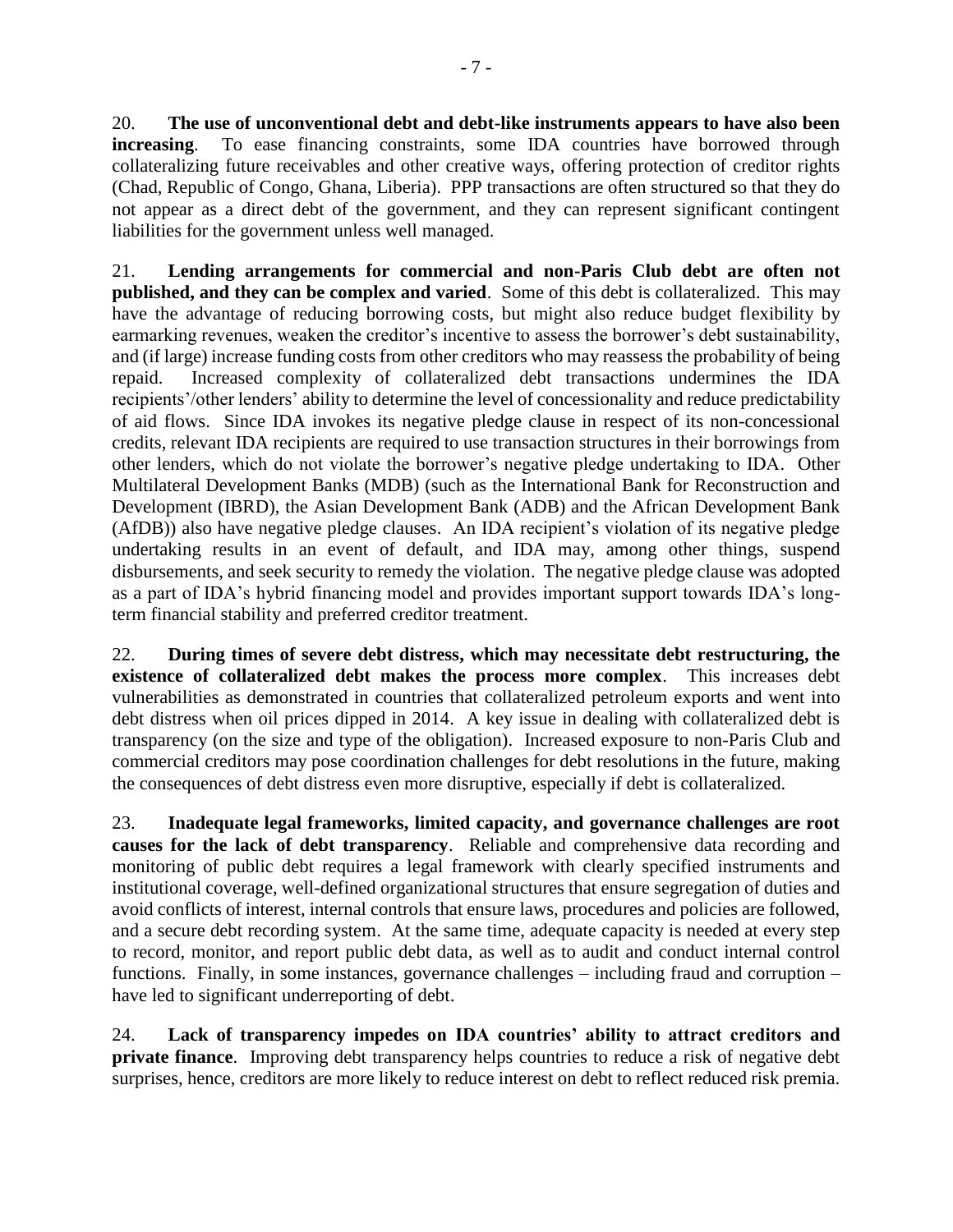#### <span id="page-15-0"></span>**E. OUTLOOK**

25. **Over the last decades, IDA has played an important role in helping countries achieve and maintain debt sustainability**. IDA has provided debt relief with the international community. It also tailors the terms of its assistance to debt sustainability; provides technical assistance to IDA recipients; addresses debt in its policy dialogue with the countries; and facilitates coordination among creditors. In addition, IDA's direct financial assistance has aimed at supporting sustainable economic growth and good governance in client countries, a key factor in maintaining debt sustainability. For example, official creditor coordination around DSA risk ratings, as well as the use of the DSAs in the commercial sector, are notable successes of IDA.

26. **Looking ahead, public debt levels in IDA countries are projected to remain contained over the next several years, conditional on continued efforts to strengthen fiscal policy frameworks and a pick-up in growth**. As noted in Figure 1, after a rapid increase in the previous years, the pace of debt accumulation has slowed. IMF projections indicate that debt levels may trend down after 2019, if deficits decline as projected.<sup>7</sup> At the same time, improvements in individual country debt carrying capacity is expected to be gradual and debt risks high. In addition, meeting annual debt amortization and debt service needs will present challenges in a number of countries.

27. **Vulnerable IDA countries have the primary responsibility to act decisively to contain debt-related risks, with support from the international community**. This would require broadening the revenue base; strengthening tax administration; eliminating wasteful subsidies; and prioritizing spending initiatives on infrastructure, health, education, and poverty reduction. Commodity-dependent economies lacking diversification would need to build international reserves buffers and sovereign wealth funds where appropriate during periods of high commodity prices. These buffers facilitate consumption smoothing during periods of terms of trade deterioration or other external shocks and reduce incentives to rely on non-concessional borrowing to smooth domestic consumption.

28. **Risks to this scenario include policy reversals, inability to implement key fiscal and growth-promoting reforms, and adverse shocks, both domestic and external**. Revisions in expectations about global interest rates could lead to rapid shifts in market sentiment, unexpected financing gaps and increased funding costs, especially in countries with large external financing needs and limited fiscal buffers. In addition, despite the recent stabilization in the number of newly introduced barriers to trade, the threat of protectionism is still a major risk. Also, improvements in debt data coverage and reporting – a key agenda item in the WB and IMF operational work – may result in upward revisions of debt levels and possibly reassessments of debt risks.

29. **Debt will continue to be a powerful tool for development**. Access to new sources of financing – if managed well – can help countries achieve their development goals. In addition, prudent market borrowing will continue to play a useful role in increasing transparency and providing market signals to country authorities about the credibility of macroeconomic management.

 $\overline{a}$ See "Fiscal Monitor: Curbing Corruption: IMF, 2019.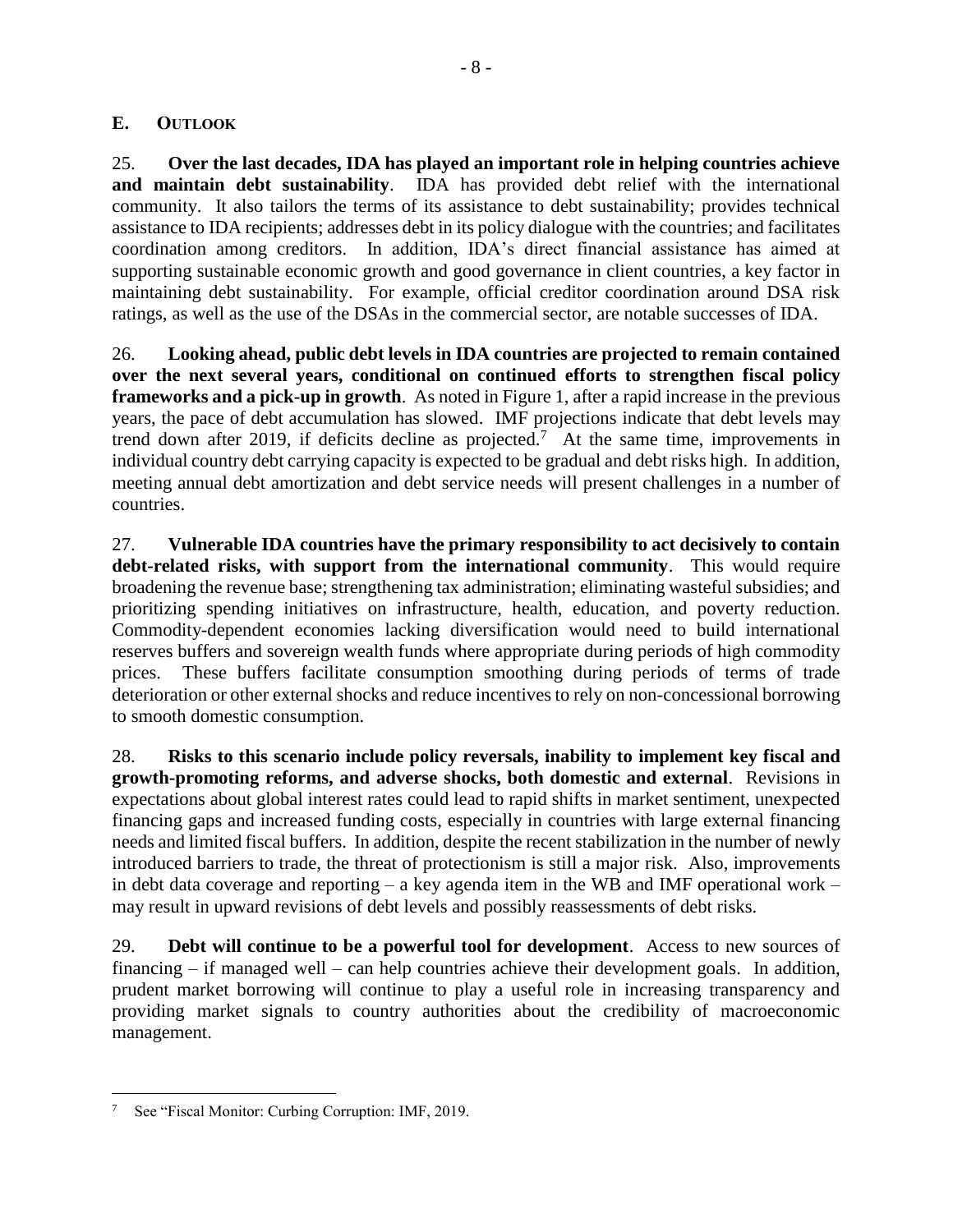#### <span id="page-16-0"></span>**III. PROGRESS ON THE WB-IMF MULTI-PRONGED APPROACH TO ADDRESS DEBT VULNERABILITIES**

30. **Rising debt risks have prompted the international community to step up its work to help countries reduce public debt vulnerabilities**. Recognizing that the primary responsibility for addressing debt vulnerabilities lies with borrowers, the IMF and the WB are working together to implement a MPA to help member countries address debt vulnerabilities. This work is taking place within the context of the global development agenda. The work program, which reflects the leading role of the World Bank and the IMF on debt-related issues includes improved monitoring of debt vulnerabilities, enhanced early warning systems, support for structural reforms to help reduce debt vulnerabilities, improve debt transparency, and increase debt management capacity building and outreach to creditors and IDA recipients to raise awareness of debt issues.

31. **The over-arching framework for IDA's current effort to support debt sustainability is anchored in the WB-IMF MPA to address debt vulnerabilities**. The MPA was called for in April 2018 by the Development Committee and the International Monetary and Financial Committee and is described in detail in a paper presented to the Development Committee in October 2018.<sup>8</sup> Management provided an update on the MPA implementation to the Board of Executive Directors in May 2019. Building on the progress achieved and on lessons learned in recent years, the MPA comprises a range of ongoing and planned actions in the following four areas:

- Area 1: Strengthening debt analytics and early warning systems to help countries better understand debt vulnerabilities;
- Area 2: Strengthening debt transparency to help countries have a more complete picture of their debt;
- Area 3: Strengthening capacity on debt/fiscal risk management to help countries deal with existing debt more effectively, including through operational support to strengthen macro-fiscal policy frameworks and manage fiscal risks;
- Area 4: Reviewing the IMF Debt Limits Policy (DLP) and the IDA NCBP.

32. **Several steps have been taken to implement the strategy**. In particular, the following measures have been put into effect:

▪ **Continued implementation of the Debt Sustainability Framework for Low-Income Countries (LIC-DSF) and further informal discussions at the IMF's Executive Board on the Debt Sustainability Assessment for Market Access Countries (MAC DSA)**. Specifically, the IMF-WBLIC-DSF has been revised, and now places greater emphasis on debt data coverage, on accounting for contingent liabilities, on analyzing customized shock scenarios, and on flagging possible optimism bias in projections. So far, 25 DSAs under the revised framework have been completed. IMF's methodology for MAC DSA is also being reviewed with a view to enhancing its coverage of debt including for contingent liabilities.

 $\overline{a}$ 

<sup>8</sup> See "Debt Vulnerabilities in Emerging and Low-Income Economies", DC2018-0011, September 18, 2018.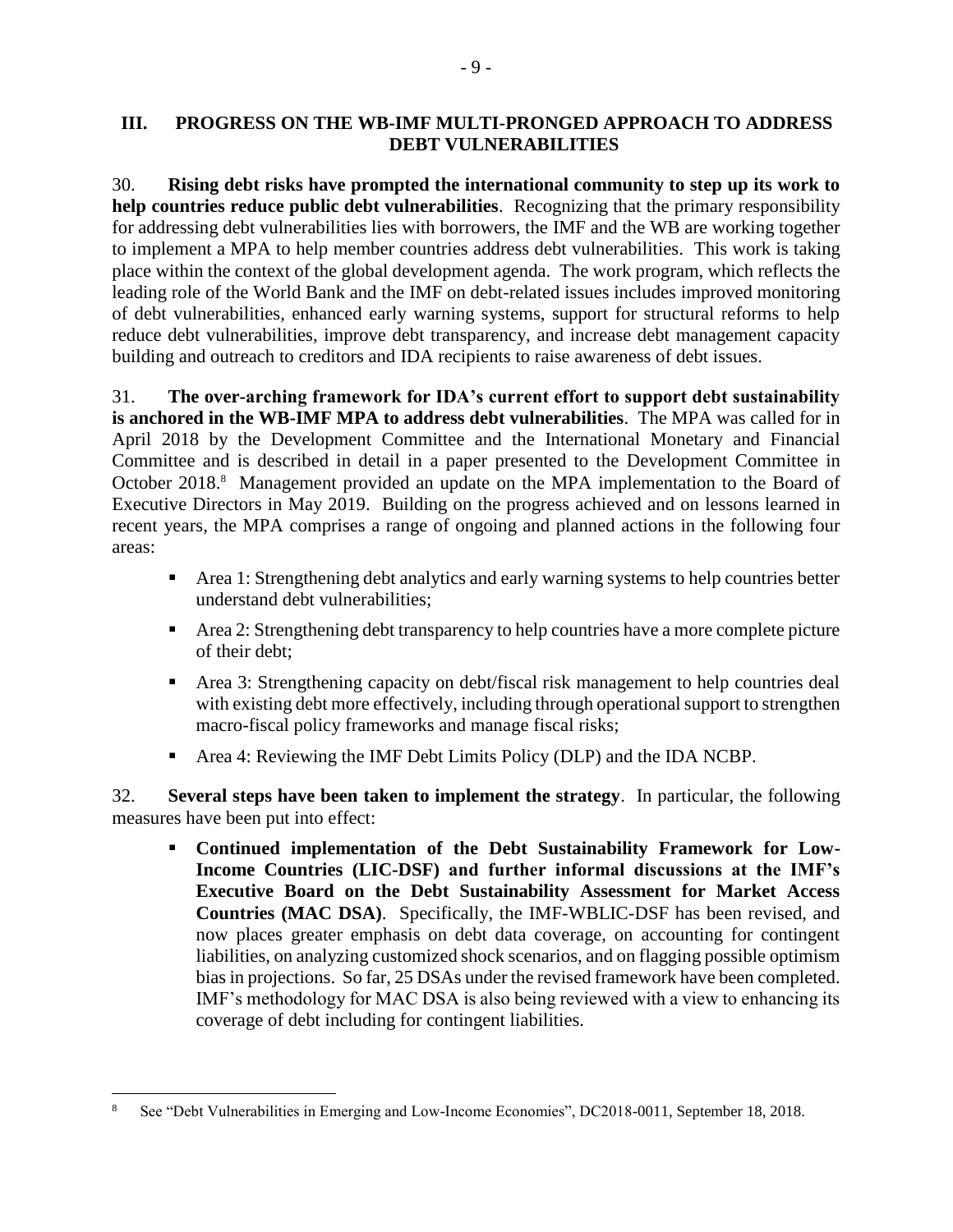- **Alignment of the WB's Macro-fiscal forecasting model with the LIC-DSF,** integration of fiscal risk assessment toolkit with sectoral tools, and launch of an early warning framework for emerging market economies.
- **More systematic integration of debt issues in IDA operations by including debt issues as prior actions in Development Policy Operations (DPOs)**. IDA supported several important debt transparency reforms through advisory services or operational engagements in fiscal year (FY) 2019 (see Box 1). For example, prior actions/triggers in support of debt transparency were used in recent operations in Ethiopia. In addition, IDA has deepened the analysis of debt vulnerabilities and fiscal space in core diagnostics, such as public expenditure reviews, Systematic Country Diagnostics (SCD), and in special-topic reports.
- **Enhanced creditor outreach,** *inter alia* by including additional multi- and plurilateral creditors in Multilateral Development Bank (MDB) meetings and conducting workshops and training for non-Paris Club creditors. The IMF and the WB have been delivering workshops for non-Paris Club bilateral creditors on debt sustainability analysis and lending frameworks. In May, the WB and the African Development Bank (AfDB) jointly hosted a workshop on helping African LICs deal with debt vulnerabilities (see Box 2). In addition, IDA plans to enhance dissemination of the "Lending to LICs mailbox", through which public and private credit agencies inquire about their clients' NCBP status, as well as sharing information on their lending intentions.
- **Strengthened debt management assistance through the launch of the third phase of the Debt Management Facility (DMF-III) and increasing its focus on debt transparency and fiscal risks, and a revamp of the Medium-Term Debt Management Strategy tool**. The DMF-III was launched during the Spring Meetings. DMF-III will help finance technical assistance to strengthen debt management capacity and institutions, enhance debt transparency, and strengthen fiscal risk management in 84 countries.

#### **Box 1: Examples of recent debt transparency reforms**

IDA supported several important debt transparency reforms through advisory services or operational engagements in fiscal year 2019. Examples include:

In **Ethiopia**, a current Development Policy Credit contains a tranche release condition to enhance debt transparency through the publication of expanded annual debt reports and quarterly debt reports, starting from summer 2019 onwards. The expanded reports will include enhanced reporting on debt (external debt of state-owned enterprises, guarantees, and called guarantees), additional details on debt holders, and improved analytical components (evaluation of debt management operations and outcomes). IDA provided technical assistance (TA) to improve debt reporting and enhance the analytical quality of Ethiopia's annual debt report and quarterly statistical bulletins.

**Cameroon** and **Senegal** broadened their debt coverage in a recent Debt Sustainability Analysis prepared under the joint World Bank-International Monetary Fund (WB-IMF) Debt Sustainability Framework. Both countries benefitted from significant debt management TA provided by the WB and the IMF.

In **Cabo Verde**, a Development Policy Operation (DPO) supported the government's implementation of fiscal and debt management reforms, which will enhance transparency. The improvement of the legal framework for budget and debt management will increase debt transparency by increasing data coverage. Another outcome supported by the DPO is the improvement of State-Owned Enterprises oversight and monitoring, including the re-introduction of performance-based contracts and financial and operational performance monitoring.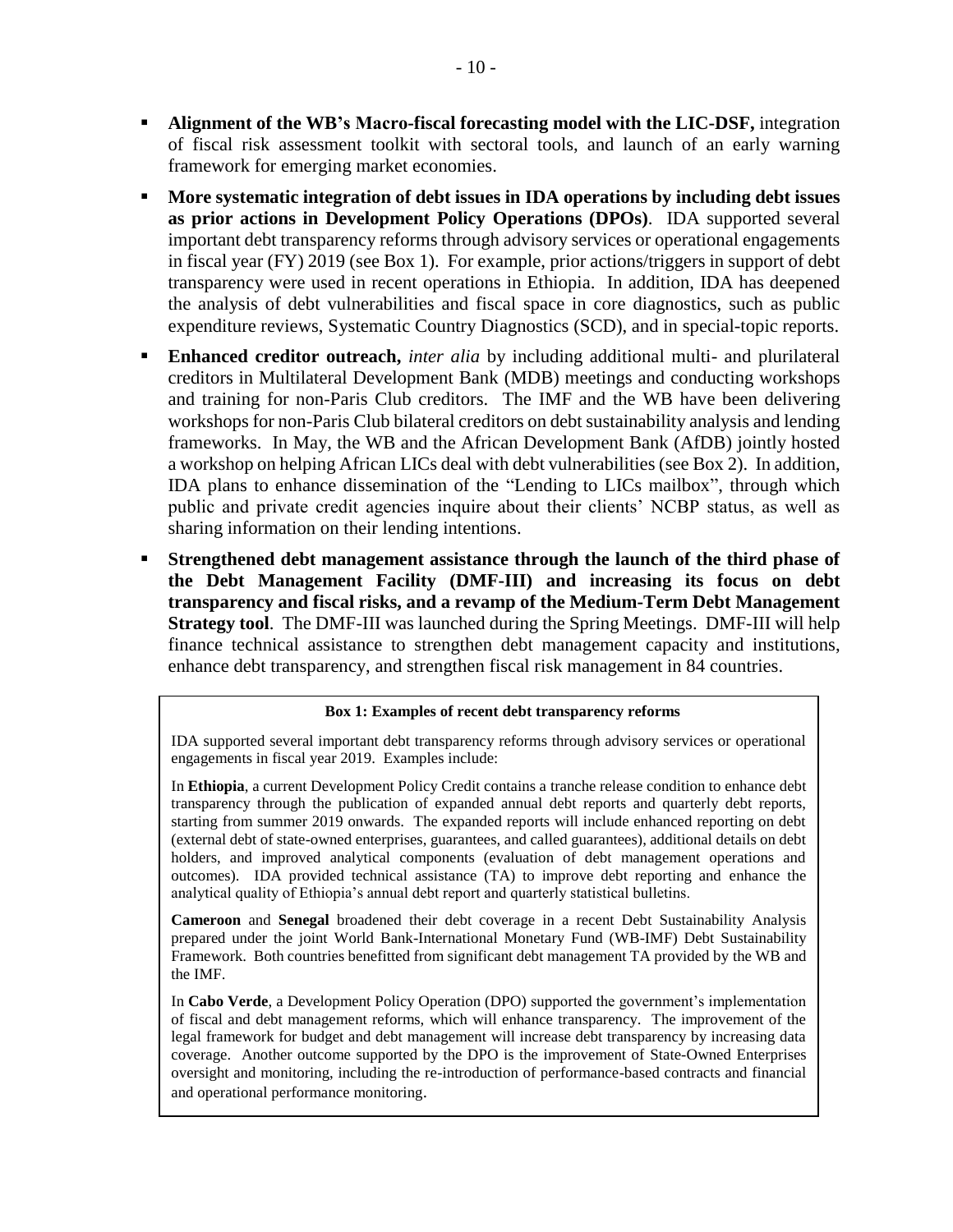The joint IDA-African Development Fund (ADF)event on May 16, 2019 brought together different perspectives and experiences aimed at sharpening the IDA and ADF policies and tools to better address debt vulnerabilities in IDA and ADF countries. Key conclusions of the discussions among debt practitioners, IDA, the International Monetary Fund (IMF), and the African Development Bank (AfDB) staff include:

- **Collaboration and coordination**. There was broad appreciation of the collaborative work being undertaken among the WB, the IMF, and the AfDB to address debt vulnerabilities, and calls for structured dialogue among major creditors and the authorities at the country level.
- **Capacity building and beyond**. While recognizing IDA's support in establishing debt management offices and institutional frameworks, debt practitioners urged IDA, the IMF and the AfDB to go beyond capacity building in debt management and consider assisting them with oversight functions, hedging, complex repayment mechanisms, procurement, and contract management.
- **Challenges- emerging and longstanding**. In maintaining debt sustainability, practitioners cited challenges emerging from climate change, rising costs of security (terrorism), and external shocks. Low absorptive capacity, delays in project implementation, and not being fully equipped to assess investment returns were challenges some of the practitioners had in common.
- **Knowledge sharing**. There were calls for support in nurturing knowledge exchange among practitioners. Examples of areas of interest included how Senegal managed subnational loans, Uganda selected projects to finance, and Côte d'Ivoire's committee of debt experts functioned.
- **Feedback on the IDA's policy toolkit**. Feedback on IDA's proposed approach to support countries in adopting sustainable borrowing practices was broadly supportive, with calls for considerations for unique circumstances of each country, their medium to long term prospects, and linkages to fiscal policy. IDA's outreach to other creditors and efforts to have systematic information disclosure among International Financial Institutions (IFIs) was encouraged.

33. **Continued implementation of the MPA will remain a key priority for the two institutions**. The institutions will continue to work closely together to take the agenda forward while maintaining a continuous dialogue with stakeholders. Key annual policy actions in 2019 include:

- **•** Presentation of proposals on the IMF's DLP and the WB's NCBP to Executive Boards at end-2019 (see Box 3);
- **•** Presentation of proposal for a revamped MAC DSA in late 2019;
- Finalization of enhanced debt management and fiscal risk toolkits in late 2019;
- Extension of the Debt Reduction Facility in late 2019;
- Continued creditor outreach, inter alia by delivering workshops and training to non-Paris Club official creditors, and further expanding the MDB network;
- Note for the G20 on "*Operational Guidelines for Sustainable Financing; Survey Results and Policy Recommendations*"; and
- Expansion of the WB Debt Reporting System, and further assistance under the DMF III and the D4D facilities.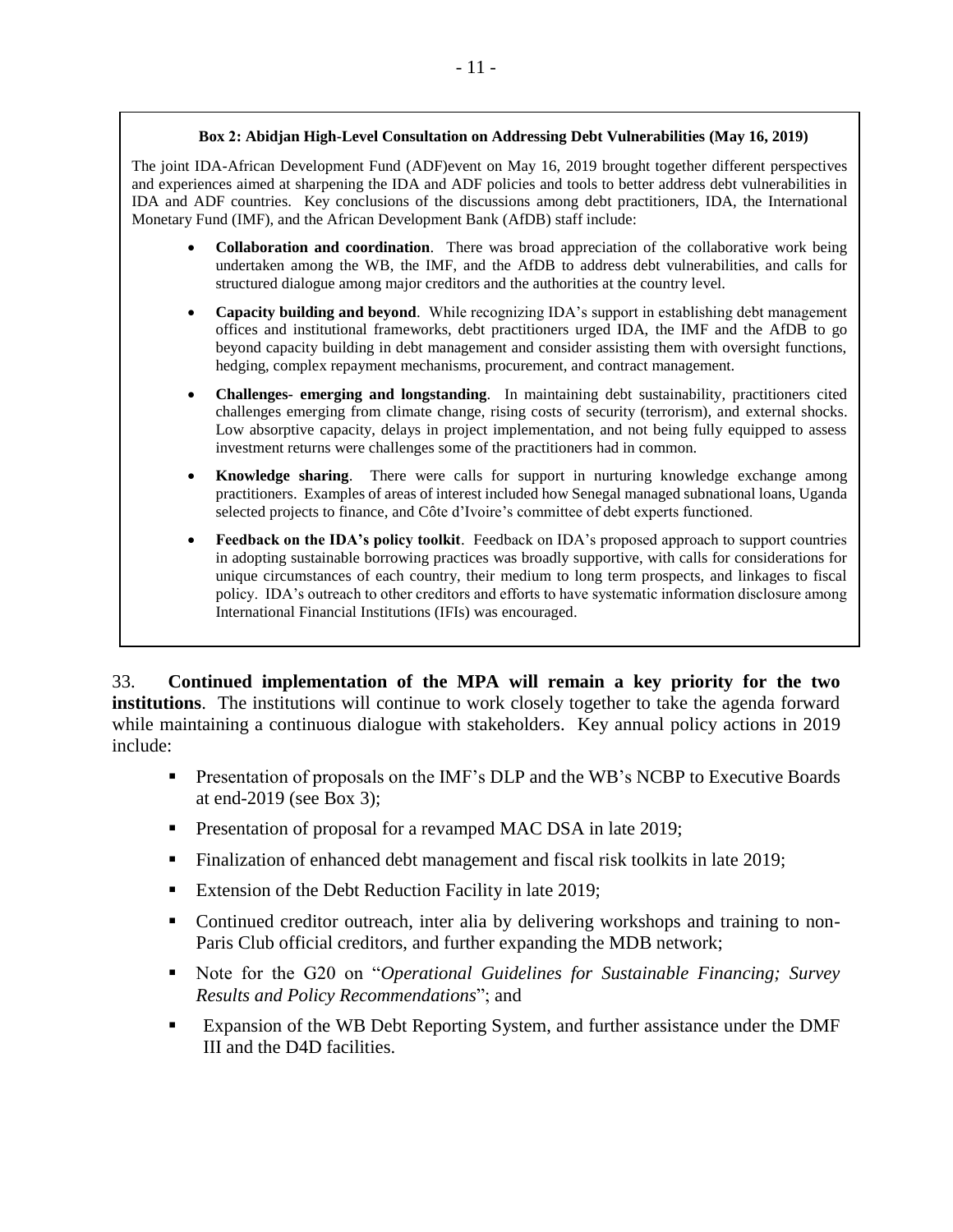#### **Box 3: The International Monetary Fund (IMF)'s Debt Limit Policy (DLP) Review**

**The IMF's (DLP establishes the framework for setting conditionality to address debt vulnerabilities in IMFsupported programs**. The policy dates back to the 1960s (and the basis for this, as for all Fund conditionality, is derived from the Articles of Agreement (Art.  $I(v)$  and  $V(3)(a)$ ). Debt conditionality is one of the key instruments in the Fund's toolkit, intended to complement other program conditions to help achieve macroeconomic sustainability. It has played different roles and taken different forms in General Resources Account (GRA) and Poverty Reduction and Growth Trust (PRGT) supported programs. From the policy's inception, the exclusion of concessional flows has led to its predominant use in PRGT-supported programs. Importantly, the policy is not meant to prevent debt accumulation, but rather to help prevent/address a build-up of debt vulnerabilities.

**Preliminary findings suggest that the DLP, together with other conditionality, has been broadly effective in helping to contain debt vulnerabilities in countries with IMF programs, but some shortcomings have become evident in the framework**. Empirical and survey results based on the implementation of the new policy, since June 2015, suggest that the policy has been broadly implemented as designed. In most programs with debt limits debt vulnerabilities do not appear to have intensified during the program period, although there is a concern about growing off-balance sheet exposures. Debt limits appear to have complemented fiscal conditionality, but with some scope for improvement. At the same time, the reliance on zero non-concessional borrowing (NCB) limits appears to have continued to exert some restraint on investment, and the policy was not effective in improving debt recording and management capacity, and it is difficult to measure whether it has incentivized concessional resources. Further, the policy remains less applied in GRA programs, but this could be consistent with lower debt vulnerabilities.

**Importantly the changing landscape also calls for a careful re-assessment of whether the design of the policy will be fully fit to purpose going forward**. The existing policy, which dates to the benign post-HIPC period, has features that make it well-designed to help limit a *rise* of new vulnerabilities. It may not be ideal, however, to complement fiscal policy within a program effort to *reduce* debt vulnerabilities while safeguarding good investment opportunities. Moreover, it may not be a good match for high-risk countries that lack access to concessional financing, a group which appears to be growing in number.

#### **Against this backdrop, the review would focus on four themes:**

- A. *Strengthen debt transparency and complementarity with fiscal conditionality*. Fiscal policy remains the right channel to address debt vulnerabilities, but debt limits can help, especially when fiscal coverage is narrow. However, this requires knowledge of exposures outside of the fiscal net, i.e., sufficient transparency about debt. The review will study options on how debt conditionality can enhance debt data transparency.
- B. *Preventing/helping to address debt vulnerabilities, while not unduly constraining investment.* Greater and more diverse vulnerabilities, alongside still massive investment needs, suggests a need to consider whether greater tailoring of debt conditionality could help promote a better balance (and help to better match the policy to the challenges of the new financing landscape).
- C. *Integrating debt management considerations.* Limited progress in this area, against rising debt management needs, suggests a need to re-examine the links in the policy to make sure they effectively support the articulation of debt conditionality.
- D. *Clarifying issues related to concessionality.* Concerns about how the level of concessionality has been set, and how to properly distinguish between concessional and non-concessional debt in an evolving debt landscape, calls for some clarifications.

## <span id="page-19-0"></span>**IV. POLICY ACTIONS UNDER THE** *JET* **AND** *G&I* **SPECIAL THEMES TO ADDRESS DEBT VULNERABILIES**

34. **The development trajectory that is sustainably financed requires progress both on (i) the economic growth side and (ii) actions to strengthen the fiscal policy framework – the key**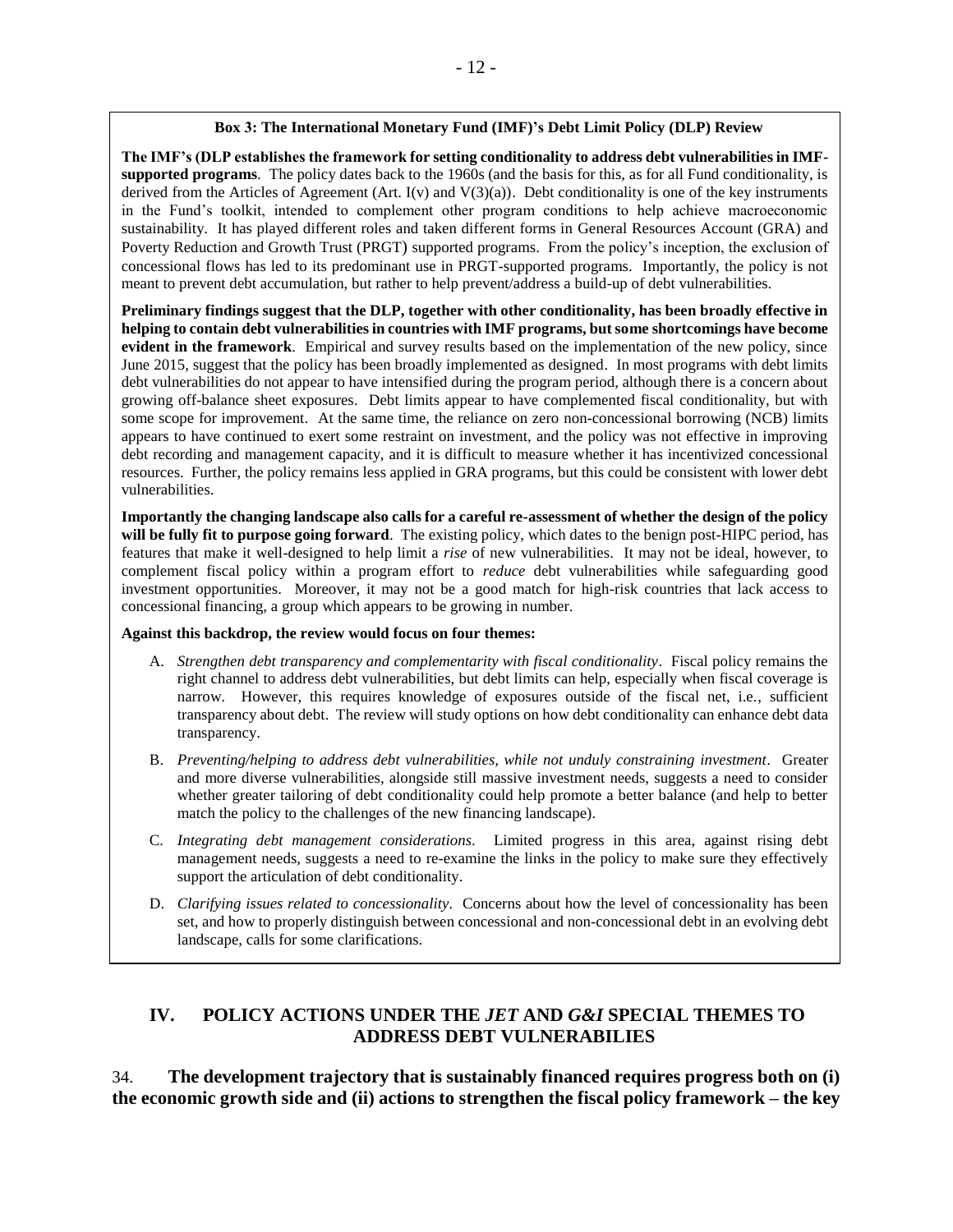**source of debt vulnerability**. Policy actions under JET and G&I Special Themes are aimed at promoting sustainable economic growth and improving debt management policies. Assuring debt sustainability depends not only upon the absolute level of debt, but also on the successful implementation of a comprehensive set of policies that are expected to enhance economic growth and to strengthen fiscal policy framework, including domestic revenue mobilization, efficiency of public expenditures, and debt management. This highlights two important policy priorities for IDA countries. First, improvements in debt ratios have been dominated by movements in the denominator (exports and GDP), highlighting the importance of growth-promoting macroeconomic and structural policies for achieving debt sustainability. Second, IDA countries need to strengthen their fiscal policies by developing a credible macroeconomic framework and consider new borrowing only for investment projects with credibly high rates of return and using fiscal risk management tools. Countries also need to strengthen efforts to mobilize domestic resources, improve the efficiency of public expenditures, and strengthen public investment and debt management.

35. **In the coming years, global conditions will make undertaking the reforms and investments needed to accelerate economic transformation all the more important**. Macroeconomic forecasts predict that job creation will be even more challenging in the coming years, with global growth moderating, commodity prices reverting, and costs of borrowing rising. In this context, using borrowing effectively to maximize growth potential will be critical, alongside stronger macroeconomic management, including greater debt transparency, diversification of the economy and greater market integration. Particularly for countries facing moderate to high risk of debt distress, any further public borrowing must be done transparently and sustainably, thereby reducing uncertainty and encouraging private-sector led growth.

36. **Finally, an important element in reducing debt vulnerabilities is increasing resilience of economic growth to withstand negative external shocks**. The costs of adverse external shocks are more easily absorbed in a flexible rather than a rigid labor market. Other factors – such as heavy market regulations and underdeveloped private sector – may also make it more difficult to countries to respond to shocks.

# <span id="page-20-0"></span>**A. JOBS AND ECONOMIC TRANSFORMATION**

37. **During IDA19, JET will increase its focus on operational impact, building on the progress made on diagnostics under IDA18**. IDA will continue to support economic transformation and private sector development as the pathway to more and better jobs, improving the quality of jobs in the formal and informal sectors, and strengthening inclusion. While IDA18 focused on developing knowledge and tools to support JET interventions, IDA19 will mark a pivot towards operational impact, including through a more deliberate focus of JET in the country programs. This will require putting greater emphasis on the 'how' – changing the way the WB approaches JET at the strategic and operational levels, including the incentives for focusing on more transformational, job-creating interventions led by the private sector.

38. **To mobilize private investments for development in IDA countries, the WBG has put Maximizing Finance for Development (MFD) at the heart of the approach to JET in IDA19**. This is particularly the case for mobilizing private investments for development of quality infrastructure. The financing gap to narrow the infrastructure gap in Africa alone is estimated to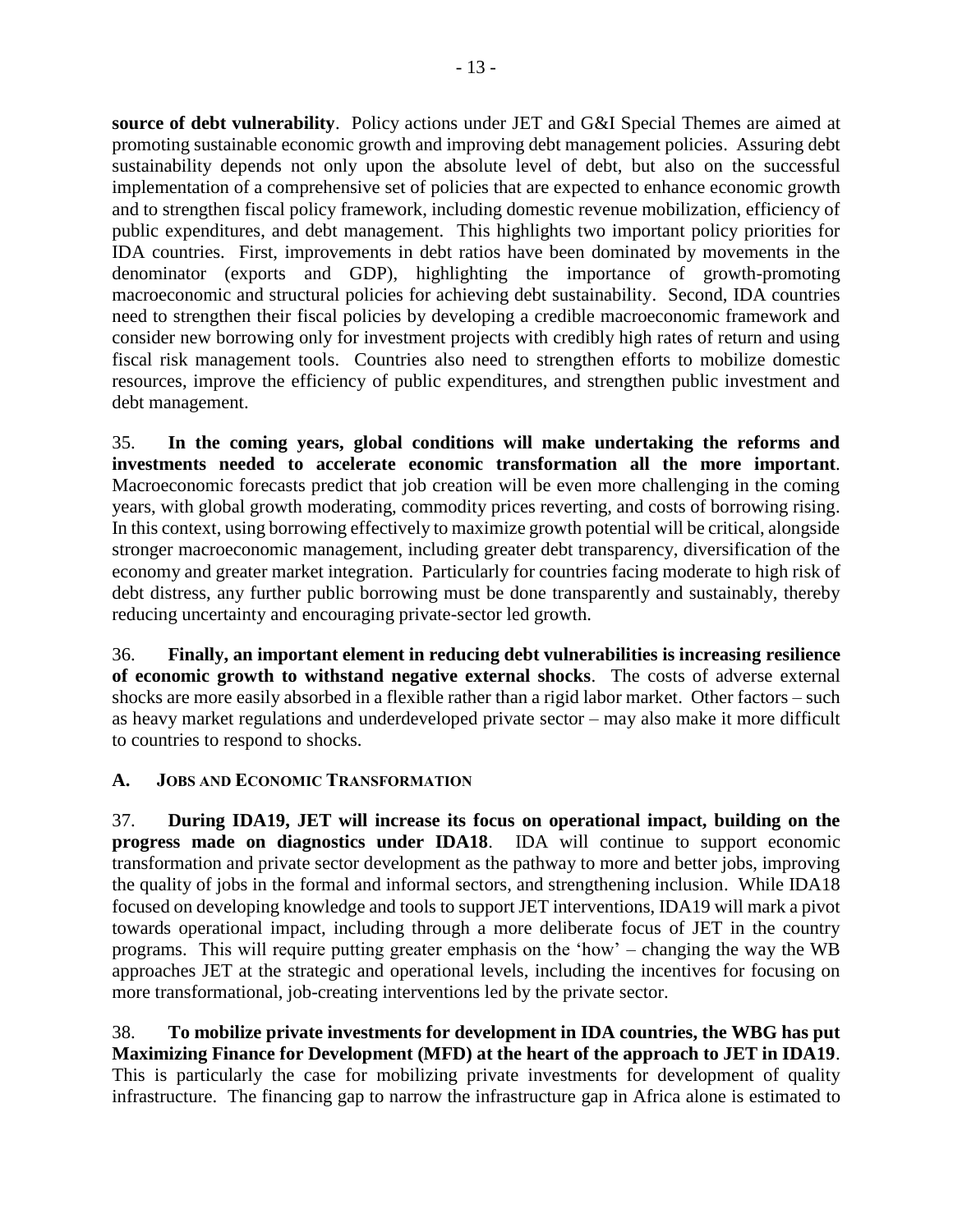be up to US\$108 billion per year over the next decade.<sup>9</sup> It is clear that IDA can only meet a small share of the investment required to deliver on the JET agenda. In this context, developing capital markets and long-term financial instruments are needed to be able to leverage private investments for development. The following commitments are proposed:

- As part of broader good macroeconomic management as a way to finance a **country's development strategy, good debt management and debt sustainability is a critical part of a strategy to create jobs, transform economies, and create markets**. Effective use of debt to support productive investment is central to delivering on the JET agenda in IDA countries. At the same time, with rising debt levels in many IDA countries, the sustainability of investments may be at risk. To support debt transparency and effective management of debt (and of the broader macro-economic and fiscal environment): *All SCDs of IDA countries at moderate or high risk of debt distress will address the country's strategy for sustainably financing its development.*
- **JET policy commitments also promote private sector development and export growth**, two critical ingredients for financing debt. To better coordinate and direct IDA interventions toward enabling high opportunity, job-creating private sector investments, IDA will: *operationalize joint International Finance Corporation - World Bank (IFC-WB) diagnostics in 10 IDA countries through IDA and IFC interventions leveraging from among the WBG's full suite of instruments, including technical assistance, policy advice, lending and investment.* IDA will also support the regional trade integration and Global Value Chain (GVC) integration. Building on the findings of the 10 GVCs studies conducted under IDA18, the development of agri-food value chains will present significant opportunities to expand regional trade and deepen regional value chain integration, while also opening up possibilities to attract investment and increase exports through GVCs. For IDA19, *at least 66 percent of agriculture and agribusiness projects in IDA countries include support for value chain development, through connecting producers to markets, technical assistance for meeting international standards and regulations, and supporting logistics and reducing trade costs.*

#### <span id="page-21-0"></span>**B. GOVERNANCE AND INSTITUTIONS**

39. **Under IDA19, the G&I Special Theme supports a package of interrelated commitments covering (i) debt management and transparency, (ii) domestic resource mobilization, and (iii) infrastructure governance.**

*Debt Management and Debt Transparency*

40. **Two proposed commitments will focus on supporting IDA countries to strengthen institutions to better manage debt and enhance debt transparency**. The proposed commitments are:

 $\overline{9}$ <sup>9</sup> African Development Bank (2018) African Economic Outlook 2018.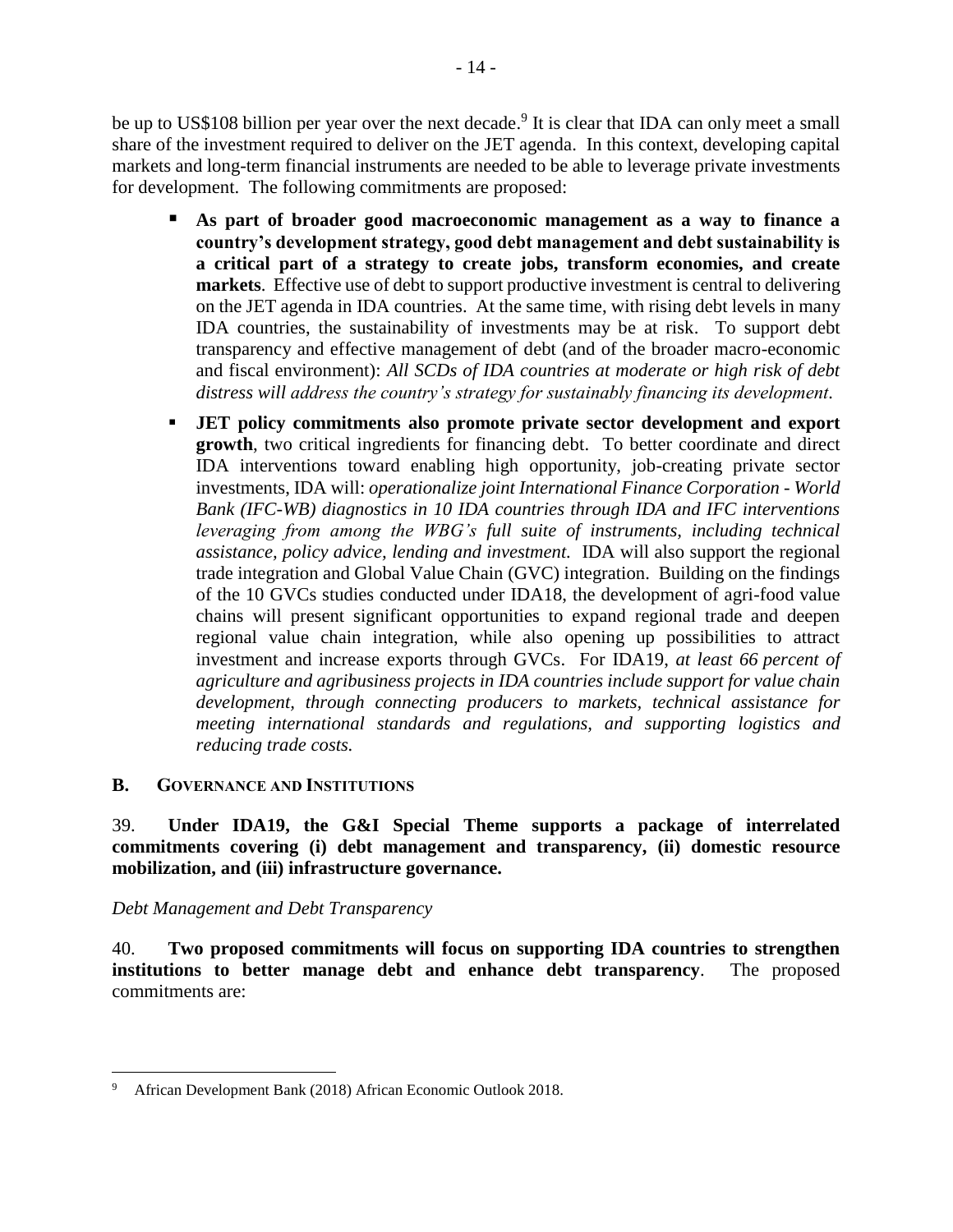- *Implement an integrated and programmatic approach to enhance debt transparency through increased coverage of public debt in DSAs and/or supporting debt transparency reforms<sup>10</sup> in 15 IDA countries*.
- *Bolster fiscal risk assessments and debt management capacity in 20 IDA countries through a scale-up of fiscal risks monitoring and/or implementation of debt management strategies*.

#### *Strengthen Domestic Resource Mobilization*

41. **Strengthening domestic resource mobilization in IDA countries is crucial in creating fiscal space to finance priority spending while avoiding debt concerns**. Preliminary findings suggest that the financing gap for achieving the SDGs for developing countries could stand at around US\$2.5 trillion. Yet, developing countries facing the most binding financing constraints and often encounter the steepest challenges in collecting taxes. Building on the achievements under its predecessor, a commitment under IDA19 will focus on country specific binding constraints to resource mobilization. Adopting a "fit-for-purpose" approach to engagement on Domestic Revenue Mobilization in IDA will help identify appropriate tax handles and thus help address key bottlenecks hindering progress in this area. Innovative approaches, such as through the use of technology, will help enhance these efforts. To second this commitment, IDA will support the broadening of the tax base through reducing tax exemptions and addressing Base Erosion and Profit Shifting (BEPS). The following commitment is proposed:

▪ *Support 25 IDA countries that remain persistently below the 15 percent tax-to-GDP threshold through interventions (including lending and technical assistance) targeted at country-specific binding constraints to tax policy and/or administration, including supporting efforts to broaden the tax base such as reducing exemptions and addressing Base Erosion and Profit Shifting.*

#### *Strengthen Infrastructure Governance*

 $\overline{a}$ 

42. **The success of the MFD initiative will depend to a large extent on the [adoption](https://twitter.com/intent/tweet?text=The+success+of+the+MFD+initiative+will+depend+in+large+measure+on+whether+good+infrastructure+governance+practices+and+tools+are+adopted.&url=http://tinyurl.com/y8qws28b&via=worldbank) of good [infrastructure](https://twitter.com/intent/tweet?text=The+success+of+the+MFD+initiative+will+depend+in+large+measure+on+whether+good+infrastructure+governance+practices+and+tools+are+adopted.&url=http://tinyurl.com/y8qws28b&via=worldbank) governance practices.** Governance gaps are a primary binding constraint that prevent private capital from being leveraged. They work to prevent private finance from being crowded-in and invested funds from translating into productive, sustainable assets that serve citizens. Issues such as a lack of public sector transparency, poor corporate governance, inconsistent and cumbersome regulatory frameworks, and an institutional environment marked by collusion and corruption increase the unpredictability of transactions, weaken accountability, and, thus, discourage private investments. The identification of key governance bottlenecks to crowding in private capital through assessments, such as the Infrastructure Sector Assessment Program (InfraSAP) and the Infrastructure Governance for Maximizing Finance for Development (IG4MFD), will help provide a granular assessment of key public investment and service delivery management institutions and internal processes of a country that will inform country level engagements. IDA19 will also support IDA countries in the adoption of policies and regulations

 $10\sigma$  Support to this commitment will draw from a suite of instruments including lending operations, diagnostics and technical assistance.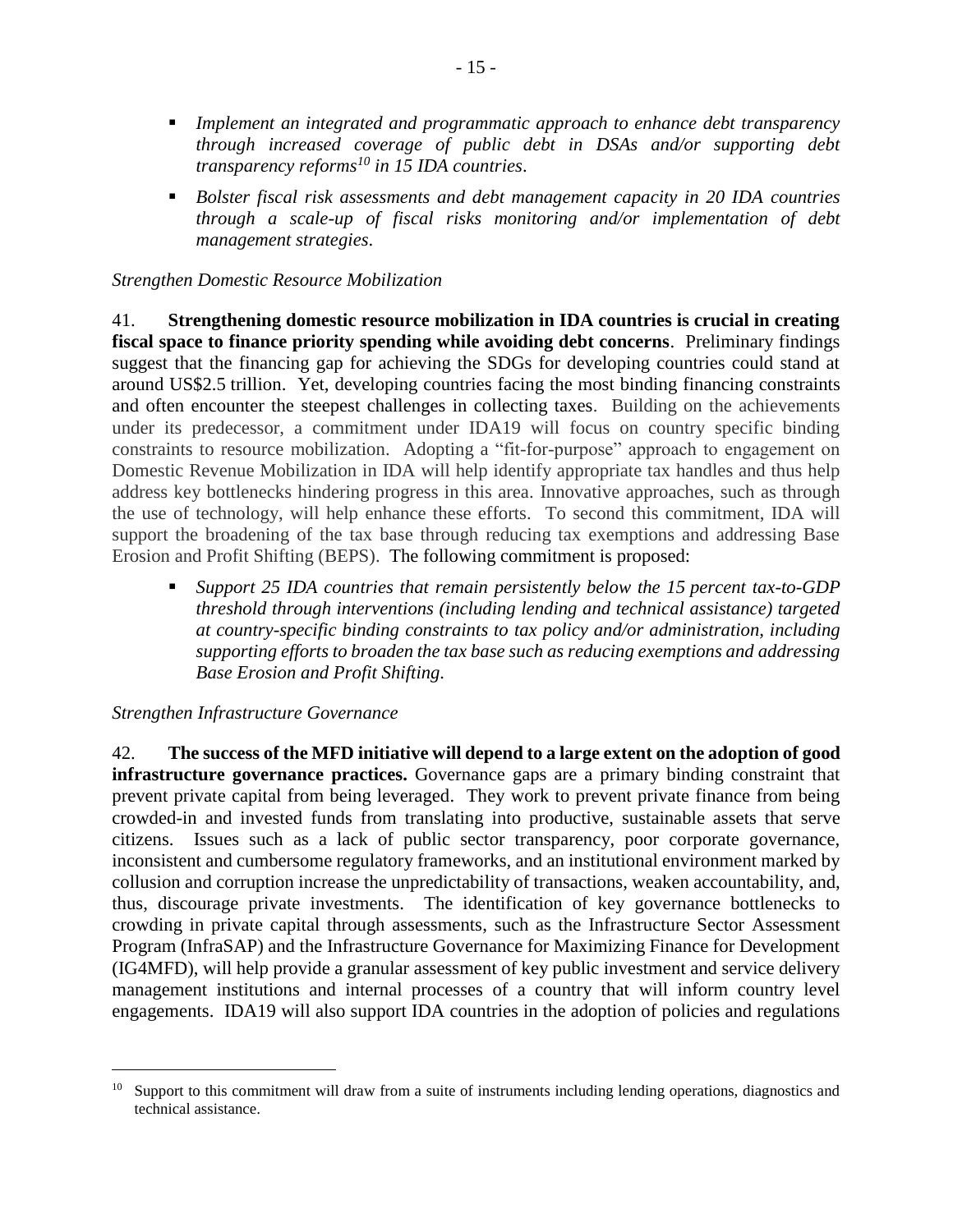for enhanced quality, efficiency, and transparency of infrastructure investments. The following commitment is proposed:

▪ *Support 10 IDA countries in the identification of key governance constraints to the development, financing, and delivery of quality infrastructure investments to inform the adoption of policies and/or regulations for enhanced infrastructure governance in a majority of these (five countries). 11*

43. **These efforts have important synergies with efforts to increase spending efficiency as well as with the JET Special Theme**. As the WBG increases its emphasis on investing in people through better nutrition, health care, and quality education leading to healthy, productive and sustainable lives, there will be a need to ensure that newly mobilized resources are spent efficiently in these priority areas. This, in turn, is directly connected to the gains targeted under the JET Special Theme. Economic transformation for job creation requires investments in infrastructure and human capital, for which resource mobilization is paramount considering prevalent debt sustainability concerns.

## <span id="page-23-0"></span>**V. TOWARDS A NEW SUSTAINABLE DEVELOPMENT FINANCE POLICY**

44. **Aligned with the MPA, this section outlines a proposal to enhance the impact of IDA's sustainable lending framework to help its client countries better mitigate and manage their debt risks**. Since the successful implementation of the HIPC Initiative and MDRI by a broad global coalition, IDA has taken the initiative to develop a framework of sustainable lending and put it into practice. IDA's current framework of sustainable lending centers around three core pillars:

- **The traffic light system** based on forward-looking debt analysis under the joint WB-IMF LIC-DSF;
- **The grant allocation framework** (GAF) to prevent a worsening of the debt burden due to IDA credits in low-income countries that are already at risk;
- **The Non-Concessional Borrowing Policy** that seeks to preserve the gains to debt sustainability from debt relief under the HIPC Initiative and MDRI, and to ensure prudent management of scarce IDA concessional resources.

45. **IDA Management is of the view that IDA's sustainable lending framework is broadly effective but that some changes are needed to adapt to changes in the global financial landscape since the framework was introduced over a decade ago**. These changes mostly concern the NCBP (see below), and only one change is proposed to the grant allocation system. To prevent what amounts to using IDA resources to subsidize large non-concessional loans, Management proposes to introduce a ceiling on grant allocations for large, IDA-only countries with access to alternative financing sources. The purpose of the proposed grant cap is to protect IDA's long term financial sustainability, while maintaining a sense of equity in grant access to IDA grant-eligible countries. Countries that are likely to be impacted by the proposed cap would

 $\overline{a}$ 

<sup>&</sup>lt;sup>11</sup> The objective of good infrastructure governance is to deliver the right projects in a way that is sustainable, transparent, and accessible to users and citizens. Assessments will address policy and regulatory frameworks, transparency practices, and institutional capacity constraints at the center of government and in infrastructure services as provided by ministries, public utilities, and sub-national governments, SOEs, and /or PPPs.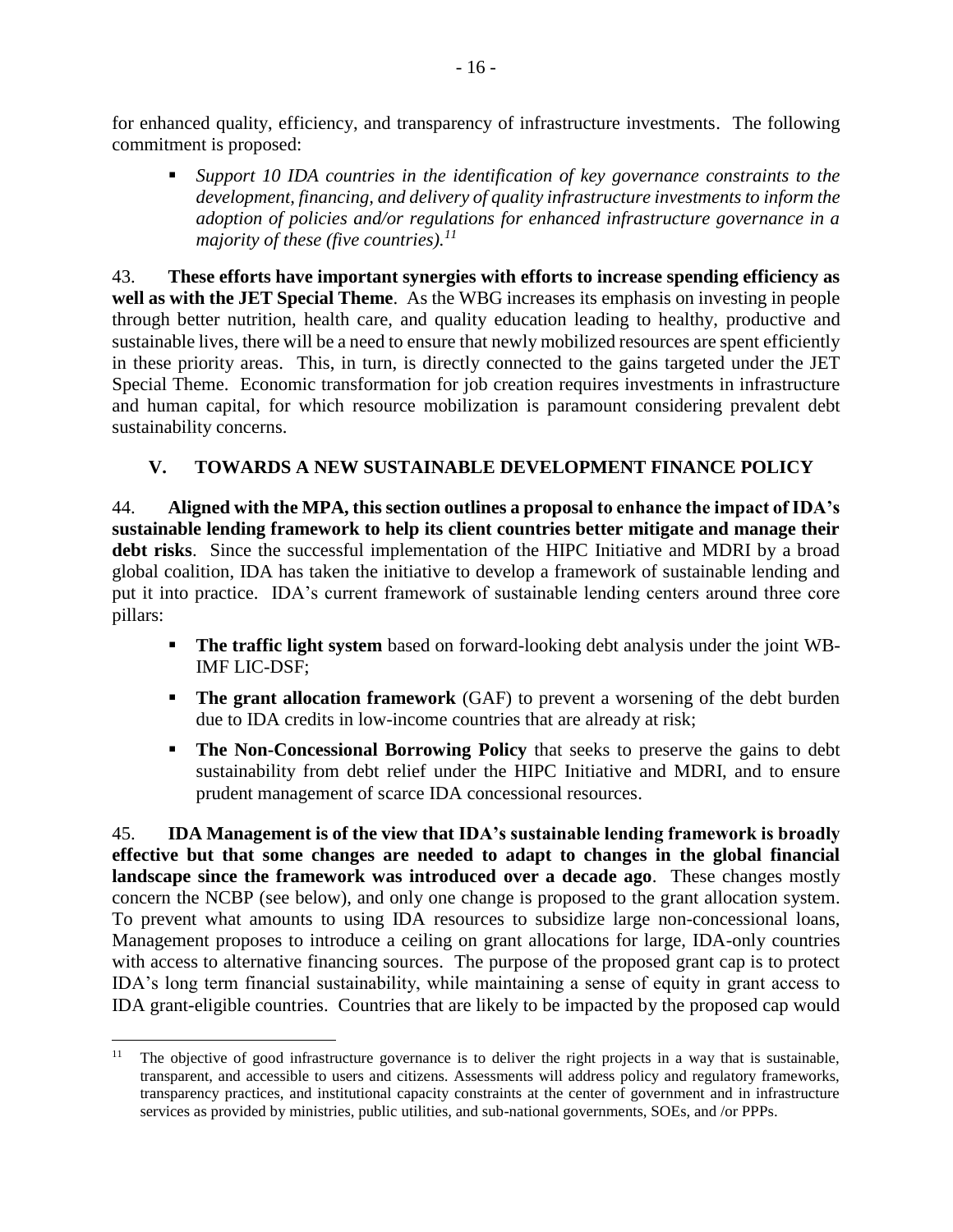continue to be able to access the same volume of resources but would do so on concessional terms. It is therefore proposed that grant allocations be capped at a maximum of US\$1 billion each FY per country. In addition, the changing financial flow landscape requires maintaining an emphasis on IDA's Preferred Creditor Treatment, including through the Negative Pledge Clause where applicable.

46. **As already discussed during the IDA Replenishment meeting in April 2019, IDA Management is currently undertaking a review of the NCBP** (Annex  $1$ )<sup>12</sup> as part of the MPA, and in parallel with the IMF review of its DLP (Box 3). The early findings of the review have, since April, been refined through additional analysis, and benefited from the advice and guidance of the Participants at the April meeting, as well as from consultations with key stakeholders (see Box 2 above on the recent Abidjan debt conference). The main conclusions of the review are set out below:

- **Objectives and structure**. The 2019 NCBP review seeks to assess the effectiveness of the policy by assessing whether the policy: a) helped countries to preserve the gains to debt sustainability; b) influenced the composition of external debt; and c) promoted creditor coordination. NCBP has had positive but modest impact in incentivizing reduced NCB. However, it appears unrealistic to expect such policy to preserve debt sustainability on its own, given a more complex development finance landscape than when the policy was first introduced. Hence, the review suggests simplifying objectives of the policy, with a clear set of expected outcomes on its two pillars.
- **Coverage**. The NCBP, as was originally designed, applies to grant-eligible IDA-only and MDRI recipient countries (currently 40 countries), mainly to prevent these countries from eroding the gains of debt sustainability obtained from debt relief. There is a strong rationale to expand scope of policies to Gap and Blend countries.<sup>13</sup> First, growing debt vulnerabilities have transcended beyond post-MDRI and grant-eligible IDA-only countries into others, particularly LICs. Second, all IDA clients receive high levels of grant element: whether it is 100 percent grants for high-risk regular clients under the GAF or a 35 percent grant element for Blend clients. The new policy would take a broader view of debt. The current policy also has a narrow focus on external non concessional borrowing, but the landscape has changed – the share of domestic debt is rising.<sup>14</sup> This adjustment will tighten alignment with the current IMF DLP, which recognizes both external and total PPG debt.
- **EXECUTE:** Borrower's incentives. The current policy recognizes that non-concessional borrowing is a useful complement to concessional financing and can help address the infrastructure gap in low income countries. The NCBP recognizes this complementarity and provides a flexible framework to assess the impact of nonconcessional borrowing based on country- and project-specific factors. To date, the

 $\overline{a}$ <sup>12</sup> Regular updates on NCBP implementation providing detailed information about cases reviewed and taking stock of the lessons learned have been undertaken regularly, with the last review completed in 2015. The 2019 Review will be completed by October 2019 – see Annex 2 for a timeline and next steps.

<sup>&</sup>lt;sup>13</sup> As the policy is expanded and becomes more rule-based, the risk of trading off against other IDA objectives (e.g., increase resources to FCS countries) or penalizing countries facing external shocks, such as natural disasters, was identified and emphasized by the Participants to the 2019 Spring Meetings discussions.

<sup>&</sup>lt;sup>14</sup> Domestic debt has received more prominence under the revised LIC DSF which has been implemented since July 2018. The revised LIC DSF now systematically provides both external and public debt distress ratings.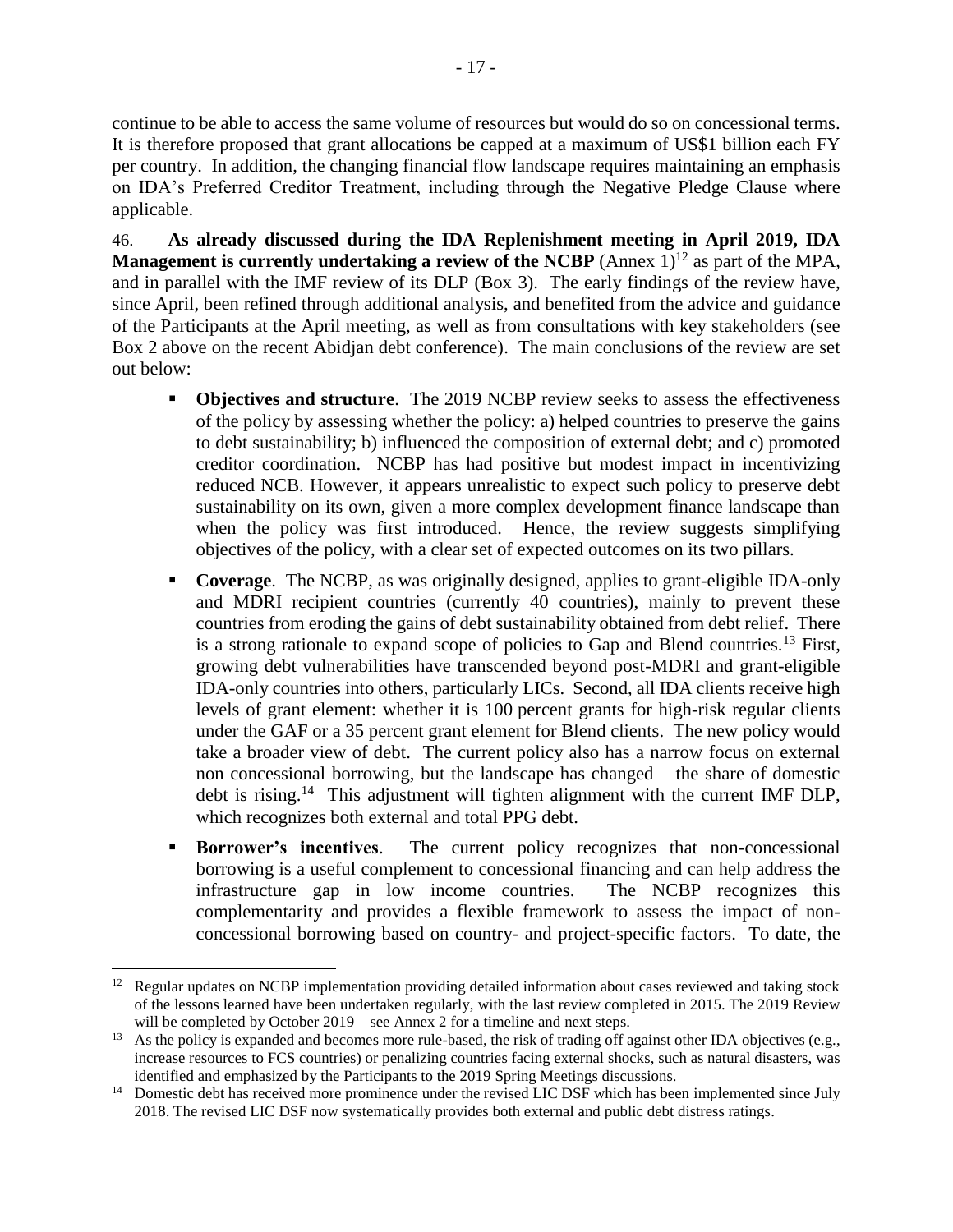NCBP has granted mostly waivers in response to breaches. Alternatively, a combination of volume reduction and hardening of terms have been used in response to breaches. This has opened space for policy dialogue on debt related issues. The policy framework could be adjusted towards further strengthening incentives to focus on critical policies and actions tailored to country circumstances that support debt sustainability, including by adjusting volumes. In addition, the revised policy should focus on strengthening incentives to utilize technical assistance. This was also a very strong feedback from IDA Participants at the 2019 Spring Meetings. The new policy should also maintain loan-specific and country-specific perspective considerations while supporting measures to enhance debt management and fiscal policy.

▪ **Coordination**. Alignment with the IMF DLP has been a key feature of the NCBP and must be preserved under the successor SDFP. In addition, the 2019 Review underscores the value of clear signaling, both to creditors and borrowers. Several borrowers have incorporated NCBP debt limits in their own guidelines, while breaches to the NCBP have led to clear signaling of the importance of taking action. The NCBP's impact on creditor coordination has been limited in scope, with some but limited impact of IDA's NCBP on other creditor practices. Coordination with MDBs is good, but needs to be enhanced with the aim to better complement policies to support debt sustainability and work towards a set of general principles for sustainable lending. Engagement with non-Paris Club bilateral and private creditors needs to be reinforced. Outreach to private and public credit agencies through the IDA's "Lending to LICs" mailbox could be expanded including through enhanced dissemination of the mailbox and reporting back.

#### <span id="page-25-0"></span>**A. THE PROPOSED SUSTAINABLE DEVELOPMENT FINANCE POLICY**

47. **Based on these findings as well as the advice and guidance of IDA Participants, Management proposes to replace the NCBP with a broader SDFP**. The ultimate objective of the new SDFP will be to assist IDA countries to establish a path of sustainable development finance that enhances progress toward achieving the 2030 Development Agenda and strengthens capacity to manage debt vulnerabilities. The policy would achieve this objective by: (i) strengthening IDA recipients incentive structures with appropriate accountability measures and closer operational linkages with country programs; (ii) enhancing collective action and partnerships among borrowers, creditors and other development partners; and (iii) introducing more robust monitoring and accountability measures. As such, they more adequately reflect risks of debt overaccumulation.

# 48. **The proposed SDFP (see Table 1) has two pillars:**

- *The Debt Sustainability Enhancement Program (DSEP)* to enhance incentives for countries to move toward sustainable financing. This would address debt related risks pertaining to *the demand side* factors *(pull factors),* recognizing the fact that the primary responsibility for addressing debt vulnerabilities lies with IDA recipients.
- *The Creditor Outreach Program* building on IDA's global platform and convening role. The objective of the program is to facilitate information sharing, dialogue and coordination, including coordination among MDBs, to help mitigate debt related risks pertaining to the *supply side* factors *(push factors*). Effective collective action would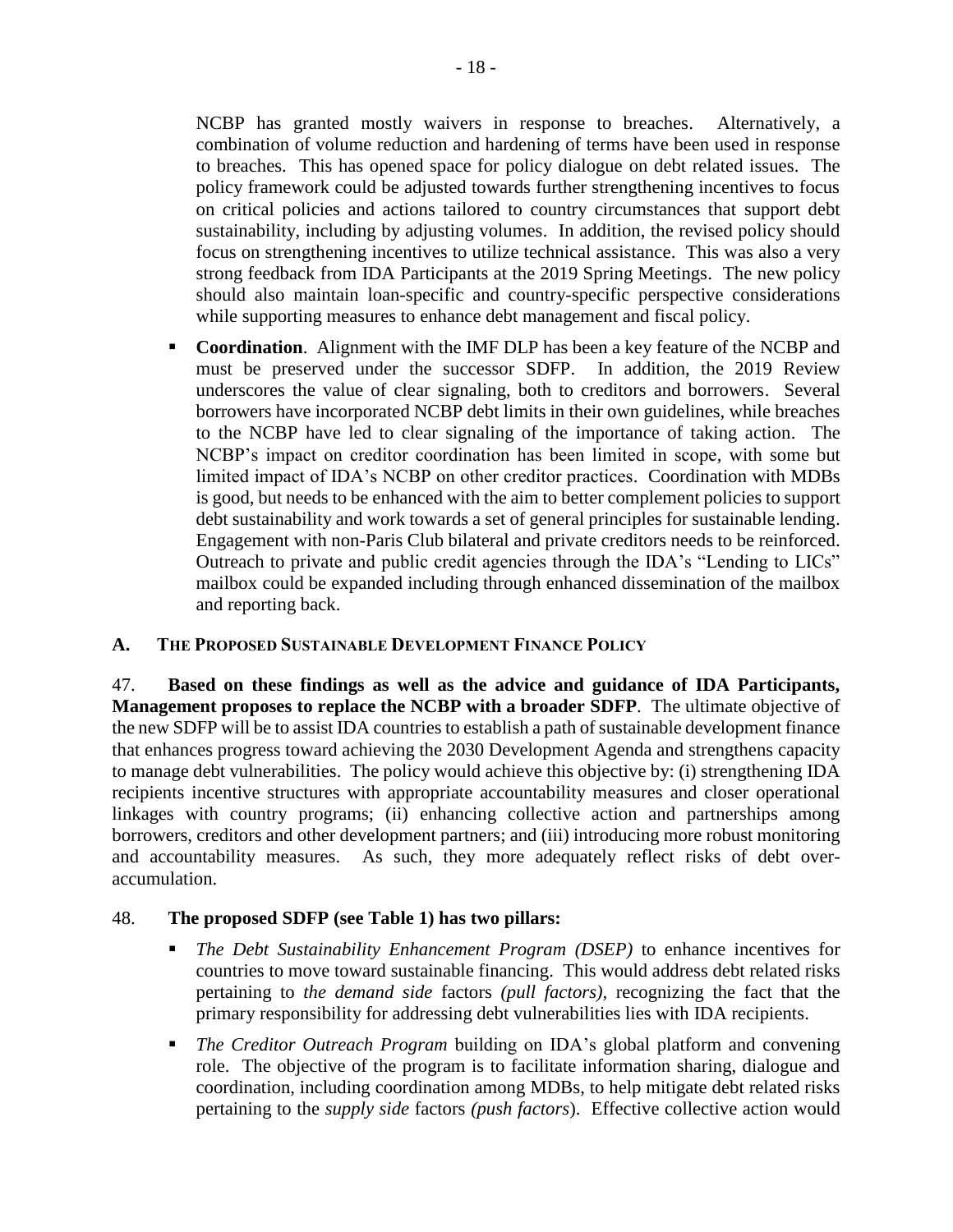go a long way towards mitigating risks of unsustainable debt accumulation. In addition, creditors would be urged to sparingly use secured lending structures. Awareness would be raised among creditors about the negative pledge clauses of multilateral development banks. Creditors would be urged not to undermine the role and financial stability of MDBs by using secured financing structures that violate the negative pledge obligations of borrowers in favor of the MDBs.

<span id="page-26-0"></span>

|                                     | <b>NCBP</b>                                                                                                                           | <b>SDFP</b>                                                                                                                                                                                                            |
|-------------------------------------|---------------------------------------------------------------------------------------------------------------------------------------|------------------------------------------------------------------------------------------------------------------------------------------------------------------------------------------------------------------------|
| <b>Objective and</b><br>coverage    | Broad objective. Narrow<br>country coverage (post-<br>MDRI and IDA grant only<br>recipients)                                          | Underpinned by MPA<br>Clearer objectives<br>Broader country<br>coverage - applies to all IDA<br>countries.                                                                                                             |
| <b>Borrower</b><br>incentives       | Volume cuts and hardening<br>of terms<br>Often driven by loan-by-loan<br>consideration                                                | <b>The Debt Sustainability</b><br><b>Enhancement Program to</b><br>enhance incentives for countries<br>to move toward sustainable<br>financing.                                                                        |
| <b>Outreach and</b><br>transparency | Outreach was effective, but<br>its scope limited.<br>In some cases, reports about<br>non-concessional borrowing<br>were not reported. | <b>The Creditor Outreach</b><br><b>Program, building on IDA's</b><br>global platform and convening<br>role to promote debt<br>transparency, outreach and<br>creditor coordination on<br>sustainable lending practices. |

#### **Table 1: Towards a Sustainable Development Financing Policy**

#### *Debt Sustainability Enhancement Program*

49. **The proposed** *DSEP* **introduces a** *performance-based set aside* **of IDA funds to incentivize vulnerable countries to take measures to move towards sustainable borrowing policies**. The objective of the DSEP is to incentivize countries to take actions to address debtrelated vulnerabilities. A key consideration in operationalizing this approach is to strengthen linkages between the IDA allocation framework and incentives for countries to enhance debt sustainability and vulnerabilities. This approach involves the following two steps:

**• Screening and monitoring.** This will be carried out prior to the start of each FY, based on (i) the joint IMF-WB LIC DSF; and (ii) an assessment of the implementation of performance and policy actions (see below) to be agreed in the previous FY as part of the DSEP. Every year, all countries are screened. Countries at low risk of debt distress (*green-light countries*) will have access to 100 percent of their core allocations. Countries at moderate, high risk of debt distress or in debt distress (*yellow and redlight countries* based on external public debt vulnerabilities) will have access to 100 percent of their core allocations subject to meeting agreed policy actions to be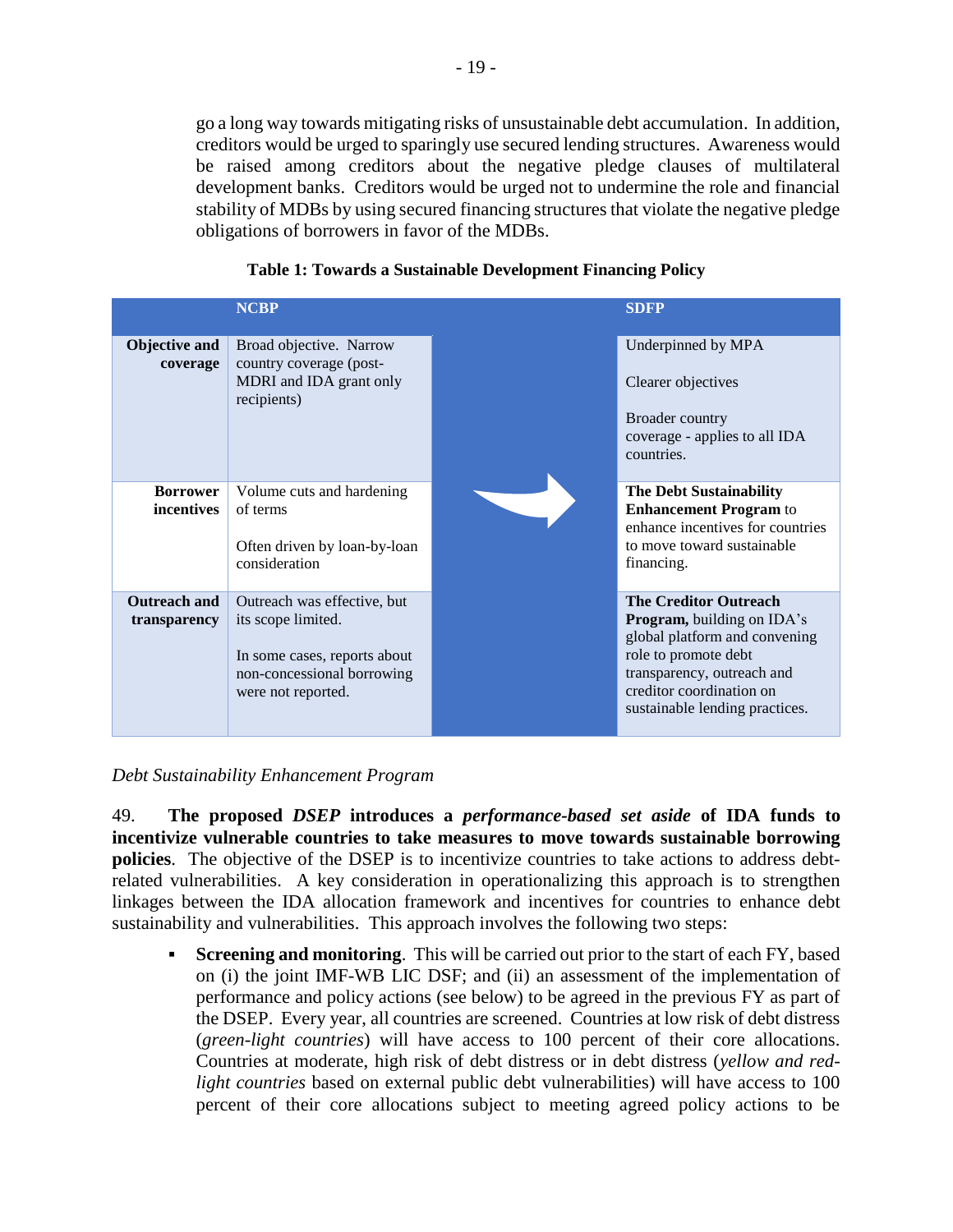implemented on a yearly basis. Incentives will take the form of a share of the country's allocation (10 percent and 20 percent for countries at moderate and high risk of debt distress, respectively) that will be set aside and released upon satisfactory implementation of the agreed policy actions of their DSEP (with exception of (i) Year one of an IDA replenishment, since set asides cannot be carried over across replenishments; and (ii) Year three of a replenishment, where the discount will be final).

▪ **Development of annual performance and policy actions**. Annual performance and policy actions under the DSEP will be defined every FY (around April) and assessed the following year, as prior action for the decision on the subsequent year's allocation. These are a set of mutually agreed policy and/or institutional actions, focusing on areas informed by the most recent DSA that are deemed important to prevent, manage and disclose public debt related vulnerabilities. These criteria can also be performance and policy actions, such as a debt limit. These criteria will be proposed by the Regions in consultation with the borrower to be endorsed by IDA's senior management team based on recommendations from the SDFP Committee (modelled on the existing NCBP Committee) in the context of IDA's country programs. The annual performance and policy actions would aim to strengthen: (i) fiscal sustainability, (ii) debt management, and/or (iii) debt reporting coverage/timing. Ideally, performance and policy actions will be derived from policy-based financing operations (DPOs) and/or IMF programs. Performance and policy actions for countries with an IMF program would be coordinated with their IMF program, consistent with current practice for NCBP implementation. Performance and policy actions are conditions for the set aside of allocations to be released. Their implementation would be evaluated through the SDFP Committee. See Box 4 for more details on possible annual performance and policy actions.

#### **Box 4: Examples of Annual Performance and Policy Actions**

There would be no more than three annual performance and policy actions, driven by the analysis of the sources of vulnerabilities and of debt management/transparency shortcomings. Preferably, there would be one action each for fiscal policy, debt management and debt reporting.

Potential performance and policy actions related to fiscal policy would be related to measures to reduce or contain the primary fiscal deficit - reducing debt vulnerabilities is primarily accomplished through fiscal policy. In specific terms, these key annual performance and policy actions could be related to domestic resource mobilization, optimizing expenditures and/or improving public investment management.

Potential performance and policy actions on debt management would be zero Non-Concessional Borrowing (NCB) for red light countries eligible for grants (as per current practice under the Non-Concessional Borrowing Policy (NCBP), and improvements based on Debt Sustainability Analysis (DSA) for any country with challenges on that front. Debt management related measures would relate to borrowing policy, issuance of sovereign guarantees, debt recording, for instance.

Potential performance and policy actions on debt transparency would be related to coverage and timing of reporting of detailed information at loan level for external borrowing of reporting countries using standardized set of forms (World Bank's Debt Reporting System or DRS).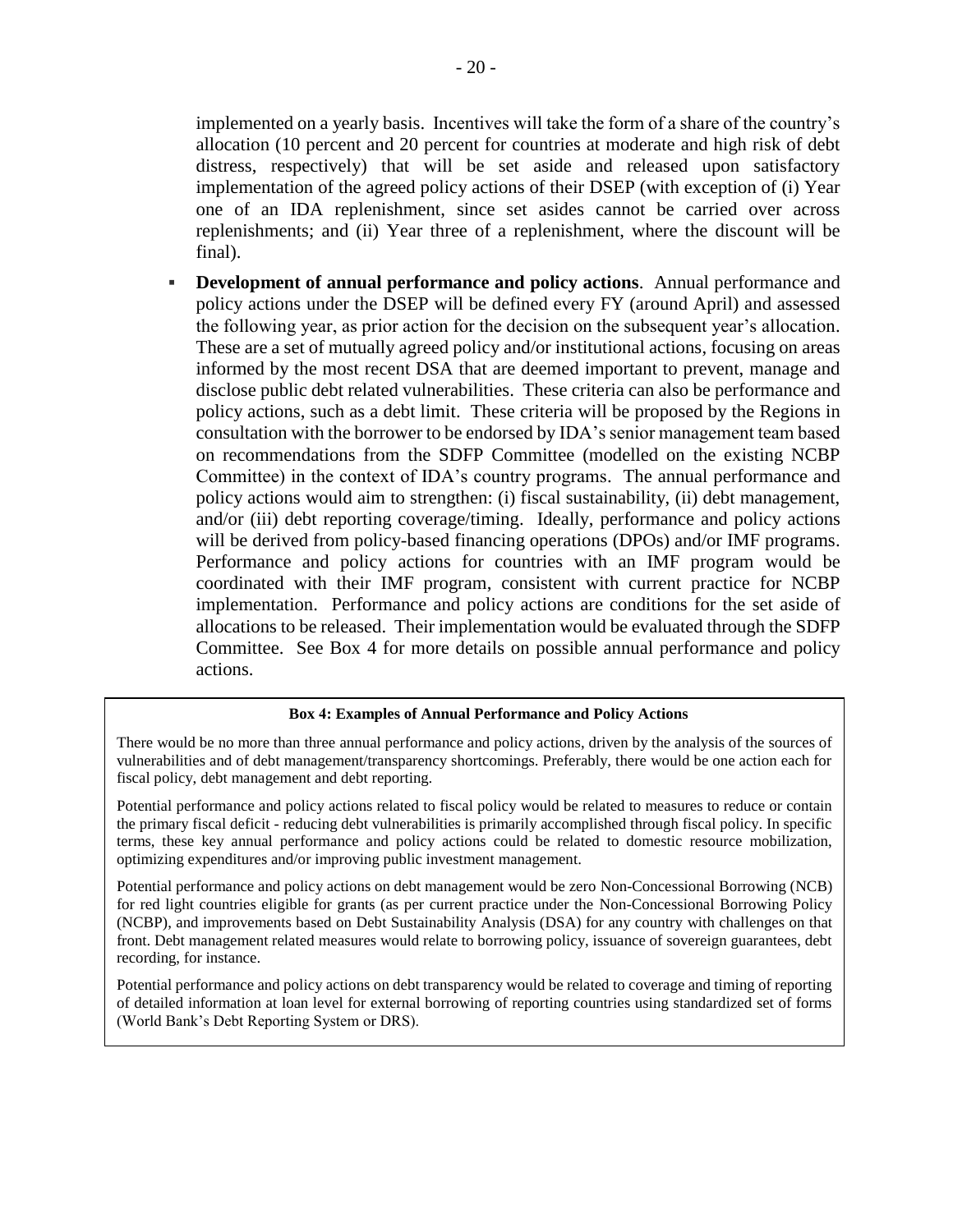50. **Transition arrangements**. As a transition mechanism from the NCBP to the SDFP, in the first year of IDA19 (FY21) only the countries that will have gone through a FY19 NCBP review and hence been assigned key annual performance and policy actions will be subject to the DSEP. Other countries will have their first annual performance and policy actions decided in FY20, monitored in FY21, with an impact on the FY22 (second year of IDA19) allocations. This will enable the countries to focus on meeting the key annual performance and policy actions in FY21 (the first year of IDA19) before any set asides are made.

51. **This approach transforms a disincentive (volume discount) into an incentive (set aside) to improve performance**. Using a rules-based approach, also enables expansion to all IDA countries, not only grant-eligible ones as in the current NCBP. The annual performance and policy actions will be forward looking by design – debt-distress risk ratings emerging from DSAs are based on forward-looking analyses of countries' debt sustainability prospects, taking into account not only baseline debt projections but also standardized stress tests. As such they more adequately reflect risks of debt over-accumulation. In addition, the SDFP seeks to maximize the signaling effects, to borrowers and to creditors, by being simple and policy-oriented. Finally, the SDFP allows IDA to take account of the differing needs and capacities of IDA countries. By tailoring the annual performance and policy actions based on the specific circumstances of each IDA country, the SDFP would ensure that low capacity countries, including those affected by fragility, conflict and violence would also be able to make the progress needed to access the set aside.

#### 52. **This system provides incentives for continuous improvement toward debt sustainability with flexibility to incorporate the impact of exogenous shocks**. With this system:

- **A country at moderate/high risk that meets consistently annual performance and policy** actions would maintain its full annual allocation.
- **•** A country at moderate / high risk that misses performance and policy actions one year but delivers the following year would also maintain its full allocation (except if the miss is in Year 3 because there is no carry over of the set aside across replenishments).
- A country at moderate / high risk that consistently misses performance and policy actions would get a cumulative 10/20 percent discount for the entire replenishment (a bit less in IDA19 because of the FY20 transition period).

## 53. **In addition, the proposed system has also some design flexibility to accommodate special circumstances:**

- **For some countries and specific cases, particularly Blend IDA countries, set asides might not be a sufficient incentive to take action**. There could be cases where trade-offs emerge at a country level where a combination of both reducing allocated IDA volumes and hardening terms is warranted. When applying this framework, there might be a need to allow the introduction of hardening terms in specific cases, hence, it is proposed that the SDFP Committee is able to recommend taking steps to harden terms if warranted in exceptional cases.
- **For small states, the reviews will be reduced from annual to once every two years to reduce transaction costs both for clients and IDA**. In cases where any of these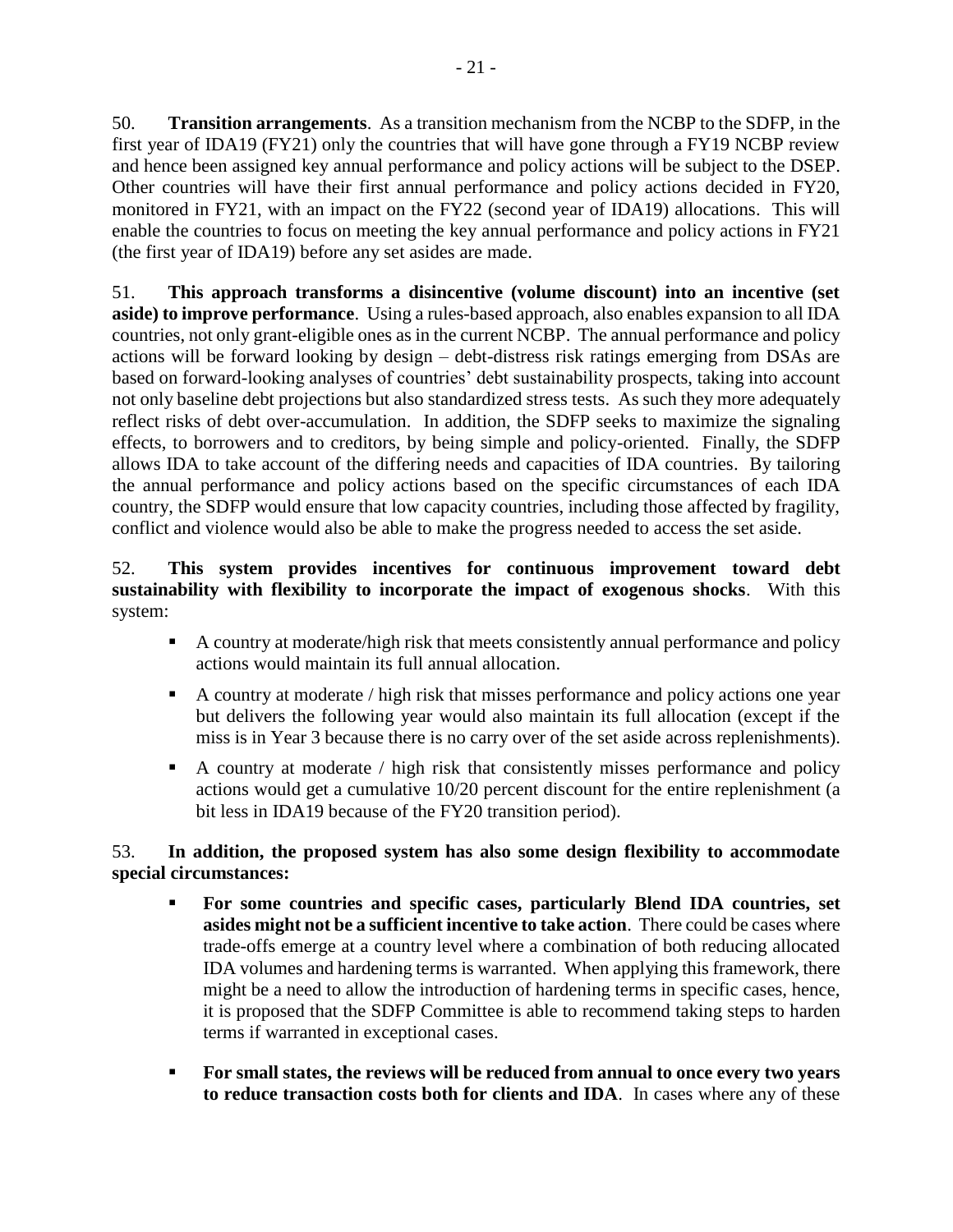countries fail to take the actions by the end of the second year, they will receive discounts from their third-year allocations.

▪ **Building capacity of IDA countries to address debt vulnerabilities**. Alongside implementation of the DSEP, countries may request IDA to provide technical assistance to build capacity to address debt vulnerabilities. They may request support from IDA and the IMF through the DMF. A country can also request IDA to help prepare a technical assistance project, to be financed by an IDA grant/credit from its IDA country allocation, which will provide sustained support over multiple years.

54. **Under the proposed SDFP, in the first two years of a replenishment, any allocation discounts and set asides remain within the country's multi-year IDA allocation**. This changes in the third year of a replenishment, as set asides do not carry over across replenishments. Thus, if a country does not achieve the annual performance and policy actions (performance milestones) by the start of the third year of a replenishment, the applicable discount for the third year, as well as any accumulated set asides, would be released to be reallocated across all IDA countries through the Performance-based Allocation (PBA) formula. This approach will tend to benefit those countries with relatively stronger Country Performance Rating (CPR).<sup>15</sup>

#### <span id="page-29-0"></span>**Figure 7: Proposed** *modus operandi* **of the Debt Sustainability Enhancement Program**

**For a country at high risk of debt distress the path depends on whether annual policy actions are met**



55. **The key outcome of this Program is increased capabilities of countries to address debt**  *Based on*  **related vulnerabilities through IDA's operational country programs, using concrete actions**  *milestones defined*  **supported by lending, diagnostics and technical assistance**. While the ultimate impact of the program will continue to be the level of risks measured by DSAs, the Program is designed in recognition for the multiple drivers of debt sustainability. As intermediate outcome, the Program will also monitor indicators related fiscal policy, debt management, and debt transparency. Key *appraised late* 

 $\overline{a}$ 

<sup>&</sup>lt;sup>15</sup> The CPR consists of a linear combination of clusters A-C of the CPIA ratings (with a weight of 24 percent), Cluster D of the CPIA rating (with a weight of 68 percent), and portfolio performance rating (with a weight of 8 percent).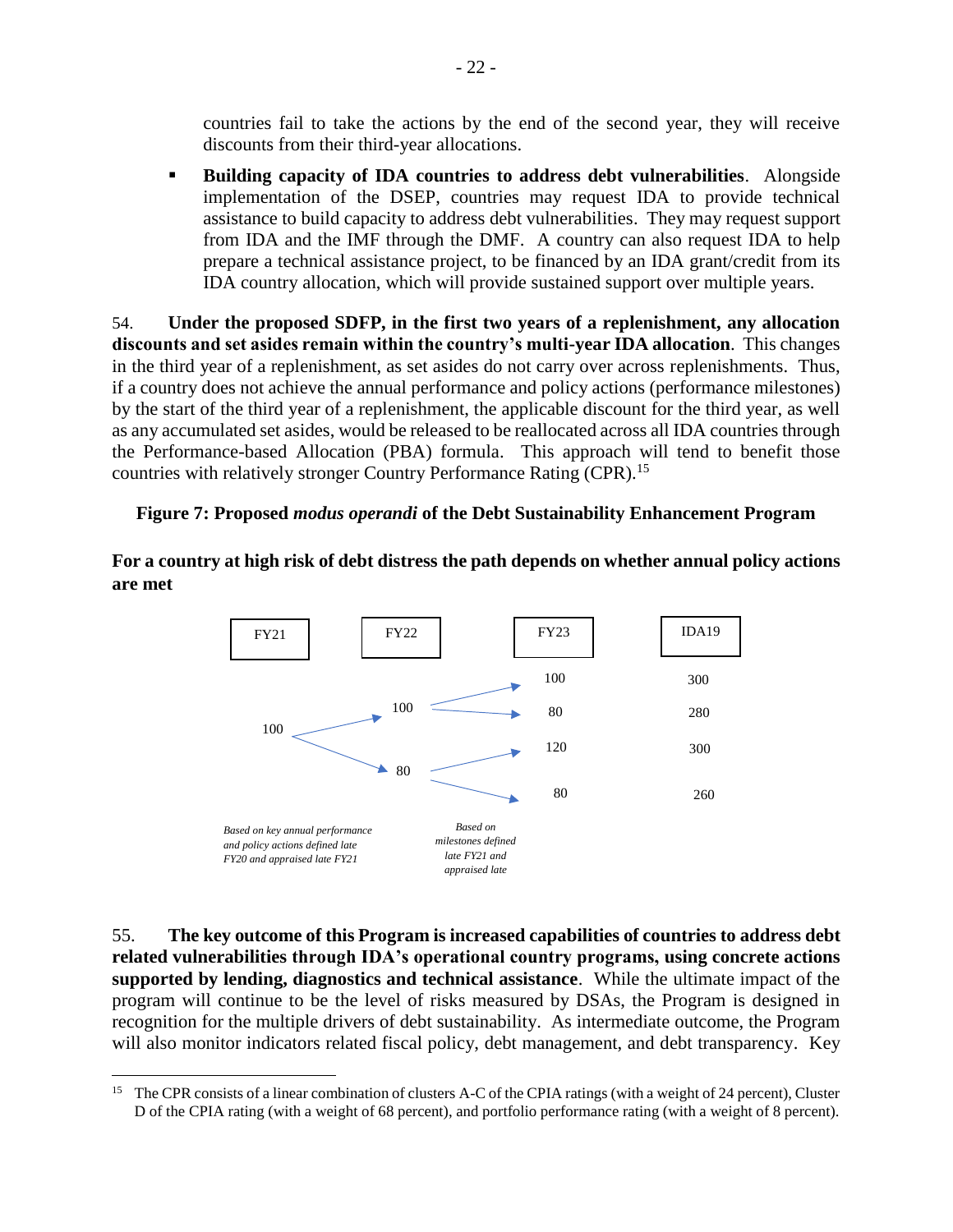indicators for fiscal policy include primary balance as a share of GDP and tax revenues as a share of GDP. Key indicators for debt reporting include the coverage of DSA (central government, general government or public sector) and timeliness of the Debt Report System (DRS). Key indicators for debt management include Debt Management Performance Assessment (DeMPA) scores.

56. **The internal governance of the SDFP will be similar to the current governance of the NCBP**. It will build on similar principles and architecture, while addressing some challenges identified in the review (Annex 2). Box 5 summarizes implementation arrangements of the SDFP.

#### **Box 5: Implementation Arrangements of the Sustainable Development Finance Policy (SDFP)**

The implementation framework for the SDFP will be developed following IDA Deputies and Borrower Representatives endorsement of the policy, under the following principles:

**Equity of treatment**. The implementation framework will seek to ensure equitable application of policy across all IDA countries, including by calibrating performance and policy actions consistent with country context and capacity, especially for FCS and small states.

**Simplicity and predictability.** The implementation framework will be presented in a pragmatic and simple, clear way, including regarding steps to be taken by borrower countries and IDA. Especially with the expansion of country coverage and the expansion from NCB to risk of debt distress, the policy will focus on more countries. Parsimony in the number of performance and policy actions will be a priority. Automaticity – using 'by default' action such as NCB ceiling – and rules-based approach will mitigate risks of complexity. They will also help send clearer signals to borrowers and creditors.

**Rules based**. The implementation framework will include clearly defined rules, including on monitoring and reporting. For instance, it will clarify instances under which waivers for loan-by-loan considerations will be assessed, such as for high return priority investments and for shocks such as natural shocks.

**Governance issues**. The implementation framework will include checks and balances. The internal governance of the SDFP will be similar to the current governance of the NCBP, and include an inter-departmental Committee, which makes recommendations for approval by Management. The SDFP will have enhanced transparency and amongst others, key SDPF decisions will be disclosed with due consideration to the necessary confidentiality provisions.

57. **There are some risks related to this proposed approach of Debt Sustainability Enhancement Program (DSEP)**. The first risk is that, despite progress in implementing the DSEP, countries' debt sustainability does not improve. In most cases, reducing debt vulnerabilities require time. This could be because external shocks cause a further deterioration or because the actions generate progress that is insufficient. The proposed Program alone will not be able to reduce debt sustainability risks; instead the Program should be used as an additional element in a comprehensive approach to address the debt vulnerabilities. As such, the development impact of this Program is to encourage countries to take more actions to address debt vulnerabilities. Second, there are also design risks. Underlying drivers of debt vulnerabilities in each individual country are technically complex and it is often hard to identify and quantify appropriate key annual performance and policy actions. To mitigate this risk, the design of the Program builds some flexibility in selecting the key annual performance and policy actions. This also why the Program is anchored on a JET policy commitment for country-specific diagnostics and builds on the joint IMF/WB DSAs. Thus, the design risk can be mitigated by selecting performance and policy actions in areas that flow from DSA outcomes. The third risk is that countries do not take these actions, which could be driven by (i) capacity limitations and (ii) lack of long-term commitment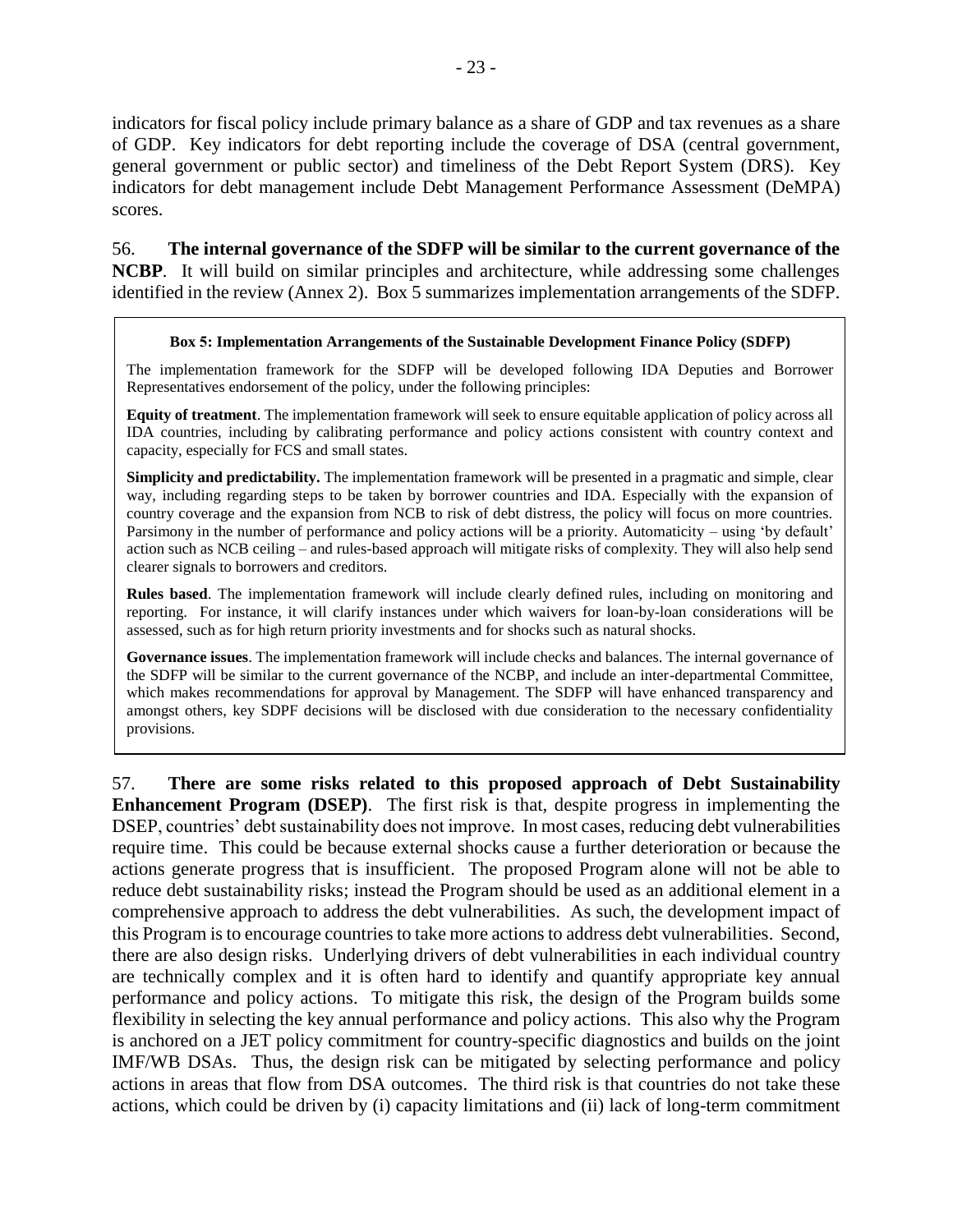by political leaders of many countries to take action. This could lead countries to increase their reliance on sources of financing less concessional than IDA, undermining the objective of the policy. Adequate calibration of the key annual performance and policy actions and regular reviews will be necessary. In addition, the delivery risk can be mitigated by focusing on TA on achieving these performance and policy actions.

#### *The Creditor Outreach Program*

 $\overline{a}$ 

58. **Over the last two decades IDA has undertaken active outreach efforts with nearly all multilateral and bilateral creditors**. Active outreach efforts and coordinated actions among creditors is critical to help countries mitigate debt-related risks. As a result of IDA's outreach efforts (Table 2 summarizes recent actions), the joint Bank-Fund LIC DSF is now widely used as the key tool for assessing debt vulnerabilities and for structuring the dialogue around debt sustainability issues in IDA countries. Furthermore, most major multilateral creditors use a resource allocation framework similar to IDA's for decisions on financing terms. OECD creditors rely on IDA's NCBP for the provision of non-concessional lending.<sup>16</sup> The emergence of nontraditional creditors that are usually not part of established creditor coordination and information sharing platforms call for enhanced efforts in this area. Such efforts should seek to promote sound practices, such as, for example, the G20 principles for sustainable lending, and build on efforts outlined in the joint Bank-Fund multipronged approach. Other statements of sustainable lending principles are also relevant, for example, those issued by the Paris Club and those articulated by the Development Committee.

<span id="page-31-0"></span>

| <b>CREDITOR</b>                                     | <b>OUTREACH</b>                                                                                        | <b>TIMING</b>                                          |
|-----------------------------------------------------|--------------------------------------------------------------------------------------------------------|--------------------------------------------------------|
| <b>MDB/RDBS &amp; IFIS</b>                          | Survey on lending practices<br><b>MDB</b> Forum<br>٠<br>MDB events<br>٠<br>Debt Discussions in Abidjan | February<br>٠<br>February<br>٠<br>May<br>٠<br>May<br>п |
| <b>PARIS CLUB</b><br><b>BILATERAL CREDITORS</b>     | Review of Lending to LICs mailbox<br>٠<br>Publishing of table on NCB and debt limits                   | March-April<br>Real time updates                       |
| <b>NON-PARIS CLUB BILATERAL</b><br><b>CREDITORS</b> | Debt workshops                                                                                         | May/June<br>П                                          |
| <b>PRIVATE CREDITORS</b>                            | Institute of International Finance<br>$\blacksquare$                                                   | <b>TBD</b><br>$\blacksquare$                           |
| <b>BORROWERS</b>                                    | <b>NCBP Survey</b><br>٠<br>Consultations on debt sustainability, co-<br>hosted by AfDB                 | March<br>п<br>May<br>$\blacksquare$                    |

| <b>Table 2: IDA Outreach Activities</b> |  |  |
|-----------------------------------------|--|--|
|-----------------------------------------|--|--|

59. **The objective of the enhanced creditor outreach is to facilitate information sharing, dialogue and coordination building on IDA's global platform and convening role**. The proposed enhancement could include outreach to new creditors, such MDBs that have not been

<sup>&</sup>lt;sup>16</sup> See for example, "Debt Vulnerabilities in IDA Countries: Policy Options for IDA19, March 2019 and joint Bank/Fund note to the G20: "Strengthening public debt transparency," June 2018.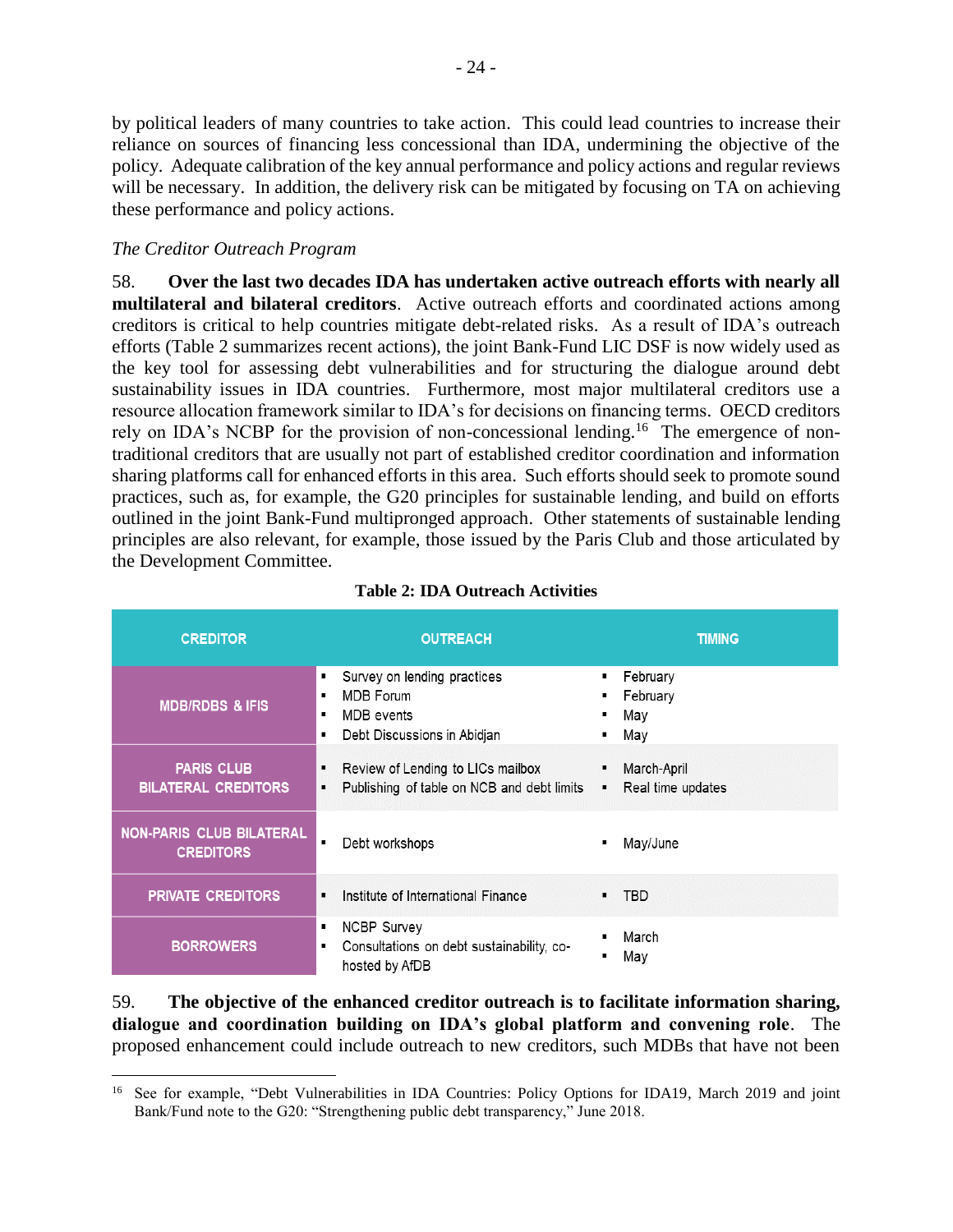traditionally present in existing fora, and non-Paris Club and private creditors. It could also include an expansion to new areas of interest, such as country platforms and coordinated technical assistance. In particular, it could comprise the following areas:

- **Expand MDB Forum**. IDA will scale up efforts to further enhance existing MDB meetings, in particular, by reaching out to recently established MDBs. These efforts will be channeled, inter alia, through the Multilateral Development Bank Forum.
- **Strengthen outreach with debtor countries to reinforce the reporting obligations to systematically and timely report of non-concessional borrowing and enhance information exchange with the authorities**. As officials change from time to time, a regular/periodic information campaign to improve stakeholder's awareness of the NCBP and the related information is necessary. This will be reinforced with annual workshops (during IMF/World Bank Spring/Annual meetings) and through other communication means.
- **Establish country-based platforms for knowledge exchange on country-specific debt-related issues**. Discussion could focus on promoting a common understanding of debt-related challenges and opportunities to help countries address debt vulnerabilities. Joint Bank-Fund DSAs could provide the analytical framework for a holistic, fact-based dialogue. This initiative will be started as a pilot, to be scaled up over time.
- **In addition, creditors could be urged to sparingly use secured lending structures**. Awareness would be raised among creditors about the negative pledge clauses of multilateral development banks. Creditors would be urged not to undermine the role and financial stability of multilateral development banks by using secured financing structures that violate the negative pledge obligations of borrowers in favor of the MDBs.
- **Use established debt management platforms to strengthen dialogue around technical assistance (TA) and enhance coordination among TA provider**. For example, the Debt Management Facility could serve as a platform for knowledge exchange in the context of Steering Committee meetings and through its Implementation Coordination Group and Stakeholders' Forum.
- **Expand "Lending to LICs".** "Lending to LICs" plays an important role in the liaison of the World Bank and the IMF with some official bilateral creditor. IDA could further promote awareness and use of the mailbox.
- **Launch a new SDFP website with country pages**. The new website would enhance the transparency of the SDPF decisions while providing links to the reworked WB debt website<sup>17</sup> that promotes a greater understanding of debt related policies and issues among creditors, as well to country specific debt information.
- **Publish and disseminate additional analytical notes for creditors**. This could, for example, include notes on public debt definition and reporting requirements, collateralized loans, and definitions of concessionality of debt, some of which have been contemplated under the joint Bank-Fund multipronged approach.

 $\overline{a}$ 

<sup>17</sup> Please see<http://ida.worldbank.org/debt> and<http://www.worldbank.org/en/topic/debt>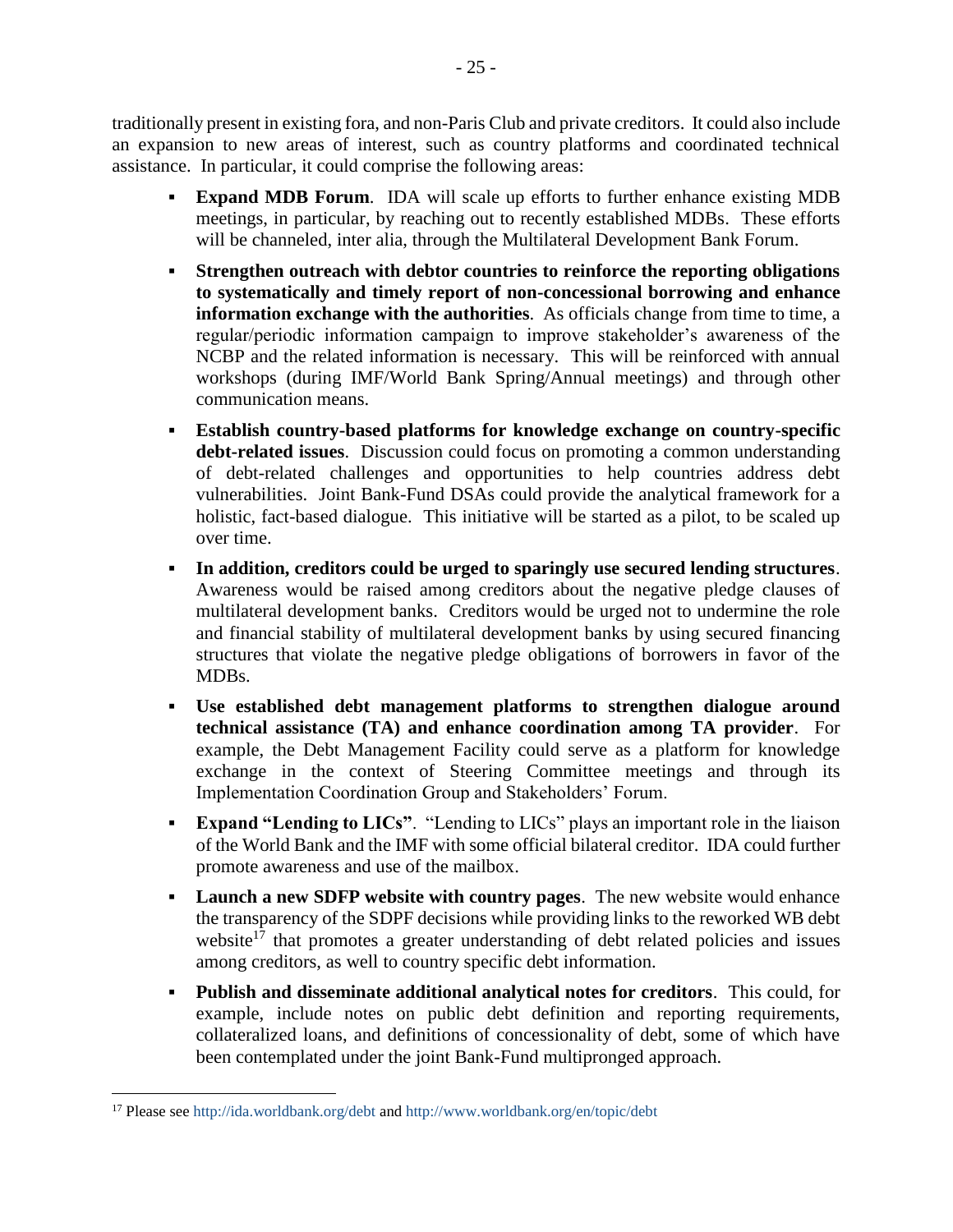60. **Management notes that while IDA is the largest single source of concessional financing to IDA countries the success of the Creditor Outreach Program depends on actions by a large number of financial institutions**. The number of these institutions has grown significantly in recent years, which complicates efforts by IDA and the IMF in particular to support countries' objectives regarding long-term debt sustainability. Management notes that many financial institutions have the same shareholders as IDA and encourage shareholders that are represented on the boards of these institutions to monitor their policies and practices with a view to supporting the global objective of debt sustainability.

#### *Other adjustments to IDA financial policies*

61. **Finally, while no change is proposed to the existing terms of IDA's financial products offered to IDA clients, new instruments are being developed to help IDA recipients manage commodity price fluctuations and exposure to foreign exchange rate movements:**

- **Following the discussion at the April 2019 Meeting, this paper seeks Participants' endorsement to introduce commodity hedging intermediation for IDA countries before the end of IDA18**. This product would help countries actively manage the fiscal exposure that many IDA countries have to commodity prices and would broaden IDA's existing toolkit of risk management products offered to countries to deal with various types of risks that may affect their fiscal budget such as natural disasters and weather risks.
- **In addition, responding to Participants' feedback at the meeting in April 2019, Management is committed to looking further into developing solutions that would benefit IDA Countries in accessing local currency financing**. Given the complexity and challenges involved in developing such a new product, Management suggests a two-stage approach: (i) develop a strong understanding of the developmental benefits for IDA recipients, the various challenges and lessons learned from the past, expected to be completed by end of IDA18, and (ii) explore and propose options covering market-based and policy-based solutions highlighting the financial and risk implications for IDA, envisioned to be completed by no later than IDA19 Mid-Term Review (MTR).

# **VI. CONCLUSION AND ISSUES FOR DISCUSSION**

<span id="page-33-0"></span>62. **Based on the changing landscape of development finance and the challenges that these changes present, this paper outlines proposals to strengthen IDA's policy framework to help IDA countries to move towards sustainable borrowing policies**. The proposals outlined in the paper seek to transform the NCBP to a Sustainable Development Finance Policy. The central objective of the revised policy is to incentivize sustainable borrowing. The broad direction of reform includes expanding coverage to IDA Blend and Gap countries; expanding debt coverage in line with sound international standards; further strengthening the link with the DSA; and enhancing public disclosure and transparency.

63. **The SDFP will come into effect on July 1st, 2020, at the start of IDA19**. Following the advice and guidance from IDA19 Participants at the June meeting, Management will include the contours of the SDFP in the draft Deputies' report, while completing consultations around the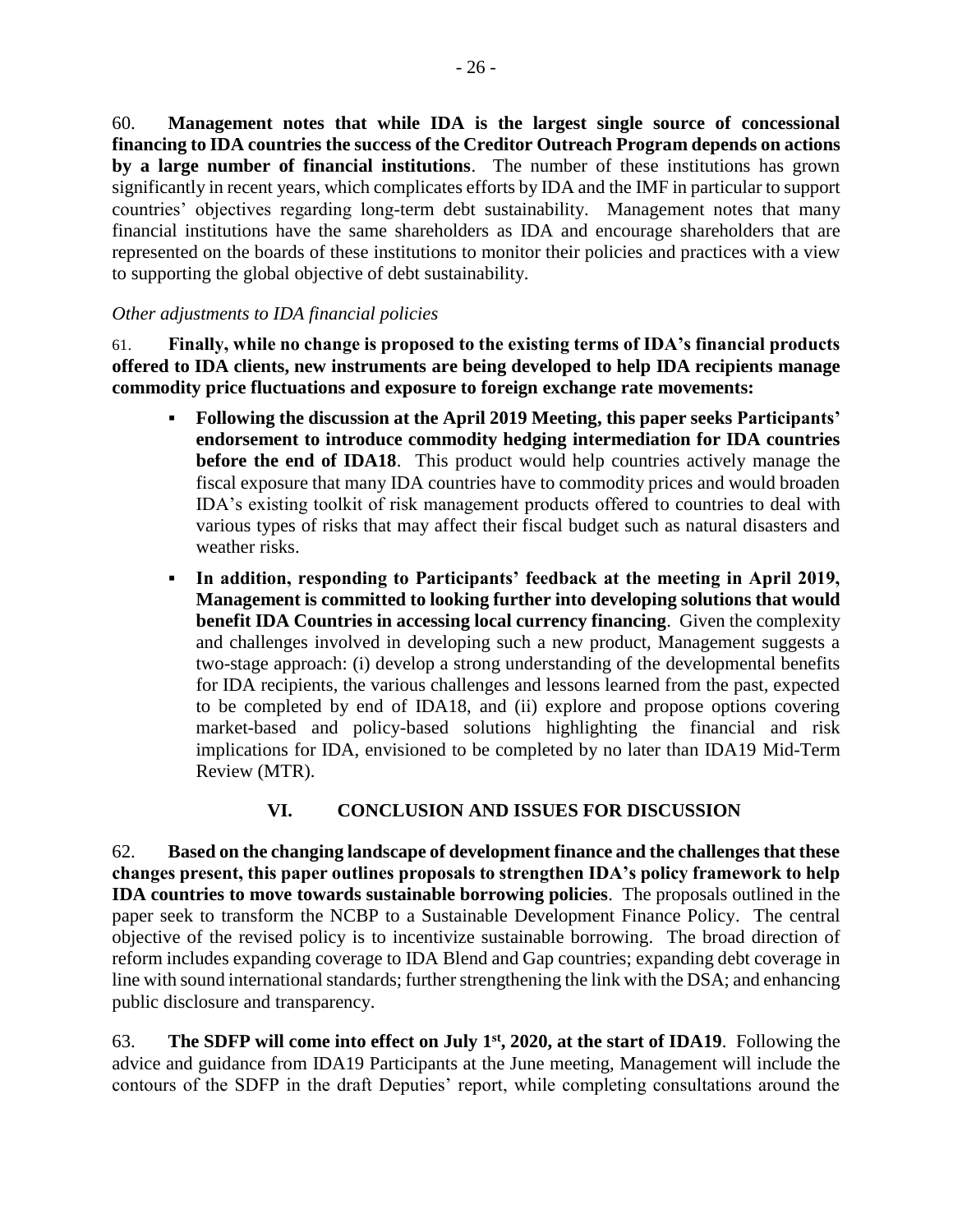SDFP. A detailed proposal will go the Board sometime in the third quarter of FY20, following the completion of the IMF review of its Debt Limits Policy.

#### 64. **The views of Participants are sought on the following questions**.

- a. Do Participants support the overall IDA19 package, which is anchored in the IMF/WB Multi-Pronged Approach, and includes policy commitments under the Special Themes as well as reforms to IDA's financial policies?
- b. Do Participants agree with the overall framework a Sustainable Development Finance Policy as described in Section V?
- c. Do Participants agree that the proposed design and approach of the Debt Sustainability Enhancement Program where a policy-based set aside would be a suitable mechanism for incentivizing IDA countries to borrow sustainably?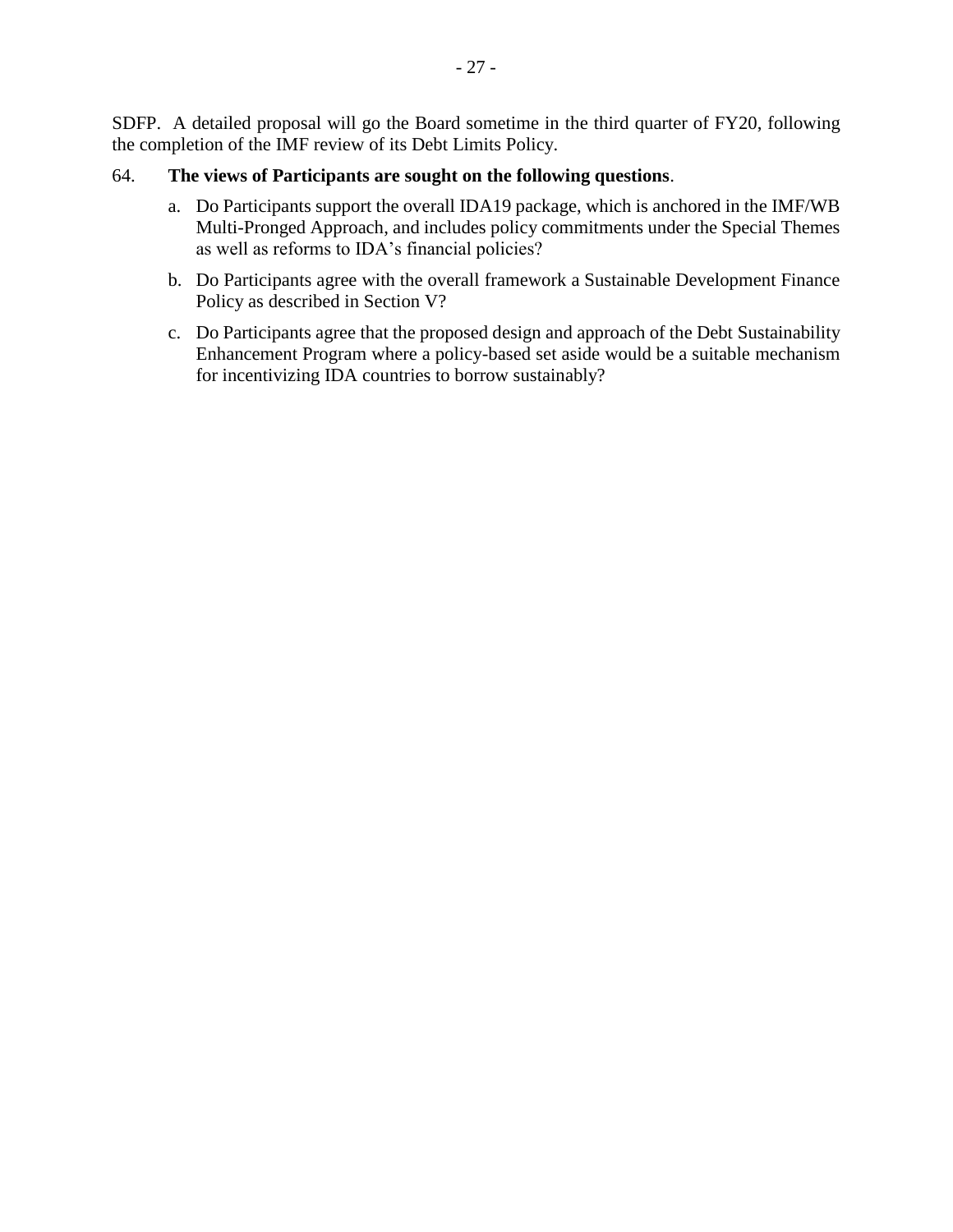| Country                          | <b>Latest published DSA</b> | <b>Risk of external debt</b><br>distress 1/ |
|----------------------------------|-----------------------------|---------------------------------------------|
| Afghanistan                      | $Dec-18$                    | High                                        |
| Bangladesh                       | $May-18$                    | Low                                         |
| Benin                            | $Dec-18$                    | Moderate                                    |
| <b>Bhutan</b>                    | $Oct-18$                    | Moderate                                    |
| <b>Burkina Faso</b>              | $Jan-19$                    | Moderate                                    |
| Burundi                          | Apr- $15$                   | High                                        |
| Cabo Verde                       | Apr- $18$                   | High                                        |
| Cambodia                         | $Dec-18$                    | Low                                         |
| Cameroon                         | $Dec-18$                    | High                                        |
| Central African Republic         | $Jul-18$                    | High                                        |
| Chad                             | $Jan-19$                    | High                                        |
| Comoros                          | $Jun-18$                    | Moderate                                    |
| Democratic Republic of the Congo | $Oct-15$                    | Moderate                                    |
| Republic of Congo                | $Sep-15$                    | Moderate                                    |
| Côte d'Ivoire                    | Dec-18                      | Moderate                                    |
| Djibouti                         | Apr- $17$                   | High                                        |
| Dominica                         | $Sep-18$                    | High                                        |
| Ethiopia                         | $Dec-18$                    | High                                        |
| The Gambia                       | $Jun-18$                    | In distress                                 |
| Ghana                            | $Mar-19$                    | High                                        |
| Grenada                          | Jul-18                      | In distress                                 |
| Guinea                           | $Jan-19$                    | Moderate                                    |
| Guinea-Bissau                    | $Jun-18$                    | Moderate                                    |
| Guyana                           | Jul-18                      | Moderate                                    |
| Haiti                            | Feb-17                      | High                                        |
| Honduras                         | Jul-18                      | Moderate                                    |
| Kenya                            | $Oct-18$                    | Moderate                                    |
| Kiribati                         | $Jan-19$                    | High                                        |
| Kyrgyz Republic                  | Feb-18                      | Moderate                                    |
| Lao P.D.R.                       | $Mar-18$                    | High                                        |
| Lesotho                          | Apr-19                      | Moderate                                    |
| Liberia                          | $Jun-18$                    | Moderate                                    |
| Madagascar                       | $Jul-18$                    | Moderate                                    |
| Malawi                           | $Nov-18$                    | Moderate                                    |

# **Annex 1: Risk of External Debt Distress in IDA Countries**

<span id="page-35-0"></span>**Risk of External Debt Distress Classification under the joint Bank-Fund Debt Sustainability Framework, latest published DSAs, as of May 31, 2019**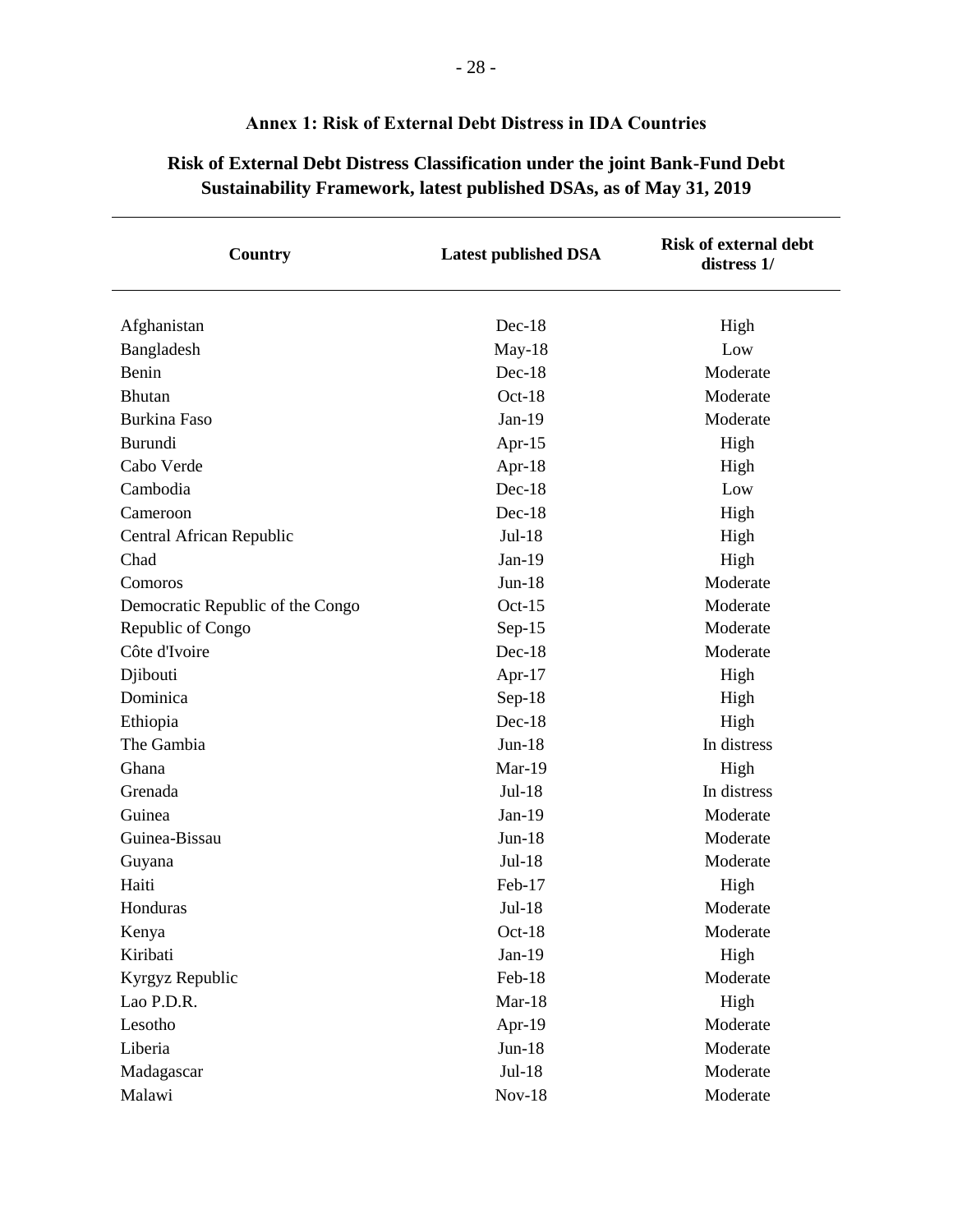| Maldives<br>Dec-17<br>High<br>Mali<br>Moderate<br>$May-18$<br>Marshall Islands<br>Sep-18<br>High<br>Mauritania<br>$Dec-18$<br>High<br>Micronesia<br>Sep-17<br>High<br>Moldova<br>$Dec-17$<br>Low<br>May-19<br>In distress<br>Mozambique<br>Myanmar<br>Apr-19<br>Low<br>Feb-19<br>Nepal<br>Low<br>Moderate<br>$Jun-17$<br>Nicaragua<br>Moderate<br>Niger<br>Dec-18<br>Moderate<br>Papua New Guinea<br>$Dec-18$<br>Rwanda<br>$Jun-18$<br>Low<br>May-19<br>Samoa<br>High<br>Aug-18<br>In distress<br>São Tomé and Príncipe<br>$Jan-19$<br>Low<br>Senegal<br>Sierra Leone<br>$Dec-18$<br>High<br>Solomon Islands<br>$Nov-18$<br>Moderate<br>South Sudan<br>In distress<br>$Mar-17$<br>Feb-19<br>St. Vincent and the Grenadines<br>High<br>$Nov-17$<br>In distress<br>Sudan<br>Tajikistan<br>$Jun-11$<br>High<br>Tanzania<br>$Jan-18$<br>Low<br>Timor-Leste<br>May-19<br>Low<br>Dec-18<br>Moderate<br>Togo<br>$Jan-18$<br>Tonga<br>High<br>$Jul-18$<br>High<br>Tuvalu<br>Low<br>Uganda<br>May-19<br>Uzbekistan<br>May-19<br>Low<br>Moderate<br>Vanuatu<br>Apr-18<br>Sep-14<br>Moderate<br>Yemen<br>Zambia<br>$Oct-17$<br>High<br>$Jul-17$<br>Zimbabwe<br>In distress | Country | <b>Latest published DSA</b> | <b>Risk of external debt</b><br>distress 1/ |
|-----------------------------------------------------------------------------------------------------------------------------------------------------------------------------------------------------------------------------------------------------------------------------------------------------------------------------------------------------------------------------------------------------------------------------------------------------------------------------------------------------------------------------------------------------------------------------------------------------------------------------------------------------------------------------------------------------------------------------------------------------------------------------------------------------------------------------------------------------------------------------------------------------------------------------------------------------------------------------------------------------------------------------------------------------------------------------------------------------------------------------------------------------------------|---------|-----------------------------|---------------------------------------------|
|                                                                                                                                                                                                                                                                                                                                                                                                                                                                                                                                                                                                                                                                                                                                                                                                                                                                                                                                                                                                                                                                                                                                                                 |         |                             |                                             |
|                                                                                                                                                                                                                                                                                                                                                                                                                                                                                                                                                                                                                                                                                                                                                                                                                                                                                                                                                                                                                                                                                                                                                                 |         |                             |                                             |
|                                                                                                                                                                                                                                                                                                                                                                                                                                                                                                                                                                                                                                                                                                                                                                                                                                                                                                                                                                                                                                                                                                                                                                 |         |                             |                                             |
|                                                                                                                                                                                                                                                                                                                                                                                                                                                                                                                                                                                                                                                                                                                                                                                                                                                                                                                                                                                                                                                                                                                                                                 |         |                             |                                             |
|                                                                                                                                                                                                                                                                                                                                                                                                                                                                                                                                                                                                                                                                                                                                                                                                                                                                                                                                                                                                                                                                                                                                                                 |         |                             |                                             |
|                                                                                                                                                                                                                                                                                                                                                                                                                                                                                                                                                                                                                                                                                                                                                                                                                                                                                                                                                                                                                                                                                                                                                                 |         |                             |                                             |
|                                                                                                                                                                                                                                                                                                                                                                                                                                                                                                                                                                                                                                                                                                                                                                                                                                                                                                                                                                                                                                                                                                                                                                 |         |                             |                                             |
|                                                                                                                                                                                                                                                                                                                                                                                                                                                                                                                                                                                                                                                                                                                                                                                                                                                                                                                                                                                                                                                                                                                                                                 |         |                             |                                             |
|                                                                                                                                                                                                                                                                                                                                                                                                                                                                                                                                                                                                                                                                                                                                                                                                                                                                                                                                                                                                                                                                                                                                                                 |         |                             |                                             |
|                                                                                                                                                                                                                                                                                                                                                                                                                                                                                                                                                                                                                                                                                                                                                                                                                                                                                                                                                                                                                                                                                                                                                                 |         |                             |                                             |
|                                                                                                                                                                                                                                                                                                                                                                                                                                                                                                                                                                                                                                                                                                                                                                                                                                                                                                                                                                                                                                                                                                                                                                 |         |                             |                                             |
|                                                                                                                                                                                                                                                                                                                                                                                                                                                                                                                                                                                                                                                                                                                                                                                                                                                                                                                                                                                                                                                                                                                                                                 |         |                             |                                             |
|                                                                                                                                                                                                                                                                                                                                                                                                                                                                                                                                                                                                                                                                                                                                                                                                                                                                                                                                                                                                                                                                                                                                                                 |         |                             |                                             |
|                                                                                                                                                                                                                                                                                                                                                                                                                                                                                                                                                                                                                                                                                                                                                                                                                                                                                                                                                                                                                                                                                                                                                                 |         |                             |                                             |
|                                                                                                                                                                                                                                                                                                                                                                                                                                                                                                                                                                                                                                                                                                                                                                                                                                                                                                                                                                                                                                                                                                                                                                 |         |                             |                                             |
|                                                                                                                                                                                                                                                                                                                                                                                                                                                                                                                                                                                                                                                                                                                                                                                                                                                                                                                                                                                                                                                                                                                                                                 |         |                             |                                             |
|                                                                                                                                                                                                                                                                                                                                                                                                                                                                                                                                                                                                                                                                                                                                                                                                                                                                                                                                                                                                                                                                                                                                                                 |         |                             |                                             |
|                                                                                                                                                                                                                                                                                                                                                                                                                                                                                                                                                                                                                                                                                                                                                                                                                                                                                                                                                                                                                                                                                                                                                                 |         |                             |                                             |
|                                                                                                                                                                                                                                                                                                                                                                                                                                                                                                                                                                                                                                                                                                                                                                                                                                                                                                                                                                                                                                                                                                                                                                 |         |                             |                                             |
|                                                                                                                                                                                                                                                                                                                                                                                                                                                                                                                                                                                                                                                                                                                                                                                                                                                                                                                                                                                                                                                                                                                                                                 |         |                             |                                             |
|                                                                                                                                                                                                                                                                                                                                                                                                                                                                                                                                                                                                                                                                                                                                                                                                                                                                                                                                                                                                                                                                                                                                                                 |         |                             |                                             |
|                                                                                                                                                                                                                                                                                                                                                                                                                                                                                                                                                                                                                                                                                                                                                                                                                                                                                                                                                                                                                                                                                                                                                                 |         |                             |                                             |
|                                                                                                                                                                                                                                                                                                                                                                                                                                                                                                                                                                                                                                                                                                                                                                                                                                                                                                                                                                                                                                                                                                                                                                 |         |                             |                                             |
|                                                                                                                                                                                                                                                                                                                                                                                                                                                                                                                                                                                                                                                                                                                                                                                                                                                                                                                                                                                                                                                                                                                                                                 |         |                             |                                             |
|                                                                                                                                                                                                                                                                                                                                                                                                                                                                                                                                                                                                                                                                                                                                                                                                                                                                                                                                                                                                                                                                                                                                                                 |         |                             |                                             |
|                                                                                                                                                                                                                                                                                                                                                                                                                                                                                                                                                                                                                                                                                                                                                                                                                                                                                                                                                                                                                                                                                                                                                                 |         |                             |                                             |
|                                                                                                                                                                                                                                                                                                                                                                                                                                                                                                                                                                                                                                                                                                                                                                                                                                                                                                                                                                                                                                                                                                                                                                 |         |                             |                                             |
|                                                                                                                                                                                                                                                                                                                                                                                                                                                                                                                                                                                                                                                                                                                                                                                                                                                                                                                                                                                                                                                                                                                                                                 |         |                             |                                             |
|                                                                                                                                                                                                                                                                                                                                                                                                                                                                                                                                                                                                                                                                                                                                                                                                                                                                                                                                                                                                                                                                                                                                                                 |         |                             |                                             |
|                                                                                                                                                                                                                                                                                                                                                                                                                                                                                                                                                                                                                                                                                                                                                                                                                                                                                                                                                                                                                                                                                                                                                                 |         |                             |                                             |
|                                                                                                                                                                                                                                                                                                                                                                                                                                                                                                                                                                                                                                                                                                                                                                                                                                                                                                                                                                                                                                                                                                                                                                 |         |                             |                                             |
|                                                                                                                                                                                                                                                                                                                                                                                                                                                                                                                                                                                                                                                                                                                                                                                                                                                                                                                                                                                                                                                                                                                                                                 |         |                             |                                             |
|                                                                                                                                                                                                                                                                                                                                                                                                                                                                                                                                                                                                                                                                                                                                                                                                                                                                                                                                                                                                                                                                                                                                                                 |         |                             |                                             |

1/ Ratings reflect the latest official and publicly available rating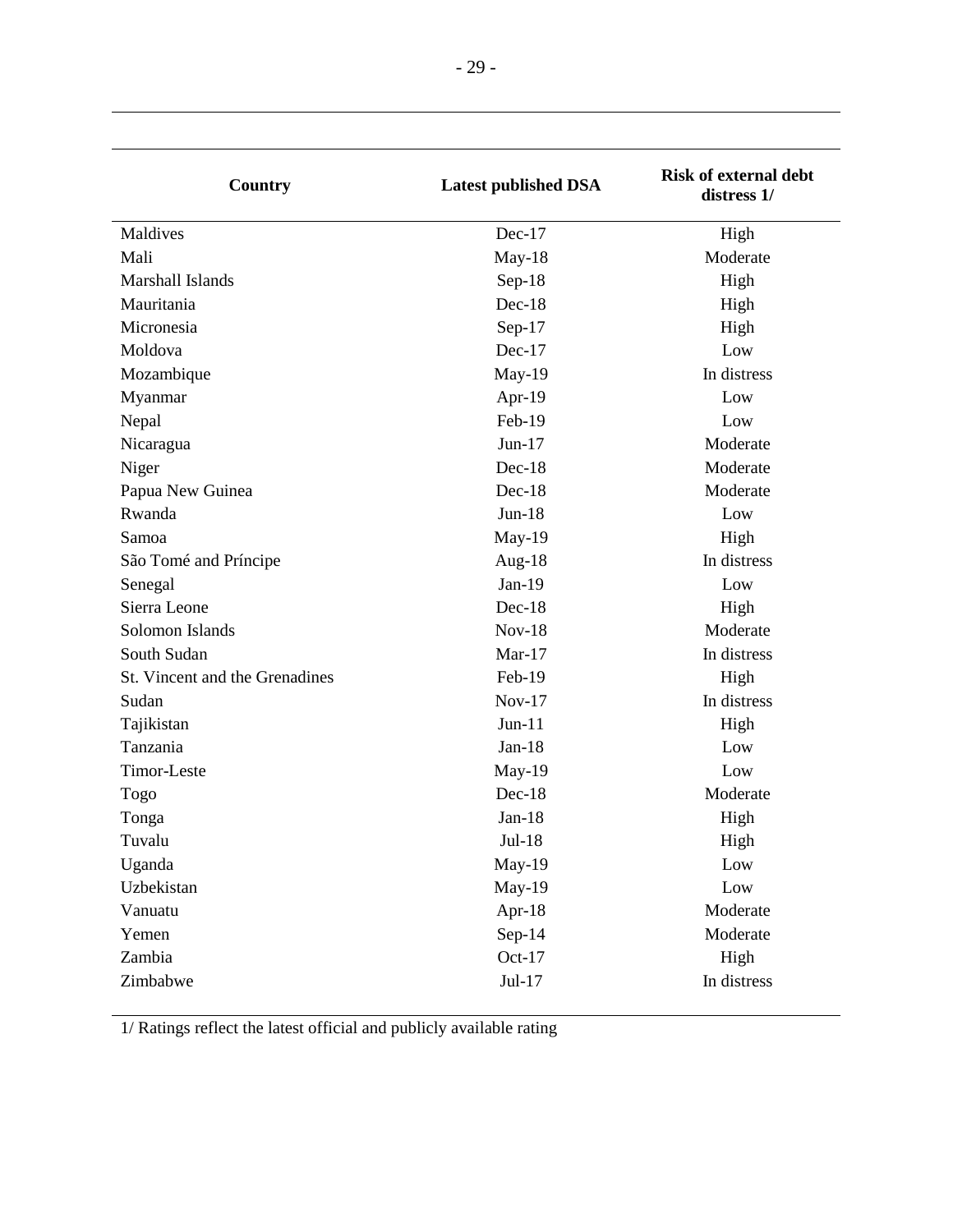#### **Annex 2: Non-Concessional Borrowing Policy Review**

#### <span id="page-37-0"></span>**INTRODUCTION**

1. **The IDA Non-Concessional Borrowing Policy (NCBP) was introduced in 2006**. The policy aimed at addressing situations in post-MDRI and grant-eligible IDA-only countries in which, i) IDA's debt relief or grants could potentially cross-subsidize creditors that offer nonconcessional loans to recipient countries or (ii) create incentives for these countries to overborrow, thereby eroding the gains to debt sustainability obtained from debt relief. IDA's policy response included: i) enhancing creditor coordination; and ii) encouraging appropriate borrowing behavior through borrower disincentives to discourage non-concessional borrowing by grant eligible and post-MDRI countries. Under the policy, non-concessional borrowing is reviewed either loan-by-loan or based on ceilings. In cases of breaches, IDA can either issue waivers or respond by reducing allocated IDA volumes, hardening terms, or a combination of both. For countries implementing IMF-supported programs, the decisions on NCB ceilings and waivers sought to maintain consistency with the Fund programs.

2. **From its onset, the NCBP framework included periodical implementation reports to the Board of Executive Directors**. Reviews were completed in September 2007, June 2008, April 2010, and September 2015.<sup>18</sup> The 2015 review highlighted the following enhancements to the NCBP's implementation arrangements including: (i) streamlined assessment of debt management capacity, (ii) introduction of debt ceilings for countries at low or moderate risk of debt distress, and (iii) enhanced transparency and reporting including publicly available information on the IDA website.

3. **In the context of IDA 19 replenishment, IDA is finalizing another review of NCBP that is taking place in parallel to the IMF's review of its Debt Limit Policy**. In addition to assessing the policy's implementation, the main objective of the ongoing review is to assess whether the policy: (a) encouraged appropriate borrowing behavior through borrower disincentives to discourage non-concessional borrowing by grant eligible and post-MDRI countries, thus protecting the gains of debt sustainability obtained from debt relief; and (b) promoted creditor coordination.

#### **A. ASSESSING IMPLEMENTATION**

 $\overline{a}$ 

4. **The number of countries under the NCBP declined from 43 in FY15 to 40 in FY19**. Three countries, Côte d'Ivoire, Lao PDR and Zambia exited the NCBP because they reached Gap status. In FY15, 68 percent of NCBP countries were in moderate (49 percent) or in low risk of debt distress (19 percent). From about a third of countries in high risk or in debt distress in FY15, the share jumped to half in FY19. Only 10 percent of NCBP countries are now in low risk of debt distress.

<sup>&</sup>lt;sup>18</sup> The role of IDA in ensuring debt sustainability: a progress report, September 2007; IDA's Non-Concessional Borrowing Policy: Review and Update, June 2008; IDA's Non-Concessional Borrowing Policy: Progress Update, April 2010; IDA's Non-Concessional Borrowing Policy: Review and Update, October 2015.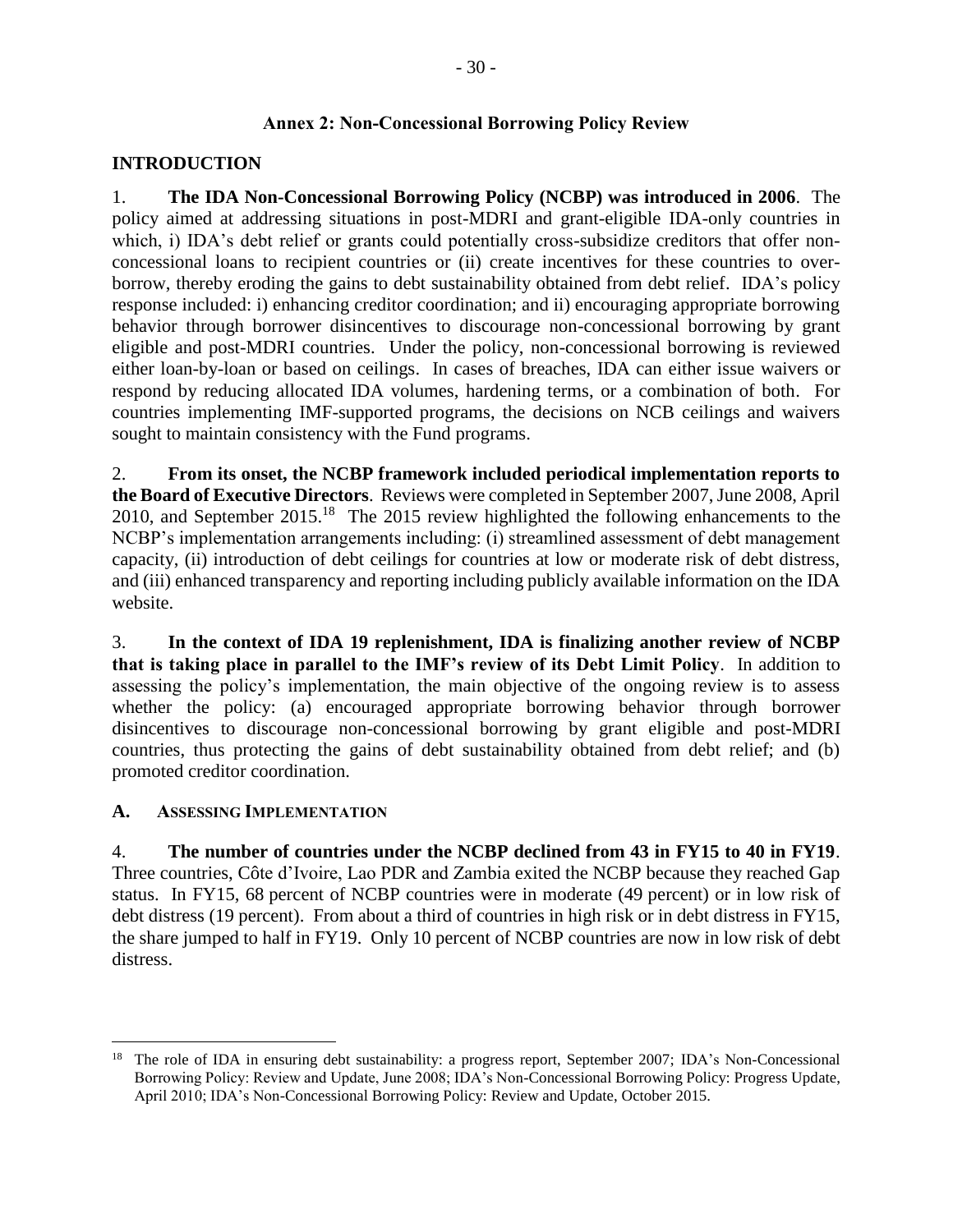5. **This review indicates that implementation of the revisions introduced in 2010 and 2015 to enhance the flexibility of the policy in recognition of the increasing heterogeneity in the countries covered by the NCBP was mixed**. These changes included: (1) setting of ex-ante non-zero debt ceilings for countries at low and moderate risk of debt distress; (2) introduction and refinement of the joint WB-IMF capacity assessment; (3) streamlining internal processes to enable a faster decision-making process in responding to cases of non-compliance or requests for waivers; and (4) enhancing transparency.

6. **There were limited requests for the setting of ex-ante non-zero debt ceilings for countries at low and moderate risk of debt distress**. Since 2013, nominal ceilings on nonconcessional debt were established for one country, Ethiopia which was at moderate risk of debt distress. Ethiopia debt ceiling has since been reduced to zero since moving to high risk of debt distress in 2017. Of the 40 countries subject to the NCBP, 15 countries have an IMF program as of May 2019, and of these six have a non-zero ceiling and one, Senegal, no debt limit. For most countries subject to the NCBP, continuous access to non-concessional borrowing is hindered by their risk of debt distress rating or limited debt management capacity. The revised policy will include a more systematic approach to the establishment of ceilings for countries that do not have ceilings under an IMF program, focusing on countries in moderate and high risk of debt distress. Notwithstanding the limited requests for ceilings, this mechanism has the potential to deepen the dialogue on debt sustainability and debt management, for instance outlining debt sustainability risks emanating from the state-owned enterprise (SOE) sector, as well as enhancing the capacity to evaluate public investment. Focus on measures to strengthen public investment under the IDA19 Governance Special and Institutions and JET special themes could be complemented by policy dialogue on debt ceilings in the context of the revised NCBP. IDA country teams often face difficulties in obtaining project-specific quantitative information, such as expected rates of return especially in projects where the World Bank Group (WBG) is not a participant. Collective action among development partners is called for to build the capacity of IDA countries' authorities to assess project development impact and rates of return.

7. **Progress was made in streamlining internal processes to enable faster decisionmaking in responding to cases of non-compliance or requests for waivers, but more needs to be done**. The survey of country teams indicated that there are gaps in communication between the NCBP Committee, country teams and authorities. It shows that there is a lack of brief and concise information on NCBP that are easily accessible by the authorities, which is important given the high staff turnover rates in member countries. The review highlighted the need for greater simplicity and clarity of the policy, as well as enhanced predictability and consistency of NCBP decisions to enhance the signaling effect. Enhancing authorities' awareness of the NCBP is desirable to improve further the policy's scope. To avoid instances of NCBP breaches due to lacking technical capacity and awareness, external outreach activities will need to follow the discussion by Executive Directors of this paper. Respondents also recommended celerity in reviewing NCBP cases and streamlining further internal processes.

8. **On enhancing transparency, while changes in terms or allocation volumes resulting from NCBP non-compliance are publicly available, the information is not easily accessible to most stakeholders**. <sup>19</sup> In addition, the current disclosure framework lacks the context required

 $\overline{a}$ 

<sup>19</sup> Please se[e Bank Directive](https://policies.worldbank.org/sites/ppf3/PPFAnnex/Forms/DispPage.aspx?docid=b875a7a4-0f49-4632-92e9-d008584caab3Annex2) "*Financial Terms and Conditions of Bank Financing*".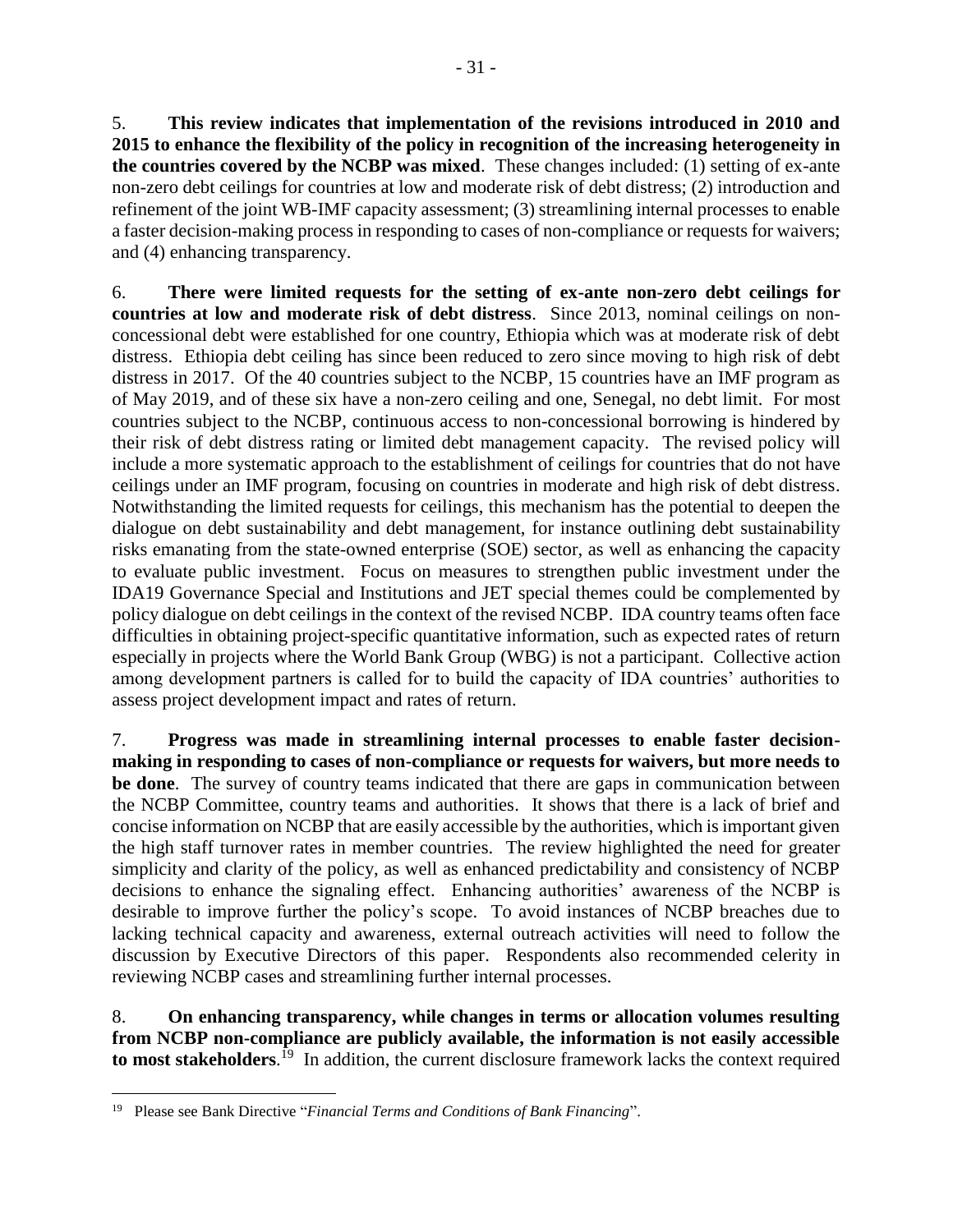to understand the rationale behind the NCBP Committee's decisions on waivers and remedies, and therefore is of limited use. Brief summaries of country cases reviewed by the NCBP Committee are disseminated in the periodic NCBP reviews and updates, but these are available with a considerable lag. However, the WB Board is informed about NCBP responses immediately after a Management decision is made. The revised policy will enhance transparency further, by expanding the information available and enhancing timeliness.



**Figure A1.1. NCBP Country Cases, Responses and Debt Risk, 2007–2018**

*Source:* World Bank staff calculations.

9. **The implementation of the NCBP was also assessed through an analysis of the inventory of country cases reviewed by the NCBP Committee**. Since the 2015 NCBP Review, 15 cases in 7 countries have been discussed in the context of the NCBP (please see a summary of NCBP responses since 2007 in Table A.1.1 and Figure A1.1). Several countries, such as Ethiopia and the Maldives had more than one case of non-concessional borrowing for NCBP Committee consideration since 2015. Country- and loan-specific circumstances demonstrated that nonconcessional borrowing was part of an adequate financing mix in four cases pertaining to four countries: Ethiopia, Tajikistan, Togo and Comoros. Most waivers were granted ex-post, and for projects such as electricity, water, and transport infrastructure. Financing terms were adjusted for three countries: Maldives, Ethiopia and Lao PDR. Mozambique's IDA allocation was reduced 20 percent in FY18 and FY19. Volume cuts were more appropriate than the alternative of hardening the financing terms for countries in high risk or in debt distress and limited debt management capacity. Ethiopia's and Maldives' grant portion of their respective FY19 allocation was converted to regular IDA credits. For countries implementing IMF-supported programs, the decisions on NCBP ceilings and waivers maintain consistency with the IMF programs. Of the 25 NCBP waivers recorded, at least 10 were for countries with IMF programs that included conditionality under the DLP.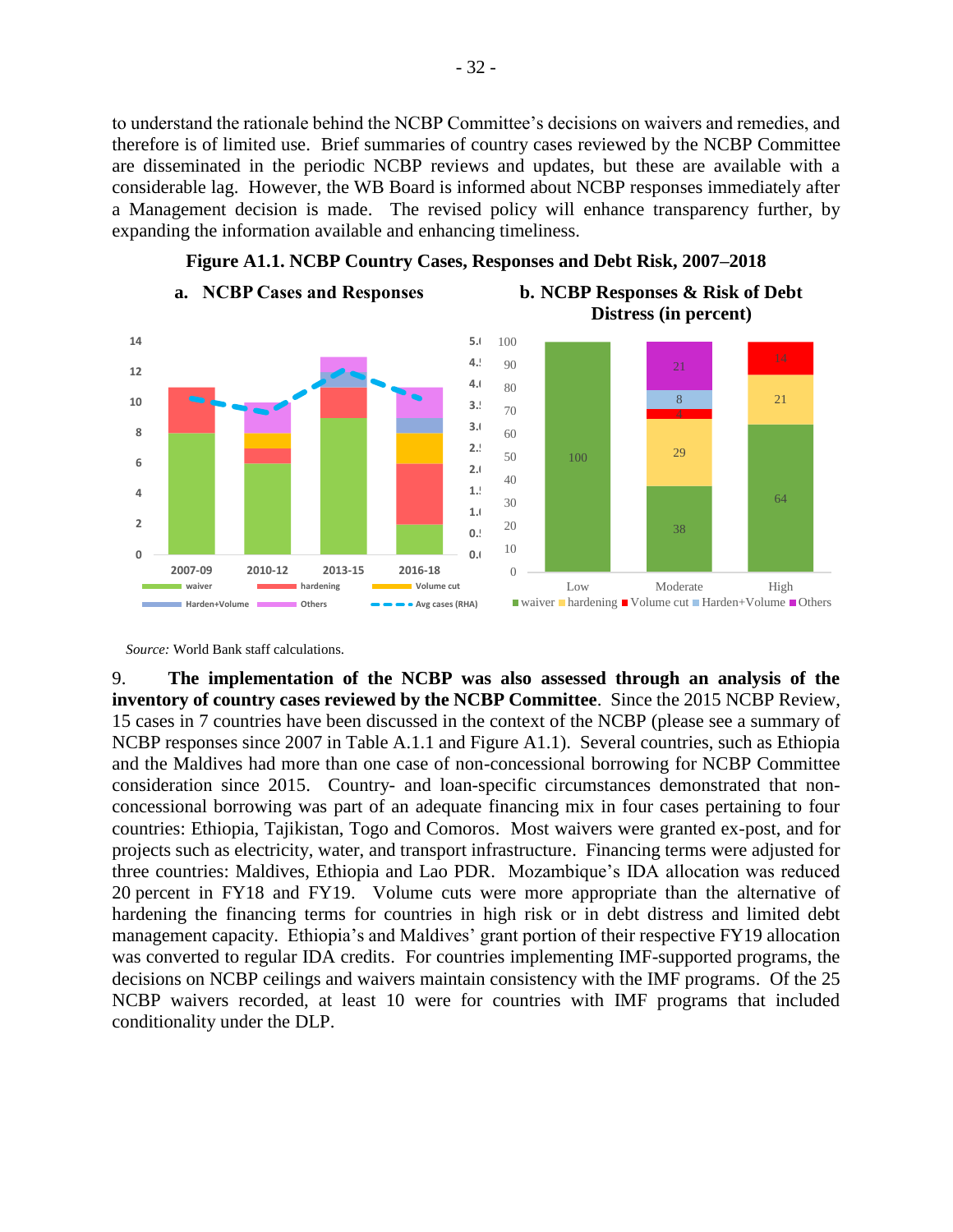| <b>IDA</b>   | $FY***$      | <b>Hardening</b>      | Volume cut   | Both (V&H)     | <b>Waiver provided</b>                                         | <b>No Remedy</b>        |
|--------------|--------------|-----------------------|--------------|----------------|----------------------------------------------------------------|-------------------------|
| cycle        |              |                       |              |                |                                                                |                         |
| <b>IDA18</b> | 2018         | Maldives,<br>Ethiopia | Mozambique   |                | Tajikistan, Benin*                                             | Comoros**               |
| <b>IDA17</b> | 2017         | Maldives              | Mozambique   |                |                                                                | Ethiopia                |
|              | 2016         | Ethiopia              |              | Mozambique     |                                                                |                         |
|              | 2015         | Ethiopia              |              |                | Togo                                                           |                         |
| IDA16        | 2014         | Lao PDR               |              | Ethiopia       | Chad,<br>Madagascar*,<br>Sao-Tome &<br>Principe*               | Zambia                  |
|              | 2013         |                       |              |                | Burundi*,<br>Comoros*, Chad,<br>Ethiopia, Guinea,<br>Kyrgyz*   |                         |
|              | 2012         |                       |              |                | Zambia,<br>Cameroon                                            |                         |
| <b>IDA15</b> | 2011         |                       |              |                | Burundi*,<br>Côte d'Ivoire*                                    | Ghana                   |
|              | 2010         | Ghana                 | Chad         |                |                                                                |                         |
|              | 2009         | Ghana                 |              |                | Congo Rep,<br>Cameroon, DRC,<br>Mauritania,<br>Rwanda, Senegal |                         |
| <b>IDA14</b> | 2008         |                       |              |                | Rwanda*                                                        |                         |
|              | 2007         | Ghana<br>Angola       |              |                | Mauritania*,<br>Mali*                                          |                         |
|              | <b>Total</b> | 10                    | $\mathbf{3}$ | $\overline{2}$ | 25                                                             | $\overline{\mathbf{4}}$ |

**Table A1.1. List of IDA Countries with NCBP Remedy by year (as of May 2019)1/**

\* Waivers granted to maintain consistency with IMF program.

\*\* Country request for waiver did not qualify and NCBP committee suggested the country to request ceiling.

\*\*\* Year of review; the remedy typically applies the following fiscal year.

10. **Evidence so far does not show a noticeable difference in borrowing decisions following different NCBP remedies (hardening of terms or volume cuts)**. The country teams survey results and the consultations that followed suggest that governments often place priority on the envelope of finance provided rather than on its terms. However, there is no clear pattern in borrowing decisions or efforts made to meet key annual policy actions set by the NCBP Committee that would indicate which remedy is more effective (Table A1.4). Decisions to harden terms of countries were taken cautiously to avoid further deteriorating debt risks. In other cases, the choice was informed by an expected turn-around in future creditworthiness. Decisions regarding volume discounts took into account debt risks as well as the need to minimize the risk of leaving countries with no alternative other than accessing non-concessional sources to compensate for reduced IDA allocations.

#### 11. **Individual non-concessional borrowing cases reviewed by IDA since 2015 are as follows**: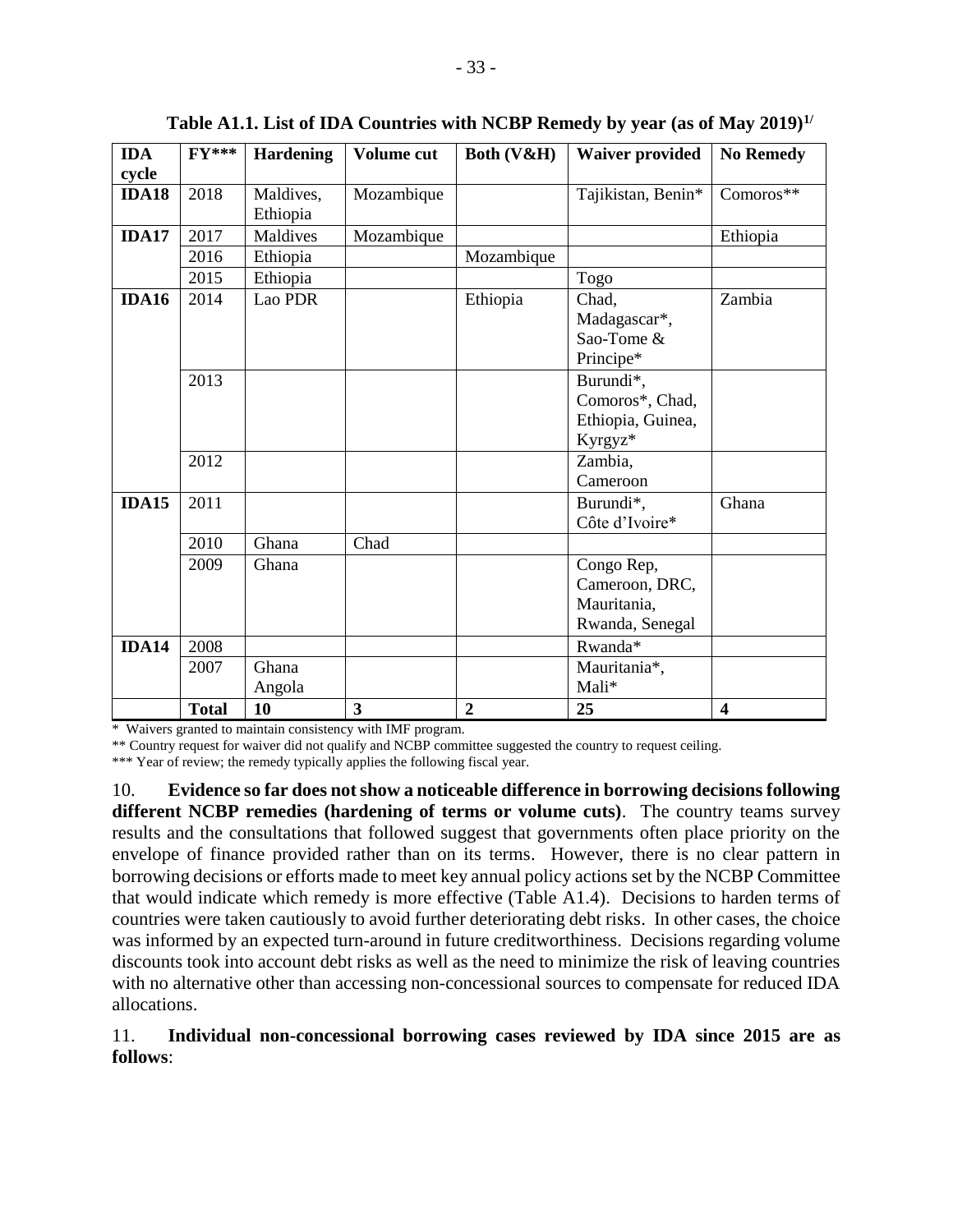• **The Maldives (2016-2018):** Between June 2015 and September 2016, the government of the Maldives contracted eight loans and issued a bond with a total amount of USD 1,031 million (about 29 percent of 2016 GDP) on non-concessional terms. The loans had a combined grant element of close to zero percent. The Maldives is an uppermiddle income small island state, highly vulnerable to natural disaster and climate change. To address these risks, the Government has undertaken large debt-financed investments aiming relocate the population from the vulnerable islands and atolls to larger islands in Greater Malé. Maldives signed and guaranteed non-concessional loans in the amount of USD 1,010 million (25 percent of 2016 GDP) in FY2018 to support its large effort to consolidate its population around the capital city, a strategy that could reduce the cost of service delivery while supporting the jobs and climate change agenda. Following the review of Maldives case, IDA decided to harden the country's terms from 100 grants given the country's high risk of debt distress, to a 50 percent grant and 50 percent credit basis in FY18 and FY19.

Government of Maldives has taken steps to increase transparency and accountability and made debt statistics publicly available. The Ministry of Finance (MoF) has published its fiscal and debt strategy for 2019-21, which includes a Medium-Term Fiscal Strategy and Medium-Term Debt Management Strategy. The MoF also began publishing its semi-annual public debt bulletin, which provides the disbursed and outstanding debt of the government including guaranteed and on-lent loans, external and domestic debt breakdowns, and summary of debt statistics including quarterly fiscal developments, quarterly reports for SOEs. Updated records on sovereign guaranteed debt are also available in the MoF website.

• **Ethiopia (2015-2018):** Ethiopia has been consecutively under IDA NCBP review and remedy since 2013. In FY13, IDA established a Non-Concessional Borrowing (NCB) ceilings of US\$1 billion for FY13 and, in principle for FY14, and FY15. However, the Government of Ethiopia (GoE) breached this ceiling by contracting non-concessional borrowing amounting to US\$5.8 billion (12 percent of GDP) in FY13 and US\$2.2 billion (4 percent of GDP) in FY14 to finance a broad range of infrastructure investment programs. The combined grant elements of these loans were 18 and 12 percent in FY13 and FY14, respectively. In effect, the risk of debt distress shifted from low to moderate risk of debt distress in FY16. IDA responded to the breach of the policy by converting the grant portion of the PBA allocated into regular IDA credits. Without the remedy, Ethiopia would have received 50 percent of its allocations in grant terms and the other 50 percent in credit terms given its moderate risk of debt distress rating. In addition, IDA applied a five percent volume cut to Ethiopia's FY15 IDA allocation.

The GoE complied with the non-concessional borrowing ceiling in FY15, having issued a \$1.0 billion 10-years Eurobond priced at 7.125 percent consistent with the NCBP ceiling. However, due to debt sustainability considerations, the NCB ceiling was continuously reduced to \$0.75 billion for FY16 (1.1 percent of GDP) and further down to US\$400 million for FY17 and FY18 (0.5 percent and 0.3 percent of GDP, respectively). The NCB contracted in FY16 and FY17 were substantively within the NCBP ceilings set by IDA. However, in FY17, the GoE breached the NCBP ceiling by a wide margin. There were also delays in the reporting of NCB contracted in FY17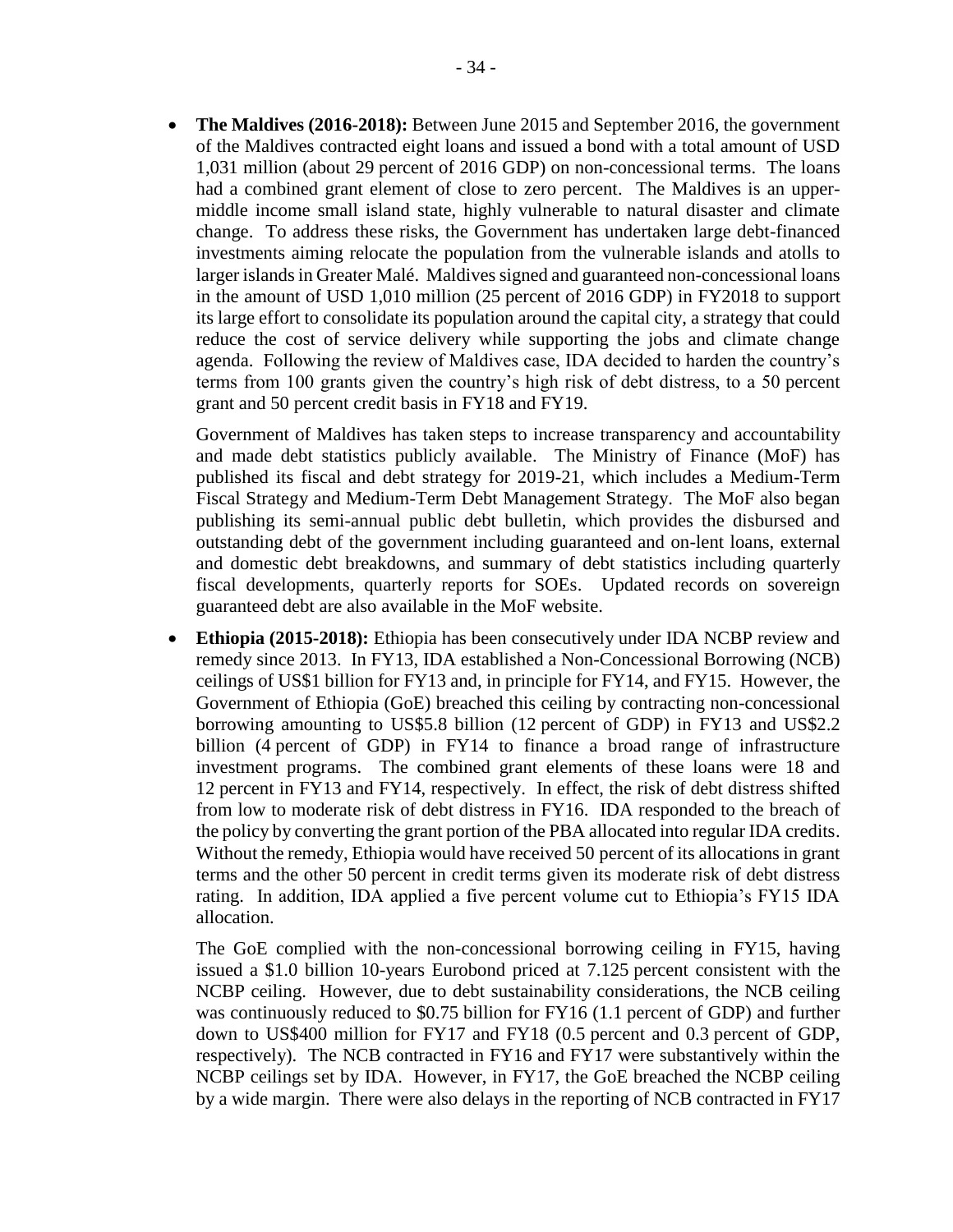amounting to \$1.14 billion. In addition, the FY18 ceiling was breached by 24 percent. Meanwhile, the 2017 DSA downgraded the Ethiopia risk of external debt distress from "moderate" to "high" and Ethiopia NCB ceiling was revised to zero. In response to the breach of FY18 NCBP ceiling and reporting delays, IDA hardened Ethiopia's terms by converting the grant portion of IDA allocation into credit in FY19.

Ethiopia has rolled out a robust set of reforms likely to improve transparency and debt management. The Ministry of Finance (MOF) issued the Public Debt Management and Guarantee Issuance Directive in January 2017 which considerably strengthened MOF's monitoring of non-concessional borrowing of State-Owned Enterprises (SOEs). Moreover, the restructuring of government's executive arrangements in October 2018 that put the former Ministry of Public Enterprises under the MOF as a Public Enterprises Holdings and Administration Agency (PEHAA) is expected to further enhance the MOF's monitoring of SOEs' activities, including their borrowings. As part of the Bank's Development Policy Operation, the government has also committed to refrain from taking on new non-concessional borrowing including external deposits at the National Bank of Ethiopia.

• **Mozambique (2016-2018)**: Between 2009 and 2014, Mozambique contracted a previously undisclosed non-concessional borrowing of US\$1.3 billion by issuing guarantees to state controlled companies and through direct borrowing from lenders. The debt comprised two guarantees for loans contracted by commercial companies with state equity participation amounting to US\$1.16 billion. In addition to these guarantees there were also direct loans of US\$133 million from bilateral creditors. This debt was about 10 percent of GDP and was not previously disclosed to the World Bank and IMF. After disclosure, non-concessional borrowing by Mozambique breached the US\$1.5 billion ceiling set for non-concessional borrowing under the IMF program in place since 2013. This ceiling breach shifted Mozambique risk of debt distress rating from moderate to high. IDA remedy to the breach of NCBP was to convert grant volume that Mozambique would have received for FY17 as a red-light country into regular IDA credits and apply a 20 percent reduction in the volume of IDA allocation.

In March 2017, Mozambique contracted a further US\$138 million in non-concessional terms to finance the migration from analog to digital broadcasting. Considering this borrowing and given the earlier undisclosed non-concessional borrowing, IDA applied a 10 percent volume cut to Mozambique's allocation under the PBA framework in FY18. Additionally, IDA also provided FY18 financing to Mozambique on 100 percent grant terms consistent with the country's debt distress risk rating. In September 2018, IDA reviewed FY18 decision, noting that Mozambique did not contract any new know debt in the review period. However, the review also noted that limited progress had been made with respect to resolving debt defaults and restoring debt sustainability. The review also noted that the external audit of the previously undisclosed debt fell short of expectations due to significant information gaps. In view of these developments, IDA decided to retain the same remedy approved for FY18 (10 percent volume reduction to FY19 PBA allocation, with IDA financing on 100 percent grant terms) in FY19. Considering good progress in pursuing accountability regarding the non-disclosed debts, enhanced reporting and steps to close debt related legal and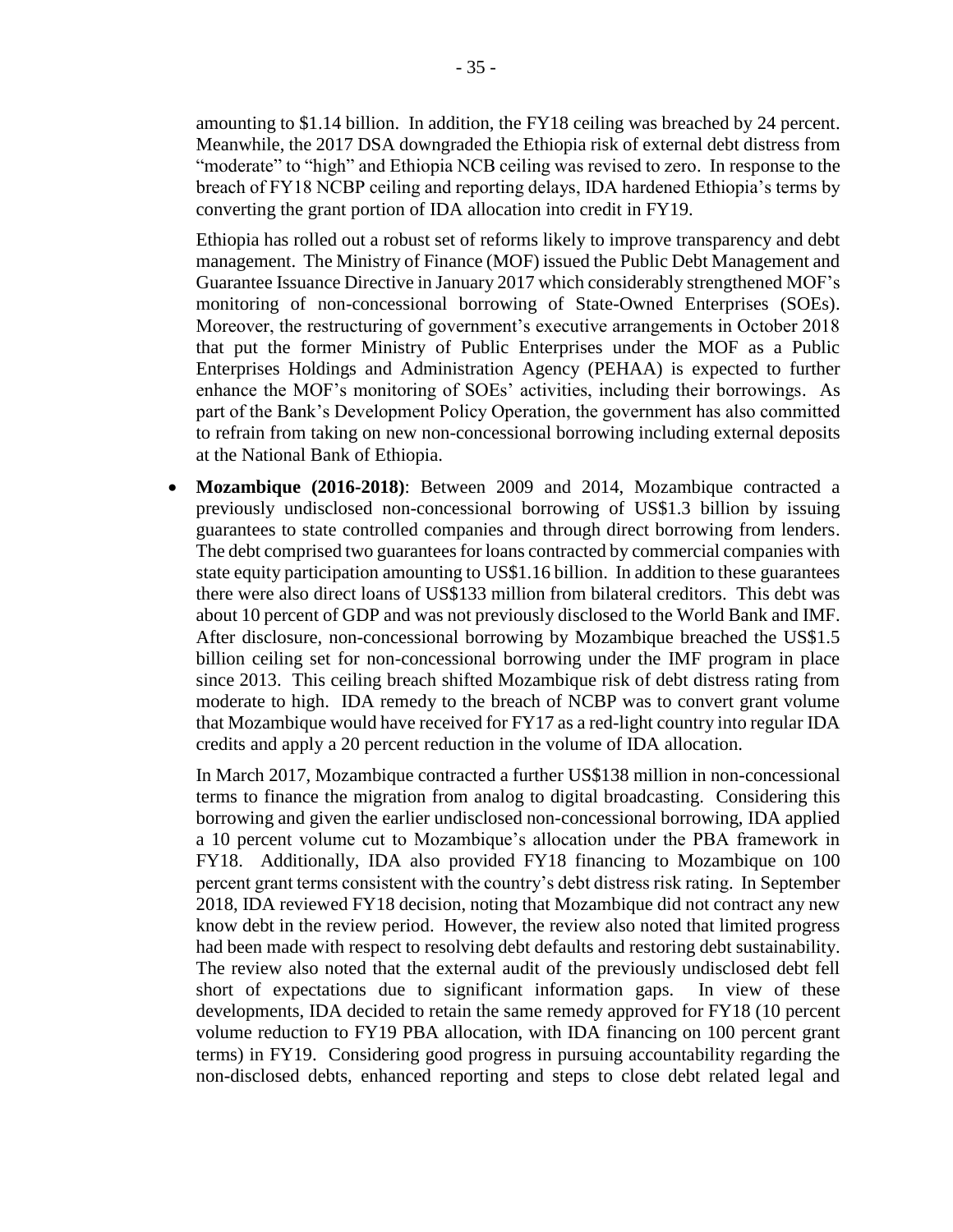regulatory loopholes, as well as no new NCB, the last NCBP review decided to lift Mozambique's volume discount with effect in FY20.

Mozambique continued to work closely with technical assistance from World Bank and IMF to strengthen debt management, to reform the governance of state-owned enterprises, and to improve public investment management in response to the hidden debt crisis. Regulations adopted to strengthen the management of public debt and guarantees in December 2017. The government approved a new state-owned enterprises law in 2018 and supporting regulations in 2019. A new public investment management system has been introduced. The Bank and Fund supported in fiscal adjustment, increasing transparency in financial market and modernization of foreign exchange market. The government made some progress in restructuring the MOZAM 2023 bond which was issued to finance the EMATUM (Empresa Moçambicana de Atum) Tuna Company in 2013 by reaching an agreement in principle with bondholders. The GoM has pursued transparency and accountability regarding the hidden debt cases, including through the launch of high-profile legal proceedings in Mozambique and in foreign countries. The government also took steps to legally challenge and obtain compensation for the SOEs (Proindicus and Mozambique Asset Management) guarantees.

• **Tajikistan (2017)**: In September 2017, Tajikistan issued a Eurobond worth \$500 million (7.2 percent of 2016 GDP) maturing in 10-years and priced at 7.125 percent with zero grant element. The loan was contracted in non-concessional terms to finance the construction of the Rogun hydropower plant. The issuance of the Eurobond led Tajikistan's risk of debt distress to shift from moderate to high in November 2017. After cconsidering several project and country specific factors (including an external shock that depressed commodity prices and remittance inflows, weak policy and institutional performance, banking sector issues, and the project's prospect for export earnings) and lack of alternative concessional financing, IDA Management granted a waiver in response to the breech.

The World Bank has provided technical assistance to the Ministry of Finance in Tajikistan through the *Debt Management Facility Trust Fund* (DMF TF). The TA activities included follow-up debt management performance assessment (DeMPA), the formulation of a Reform Plan (FY17), and the Debt Management Strategy (DMS FY18). The World Bank and the IMF jointly provided technical assistance on developing *Medium-Term Debt Strategy* (MTDS) followed by government approval of the MTDS for 2018-20 in December 2018 taking into account policy recommendations of the joint WB-IMF TA. The Ministry of Finance also requested continuous support from the World Bank and other donors (DFID and SECO) to upgrade its staff capacity and skills in public debt management.

• **Comoros (2018)**: In July 2018, Comoros singed a two-tranche loan with Eastern and Southern African Trade and Development Bank (TDB) in the amount of 40 million euros (equivalent to about 8 percent of GDP) to finance the rebuilding of El-Maarouf Hospital. The first tranche of the loan amounting 25 million euros has a grant element of zero percent. The legal agreement was complicated by making the disbursement conditional on the provision of a NCBP waiver. The authorities requested a waiver for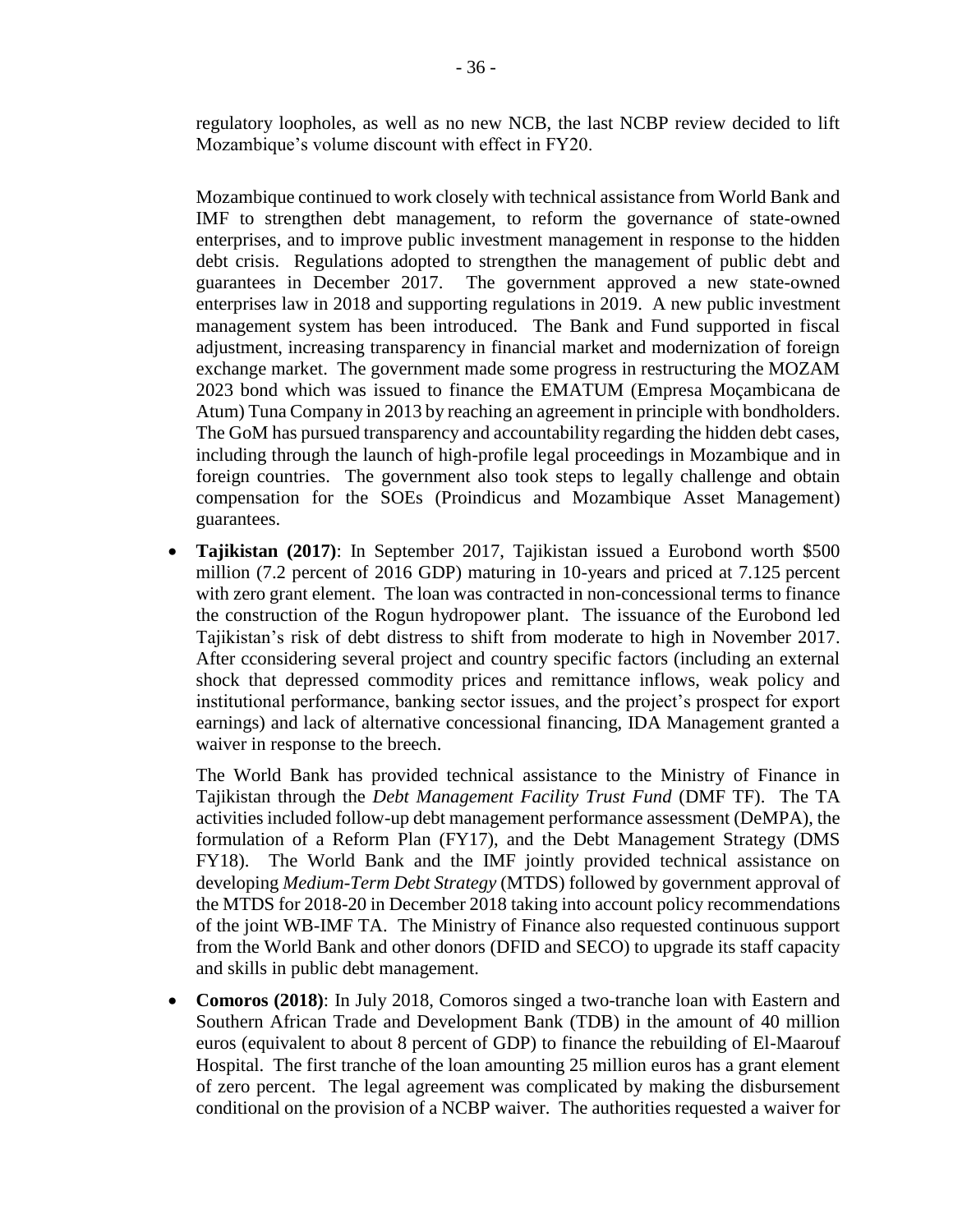the loan. The NCB committee recommended instead the that the Government of Comoros considers the option of requesting a non-zero NCB ceiling. The Government of Comoros is considering this option.

12. **Surveys, consultations and the analysis of the inventory of country cases provided other insights on implementation**. An average of less than four country cases was reviewed per annum over the twelve-year period (Figure A1.1.), with no clear trend as the share of NCBP countries at higher risk of debt distress was increasing. Since FY19, the NCBP Committee rolled out a process of identifying potential gaps in reporting NCB. Countries have been reporting NCB to the World Bank's DRS and information is also reported in the context of the DSAs. However, in a number of cases these loans were not brought to the attention of NCBP Committee. To date, 10 country cases have been identified over FY15-FY19. Of these, eight countries are at low or moderate risk of debt distress and two are high risk. Consultations with country teams suggest that some reporting issues result from countries transitioning to or from IMF programs and others are due to the fact that several countries do not have NCB ceilings and reporting obligations to the NCBP Committee are not clear in those cases. Since it is new debt that triggers NCBP reviews, the difference between the high number of countries with high risk of debt distress and the low number of NCBP cases may also be an indication that it is the accumulation of debt that is driving the deterioration in debt risk.

13. **The NCBP Governance arrangements remain adequate**. The NCBP Committee is chaired by DFCII, and includes representatives from MTI, OPCS, LEG, CRO and DEC. DFCII serves as the Secretariat of the Committee. Decisions on NCBP related cases are made by the CEO. The Board is notified on the NCBP related Management decisions.

# **B. CREDITOR COORDINATION AND OUTREACH**

14. **Alignment with DLP is critical and should be reinforced**. Joint capacity assessments and the shared framework to establish debt limits ensures continuity of the policy advice to countries that move in and out of IMF arrangements. One shortcoming identified by the review is that the NCBP, as was designed originally, applies to grant-eligible IDA-only and MDRI recipient countries only. There is a strong rationale to expand scope of policies to Gap and Blend countries, thus covering more countries which could have IMF programs at some point. First, growing debt vulnerabilities transcend beyond post-MDRI and grant-eligible IDA-only countries into others. Second, all IDA clients receive grant resources: whether it is 100 percent grants for high-risk regular clients under the GAF or a 35 percent grant element for Blend clients. Going forward, enhanced coordination in setting ceilings in particular for countries in moderate risk of debt distress is critical. This includes setting ceilings for countries that are not grant eligible. In addition, there is scope for closer coordination in granting waivers to countries with elevated debt risks to ensure that high return projects are not unduly blocked. The current IMF DLP now recognizes both external and total PPG debt.

15. **The NCBP has an impact on creditors' lending decisions but this can be enhanced**. Some creditors rely heavily on the NCBP and IMF DLP, especially in cases where there is a zeroceiling in place. In a similar manner, the Export Credit Group has developed its own Sustainable Lending Guidelines, which draw parallels to the IMF's DLP and IDA's NCBP affecting lending terms to countries subject to the NCBP.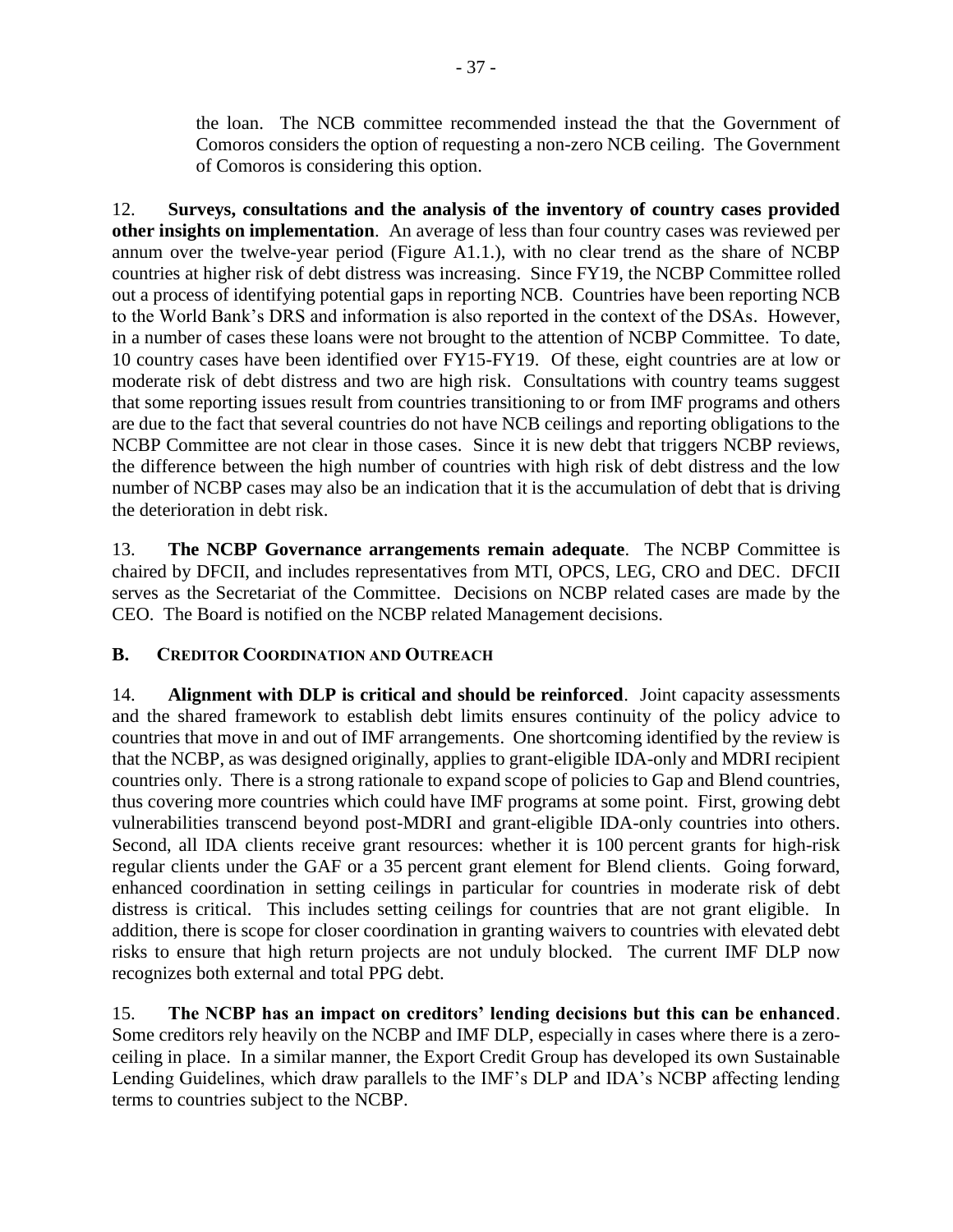16. **The results from a survey of MDBs***<sup>20</sup>* **conducted as part of the NCBP review suggest that more than half of the MDBs are familiar with the NCBP and factor it into their lending**  decisions. The results show that 50 percent of the respondents have a formula-based country resource allocation system, all of whom factor debt sustainability in determining volumes and/or terms. For some institutions, the Board decision alone determines the country resource allocation. All the responding institutions that consider debt sustainability use the joint World Bank-IMF Debt Sustainability Framework for Low Income Countries. Half of them complement the LIC DSF with their own analysis.

17. **Seventy percent of responding institutions are familiar with the World Bank's NCBP, about half of these institutions factor it into their lending decisions**. Thirty percent have a policy on non-concessional borrowing broadly similar to IDA's and most are undertaking or plan to undertake reviews of their policies. Their policies consider risk of debt distress rating most often, followed by public financial management capacity (Figure A1.2). Reponses to breaches to their non-concessional borrowing policy are broadly similar to IDA's.





18. **Engagement with non-Paris Club bilateral and private creditors remains sporadic**. A more diversified group of agencies have been reaching out to the IDA's "Lending to LICs" mailbox. During the several months since the beginning of FY19 (July 1, 2018), around 18 inquiries<sup>21</sup> were received and responded to by IDA staff. Most of the inquiries referred to concessionality requirements in countries of interest, including minimum GE requirement, calculation of GE for specific loans, ceiling limit for NCB, and status of specific entities within the county (whether it is a state-owned and is covered by the DSA when considering country's

 $\overline{a}$ <sup>20</sup> African Development Bank (AfDB), Arab Fund for Economic and Social Development (AFESD/FADES), Arab Monetary Fund (AMF), Caribbean Development Bank (CDB), Central American Bank for Economic Integration (CABEI), Corporación Andina de Fomento (CAF), European Commission (EC), European Investment Bank (EIB), Inter-American Development Bank (IaDB), International Fund for Agricultural Development (IFAD), Arab Bank for Economic Development in Africa (BADEA), Islamic Development Bank, Kuwait Fund for Arab Economic Development (KF), Nordic Development Fund, Saudi Fund for Development (SF), Banque Ouest Africaine de Développement (BOAD) - West African Development Bank.

 $21$  Includes country-specific inquiries for countries subject to only NCBP; excludes inquiries of countries subject to both, DLP and NCBP as IMF normally responds to those emails.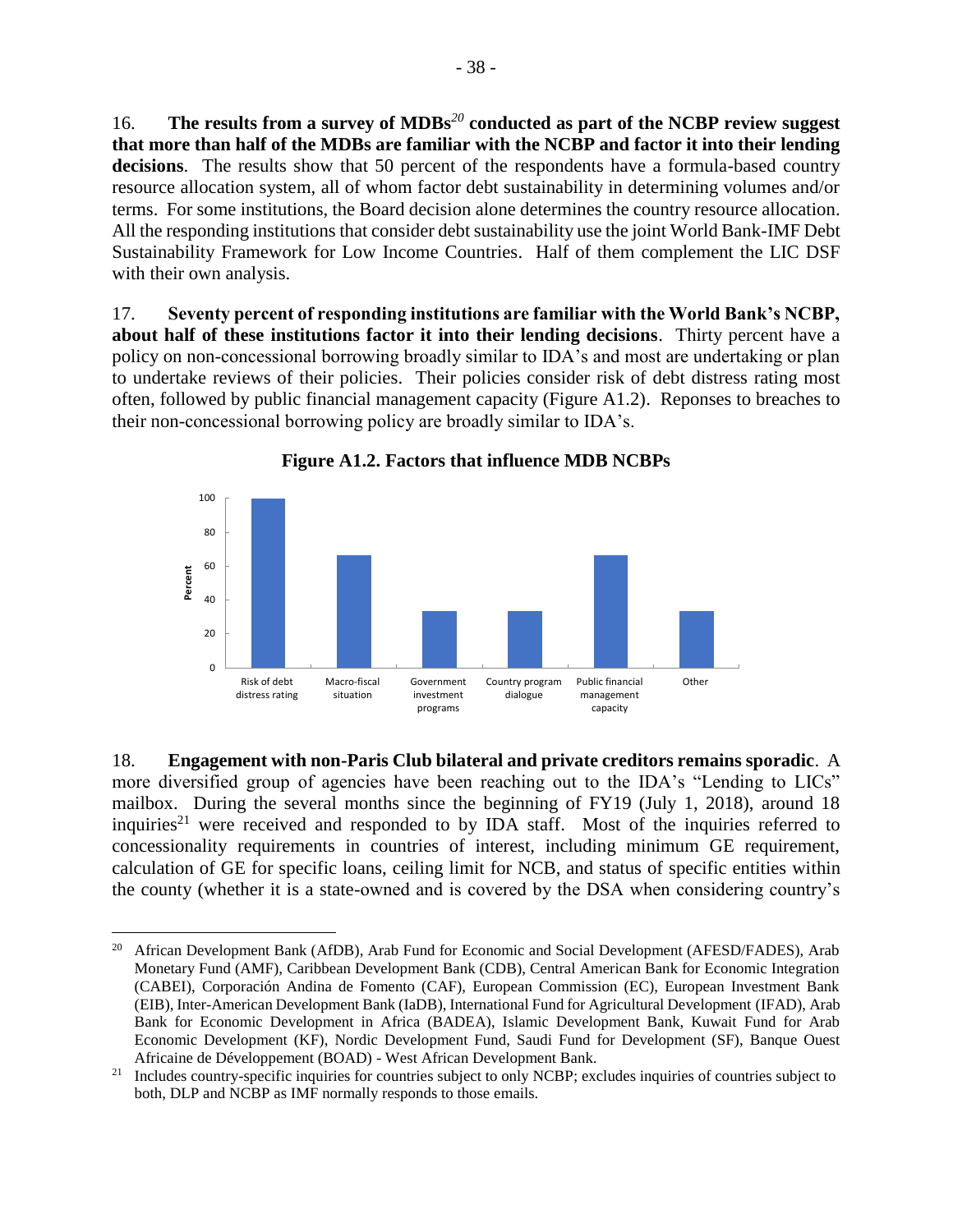external debt); this also includes information regarding intention to provide financing with loan details. Some inquiries referred to general DLP/NCBP related matters, such as GE calculator formula, application of the policy, and update on the review of the policies. Countries of interest were Ethiopia, Mozambique, Tanzania, Zambia, Comoros and Solomon Islands with Ethiopia and Mozambique leading the list in terms of number of inquiries.

19. **An ambitious consultation program was conducted to inform the NCBP review**. A joint IDA and ADF High-Level Consultation on Addressing Debt Vulnerabilities in IDA and ADF Countries seminar was held from May 16 to May 17, 2019 in Abidjan. In addition to staff from several WB and ADF departments, participants included IMF, IFAD and debt officials from Côte d'Ivoire, Cameroon, Senegal, Uganda, and Zambia. The objective of the joint event was to bring different perspectives and experiences to help sharpen the IDA and ADF policies and tools to better address debt vulnerabilities in IDA and ADF countries. Outcomes include:

- **Collaboration and coordination**. Participants expressed appreciation of collaborative work being undertaken among the WB, IMF, and AfDB to address debt vulnerabilities. They recommended organizing structured dialogues among major creditors and officials at country level.
- **Capacity building and beyond**: Practitioners credited WB's TA and capacity building efforts in establishing debt management offices and institutional frameworks. They also emphasized debt management as being part of the overall macroeconomic management and urged the MDBs to go beyond capacity building in debt management and consider assisting them with oversight functions, hedging, complex repayment mechanisms, procurement, and contract management.
- **Challenges, emerging and longstanding**. In maintaining debt sustainability, practitioners cited challenges emerging from climate change, rising costs of security (terrorism), and external shocks. Practitioners would like to better understand complex contracts and skills to negotiate the terms. Low absorptive capacity, delays in project implementation, and not being fully equipped to assess investment returns were challenges some of the practitioners had in common.
- **Knowledge sharing**. Practitioners suggested establishing a network where they can easily contact one another. Some of the exchanges included how Senegal managed subnational loans, how Cameroon reduced investments so that they could stay within their fiscal deficit target, how Zambia negotiated their contracts with nontraditional lenders, how Uganda selected which projects to finance, and how well Côte d'Ivoire's committee of debt experts functioned.
- **Feedback on the IDA's policy toolkit**. Practitioners and participants from AfDB provided feedback on IDA's proposed approach to support countries in adopting sustainable borrowing practices. Considerations for unique circumstances of each country, their medium to long term prospects, and linkages to fiscal policy were discussed. Some questioned whether three years would be long enough for a country to undertake significant reforms to avoid volume discounts. IDA's outreach to other creditors and efforts to have systematic information disclosure among IFIs were also discussed.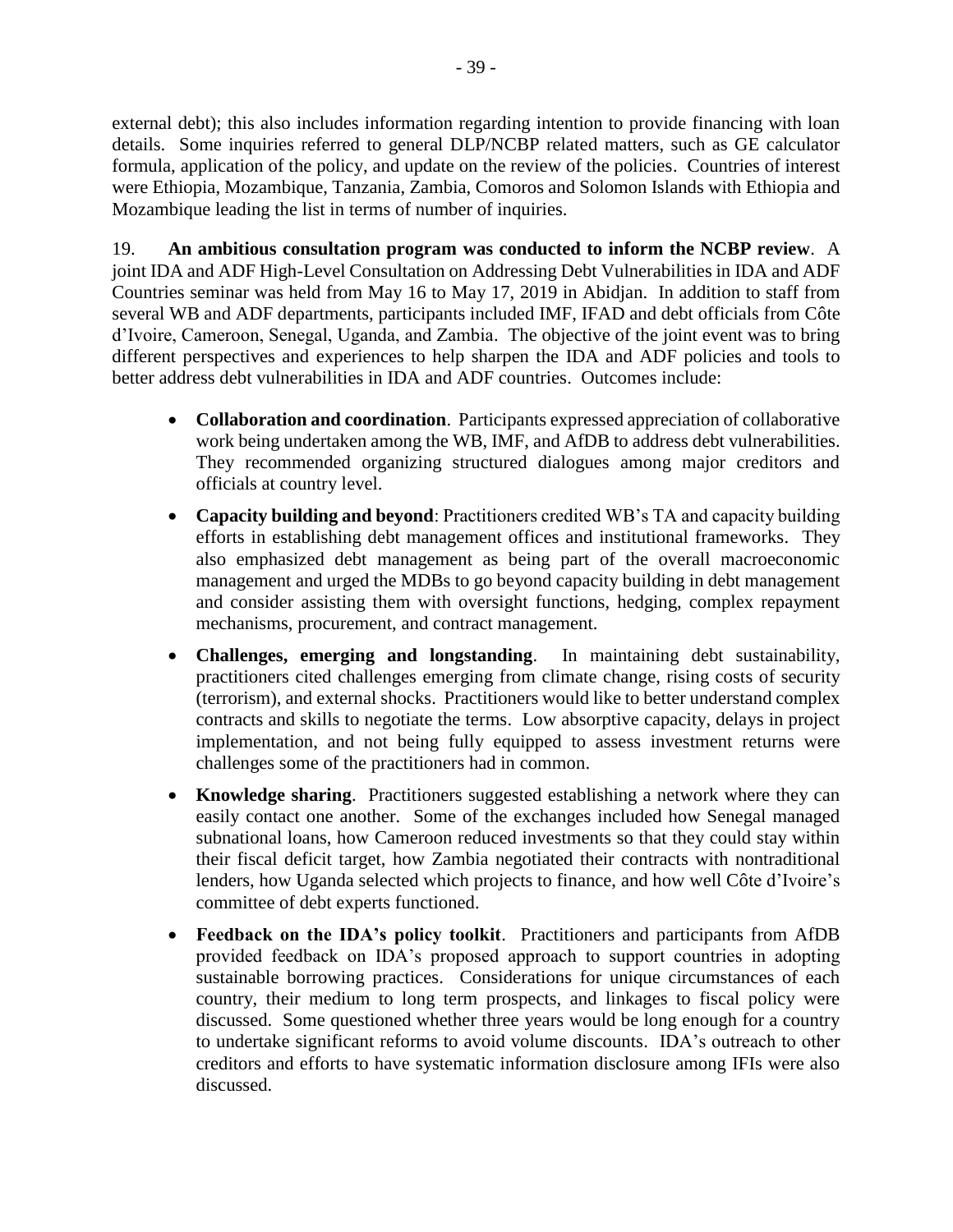20. **IDA has also begun dialogue with others to identify to better complement policies on non-concessional borrowing and work towards a set of general principles**. IDA and AfDB have agreed to identify a set of high-level principles (with linkages to the G20 Operational Guidelines for Sustainable Financing). Other IFIs that could join this initiative are the IaDB and IFAD. Consultations with other IFIs are ongoing. Based on the set of principles agreed upon, the institutions will discuss engagement at country level for selected countries.

## **C. PROMOTING SUSTAINABLE BORROWING DECISIONS**

21. **The review's main findings thus far are that the NCBP has had positive but modest impact in incentivizing reduced NCB**. Consultations and a survey carried out with country teams indicate that the NCBP has played a useful role in country dialogue on debt sustainability. It also indicated that NCBP has influenced countries to seek alternative sources of concessional financing (Figure A1.3) and helped countries avoid instances of NCB and/or improve the terms of financing packages in some cases. Also, some EAP countries embedded some of the NCBP requirements in their budget guidelines. Additionally, the consultations and survey results also indicate that the NCBP has helped promote better debt strategy, management and reporting practices in selected country contexts. Having said that, consultations suggest that the NCBP was most useful when there was no IMF program or DPF. Finally, the review reiterated findings of the 2015 NCBP Review, on the limits of the policy's ability to affect borrowing decisions, particularly when IDA allocations are small and other sources of concessional financing are lacking.





22. **An assessment of the NCBP's overall impact on debt sustainability was also carried out**. The shortcomings of these kinds of quantitative assessment are well known. Most obvious is the fact that a rigorous counterfactual cannot be constructed given the lack of a control group. Moreover, debt sustainability is a complex function of many endogenous and exogenous factors and isolating the impact of the NCBP is not an easy task. The shortcomings notwithstanding, three quantitative measures have been used to look at specific dimensions of debt sustainability.

23. **The first quantitative measure focuses on the risk of external debt distress derived from the joint WB-IMF Debt Sustainability Framework for low income countries**. It compares the risk of external debt distress for the 40 countries currently subject to the NCBP with the full sample of 68 IDA countries covered by the LIC-DSF over the 2006-2018 period. As shown in Figure A1.4, the share of NCBP countries at high risk of debt distress or in distress fell from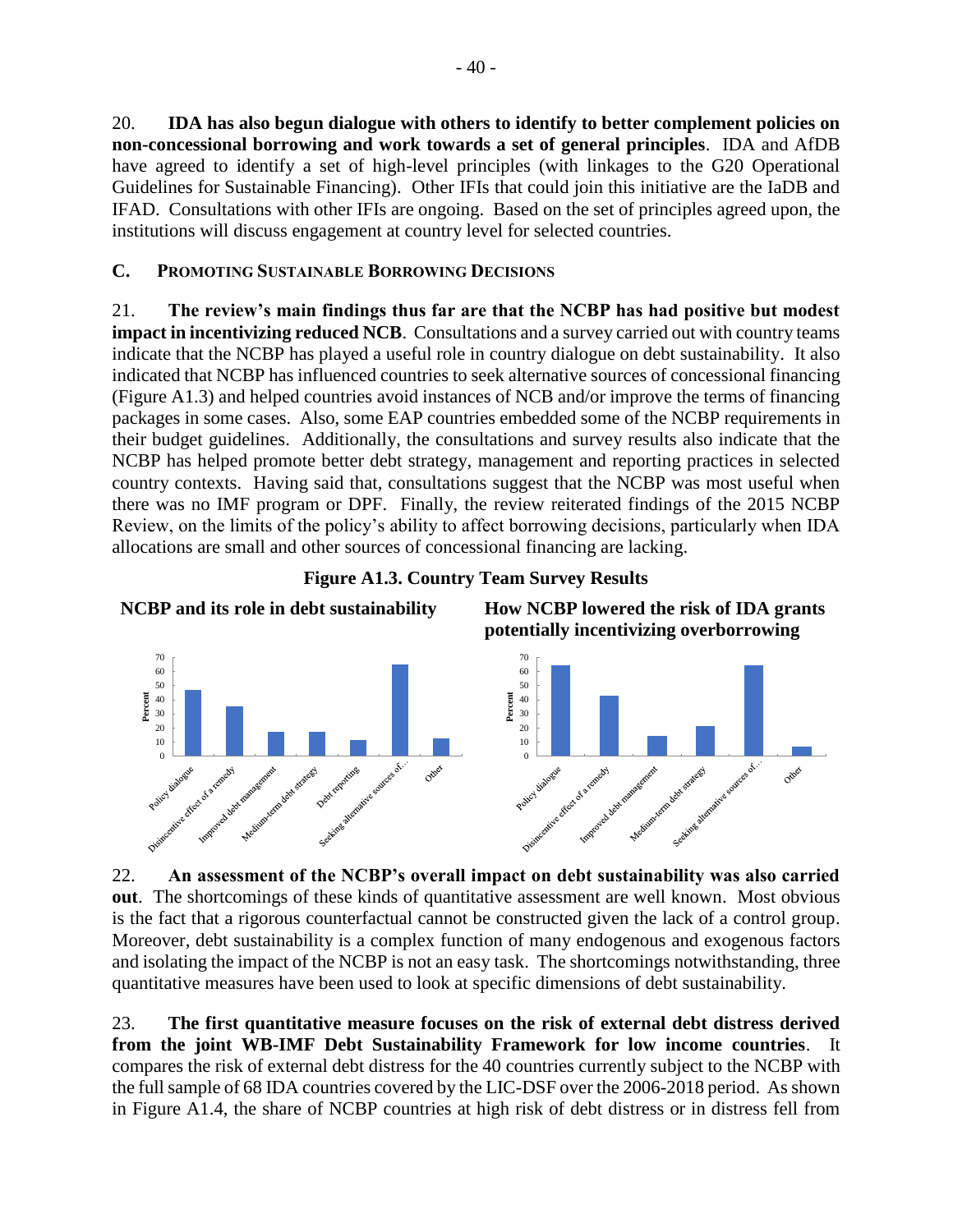2006 to 2014 and then rose sharply, from 25 percent in 2015 to 50 percent by 2018. This outcome tracked very closely the evolution for the full sample of 68 IDA countries for which LIC-DSF debt risk ratings are available (25 percent in 2015 and 50 percent by January 2019). By this measure – the risk of debt distress – the current group of NCBP countries does not appear to have performed better in aggregate than the full sample of IDA countries. This could signal some positive effect since NCBP countries have lower capacity than non-NCBP countries but are not performing worse.



**Figure A1.4. Evolution of the Risk of External Debt Distress for Countries Subject to the NCBP**

24. **The second measure focuses on the sustainability of the fiscal gains following debt relief under the HIPC Initiative and MDRI, and introduction of the grant allocation framework**. The comparison is between the set of 35 post-HIPC IDA countries and the full sample of IDA countries. The use of the post-HIPC countries allows inclusion of countries that were initially subject to the NCBP, but then transitioned to gap or blend status at some point and so are not subject to the NCBP today. The metric used for the comparison is the ratio of debt service on public and publicly guaranteed external debt to government revenues, for which data are available over the 2007-16 period through the World Bank's Debt Reporting System for 65 IDA countries (Figure A1.5). By this measure, the fiscal gains from debt relief were not sustained over time.



*Source:* World Bank/IMF LIC-DSA database; calendar year.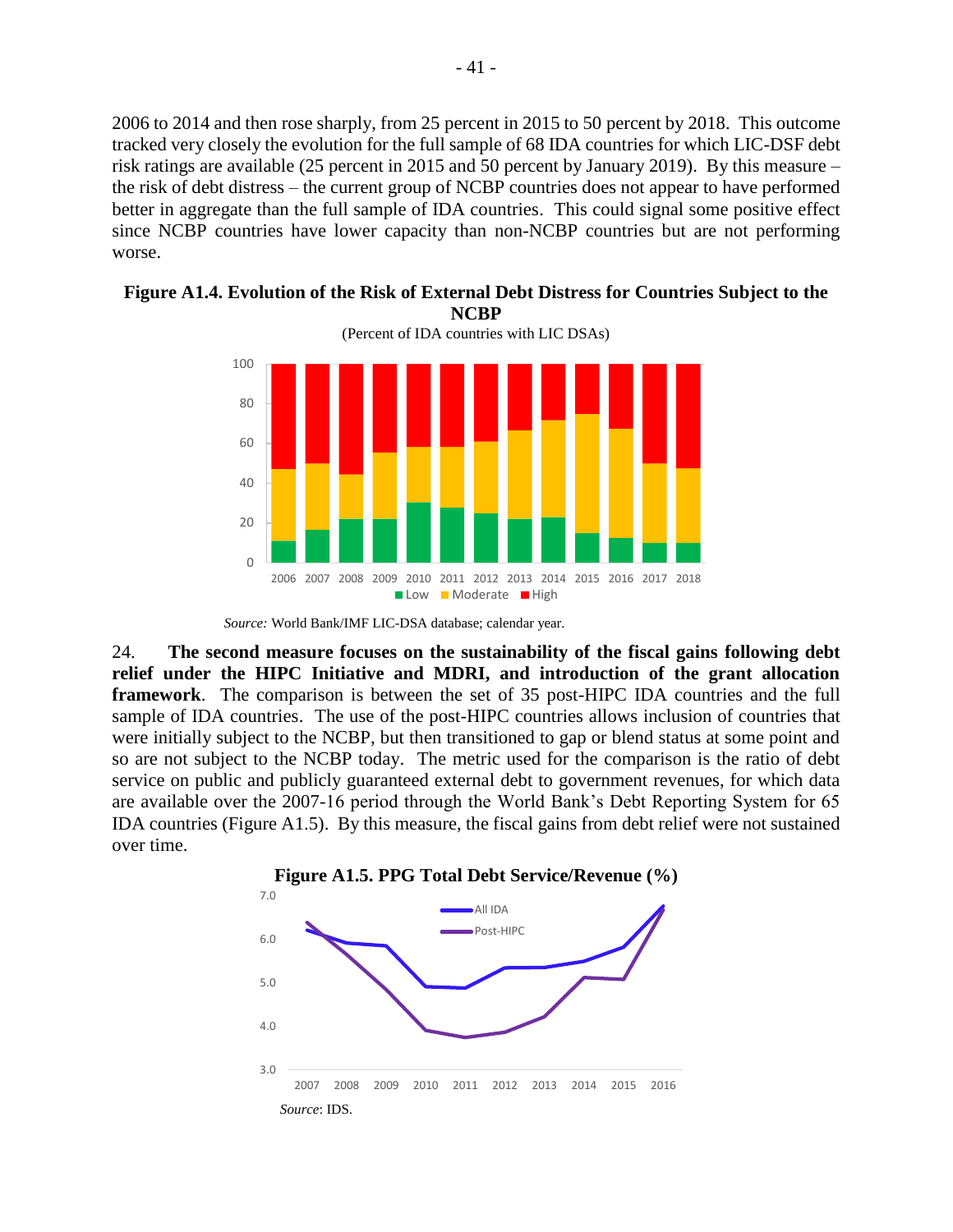25. **The third quantitative measure compares the change in the share of concessional debt in the total stock of external debt for the 40 current NCBP countries with the change in the share for all IDA countries over the 2007-2016 period**. Data on the share of concessional debt is available through the Bank's DRS - with the complication that the DRS uses the OECD DAC methodology for determining concessionality which is based on a 25 percent grant element threshold, not the 35 percent benchmark applied by the NCBP and DLP. As shown in Figure A1.6, the NCBP countries have followed a path of gradually declining concessionality of their PPG external debt that is quite similar to that for IDA countries overall. Moreover, the path of decline was very similar for both groups. For reference, Figure A1.6 also shows the evolution in the share of concessional debt for the post-HIPC countries where the decline is broadly similar.



**Figure A1.6. Share of Concessional Loans in Total External Debt (%)**

26. **The quantitative assessments above reveal that NCBP countries in aggregate have experienced similar trajectories of debt and debt vulnerabilities to those of all IDA countries as a group**. Countries that were closely monitored under NCBP may have benefited more from the policy but were already either at high risk or on a path toward higher risk of debt distress. The current policy's narrow focus on external NCB is no longer consistent with the changing landscape where broader factors are driving external debt vulnerability and the share of domestic debt is rising.

27. **The limited impact of the NCBP on borrower incentives appears to be the result of a complex and interlocking series of factors**. The country team survey pointed to a number of factors that have limited the impact of the NCBP on IDA recipients. Among these factors, country teams highlighted limited information on the terms of non-concessional borrowing and lack of comprehensive borrowing plans by country authorities (Figure A1.7). Other factors cited include lack of government understanding of the NCBP, limited transparency, political influences on borrowing decisions, and timing mismatches between NCBP monitoring and debt data availability. These limiting factors may help explain why the NCBP's utility in dialogue at the country level does not appear to have translated into discernable impact on aggregate debt sustainability indictors in the quantitative analysis. While the majority of country teams surveyed noted the NCBP has played a role in debt sustainability through country dialogue, less than half noted that it played a role through the disincentive effect of NCBP actions (remedies).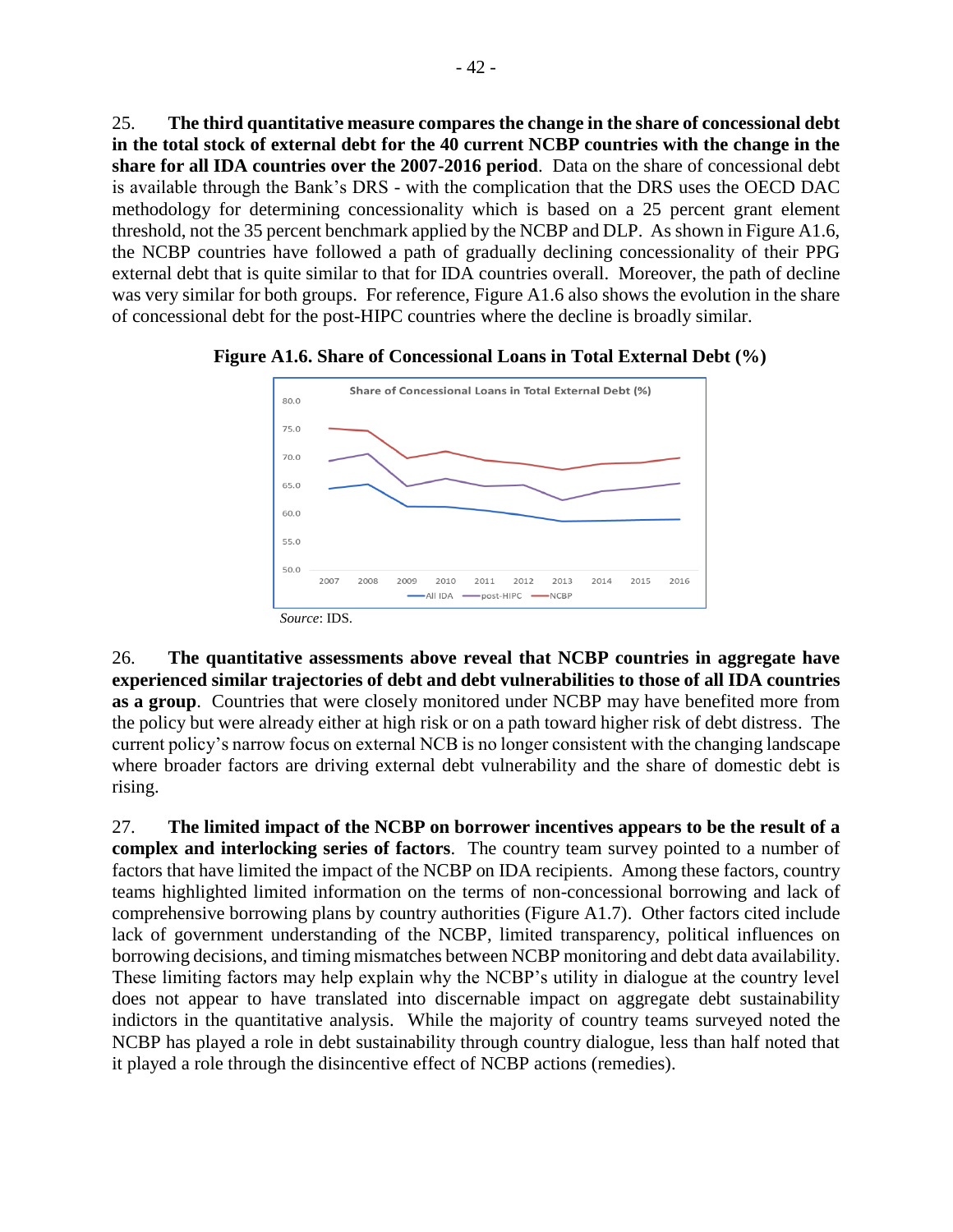Administrative procedures

Other - Write In

## **D. TOWARD A SUSTAINABLE DEVELOPMENT FINANCE POLICY**

debt terms

Limited information on Lack of comprehensive

borrowing plans

**Percent**

28. **During the First IDA19 Replenishment Meeting in April support was provided for the option of transitioning from the NCBP to a new Sustainable Development Finance Policy (SDFP)**. The name reflects the objectives of the new policy which are to incentivize sustainable borrowing and encourage coordination among all creditors. Sustainable borrowing and lending practices are critical to support sustained progress on the twin goals and the broader SDGs. The new policy must be clear, consistent, transparent, and tied to principles. The current debt problems are not confined to grant-eligible and MDRI recipient countries only, thus the scope and objectives may need to be formulated to refer to a broader group of IDA countries. Moving to a sustainable development finance policy will also create impetus for renewed engagement on sustainability with other creditors, including non-traditional and private creditors. The new policy will need to be formalized as an operational policy with associated implementation guidelines.

#### 29. **Key findings from the NCBP review can help shape the successor SDFP, including the following:**

- **Objectives and structure**. The 2019 NCBP review seek to assess the effectiveness of the policy by assessing whether the policy: a) helped countries to preserve the gains to debt sustainability; b) influenced the composition of external debt; and c) promoted creditor coordination. NCBP has had positive but modest impact in incentivizing reduced NCB. However, it appears unrealistic to expect such policy to preserve debt sustainability on its own, given a more complex development finance landscape than when the policy was first introduced. Hence, the review suggests simplifying objectives of the policy, with a clear set of expected outcomes on its two pillars.
- **Coverage**. The NCBP, as was designed originally, applies to 40 grant-eligible IDAonly and MDRI recipient countries, mainly to prevent these countries from eroding the gains of debt sustainability obtained from debt relief. There is a strong rationale to expand scope of policies to Gap and Blend countries.<sup>22</sup> First, growing debt vulnerabilities have transcended beyond post-MDRI and grant-eligible IDA-only countries into others, particularly low-income countries. Second, all IDA clients

 $\overline{a}$ 

<sup>&</sup>lt;sup>22</sup> As the policy is expanded and becomes more rule-based, the risk of trading off against other IDA objectives (e.g., increase resources to FCS countries) or penalizing countries facing external shocks such as natural disasters was identified and emphasized by the Participants to the 2019 Spring Meetings discussions.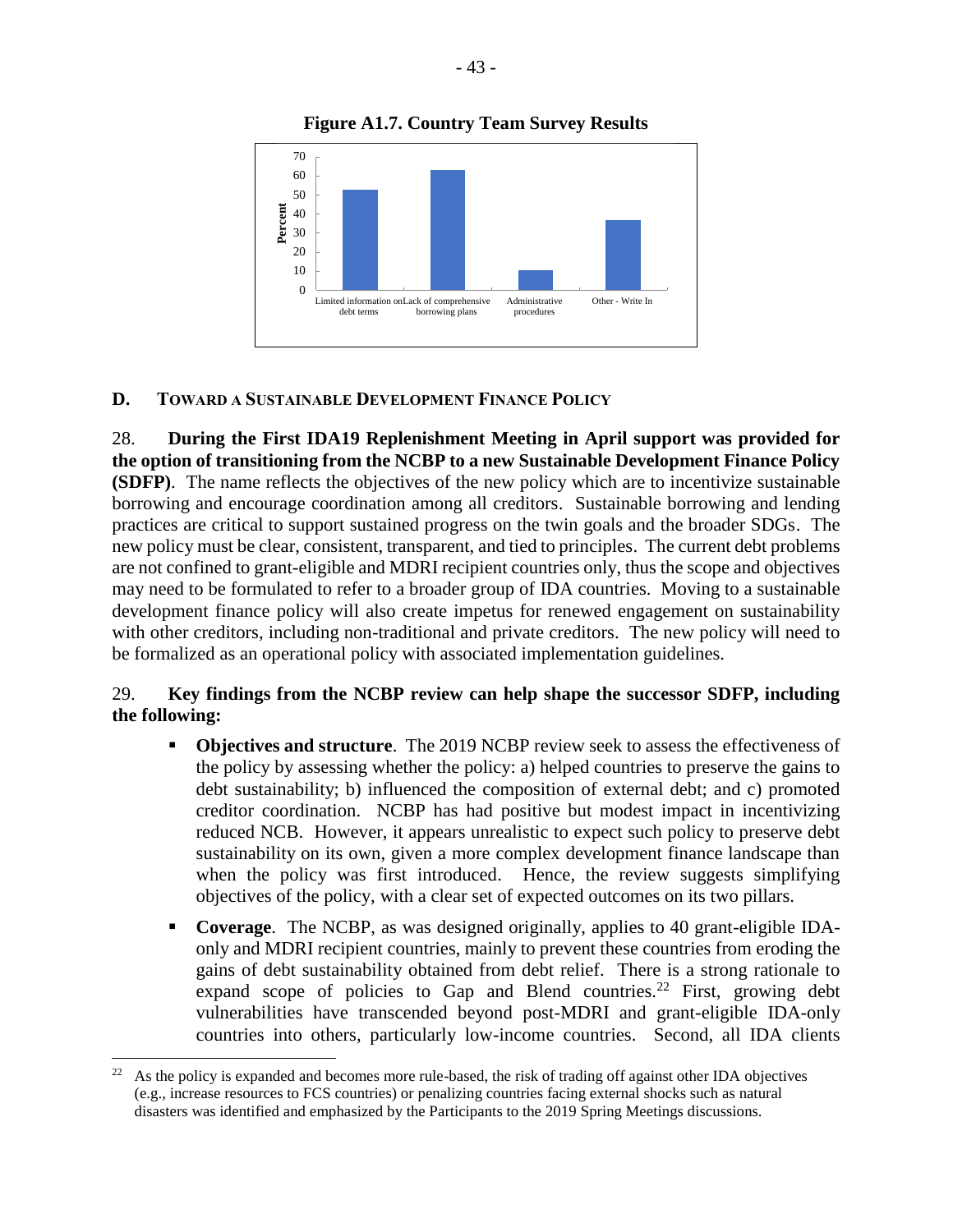receive high levels of grant element: whether it is 100 percent grants for high-risk regular clients under the GAF or a 35 percent grant element for Blend clients. The new policy would take a broader view of debt. The current policy also has a narrow focus on external NCB, but the landscape has changed - the share of domestic debt is rising.<sup>23</sup> This adjustment will tighten alignment with the current IMF DLP which recognizes both external and total PPG debt.

- **Borrower's incentives**. The NCBP has granted mostly waivers in response to breaches. This has opened space for policy dialogue and was grounded in the assumption that policies that encourage compliance through incentives rather than punishment tend to be more effective. The policy framework could be adjusted towards further strengthening incentives to focus on critical policies and actions tailored to country circumstances that support debt sustainability, including by adjusting volumes. In addition, the revised policy should focus on strengthening incentives to utilize technical assistance. This was also a very strong feedback from IDA Participants at the 2019 Spring Meetings. The current policy recognizes that non-concessional borrowing is a useful complement to concessional financing and can, help address the infrastructure gap in low income countries. The NCBP recognizes this complementarity and provides a flexible framework to assess the impact of nonconcessional borrowing based on country- and project-specific factors. The new policy will maintain loan-specific and country-specific perspective considerations while supporting measures to enhance debt management and fiscal policy.
- **Coordination**. Consideration should be given as to how to align the successor SDFP with the IMF DLP as revised under the ongoing review and enhance coordination during implementation. In addition, the 2019 Review underscores the value of clear signaling, both to creditors and borrowers. Several IDA recipients have incorporated NCBP debt limits in their own guidelines, while breaches to the NCBP have led to clear signaling of the importance of taking action. The NCBP's impact on creditor coordination has been effective but limited in scope. Coordination with MDBs is good but needs to be enhanced with the aim to better complement policies to support debt sustainability and work towards a set of general principles for sustainable lending. Engagement with non-Paris Club bilateral and private creditors needs to be reinforced. Outreach to private and public credit agencies through the IDA's "Lending to LICs" mailbox could be expanded including through enhanced dissemination of the mailbox and reporting back.

#### **E. COMPLETION OF THE NCBP REVIEW**

 $\overline{a}$ 

30. **The NCBP review will be finalized by the 2019 IMF/World Bank Annual meetings in continued coordination with the IMF's DLP review**. The NCBP and DLP reviews will move forward in tandem and there will be close coordination on areas where the policies overlap, including to ensure consistency with the proposed Sustainable Development Finance Policy that would replace the NCBP. The IMF plans to hold a mid-point review for the DLP review in Fall 2019, followed by a final Board meeting in first half of 2020.

<sup>&</sup>lt;sup>23</sup> Domestic debt has received more prominence under the revised LIC DSF which has been implemented since July 2018. The revised LIC DSF now provides both external and public debt distress ratings.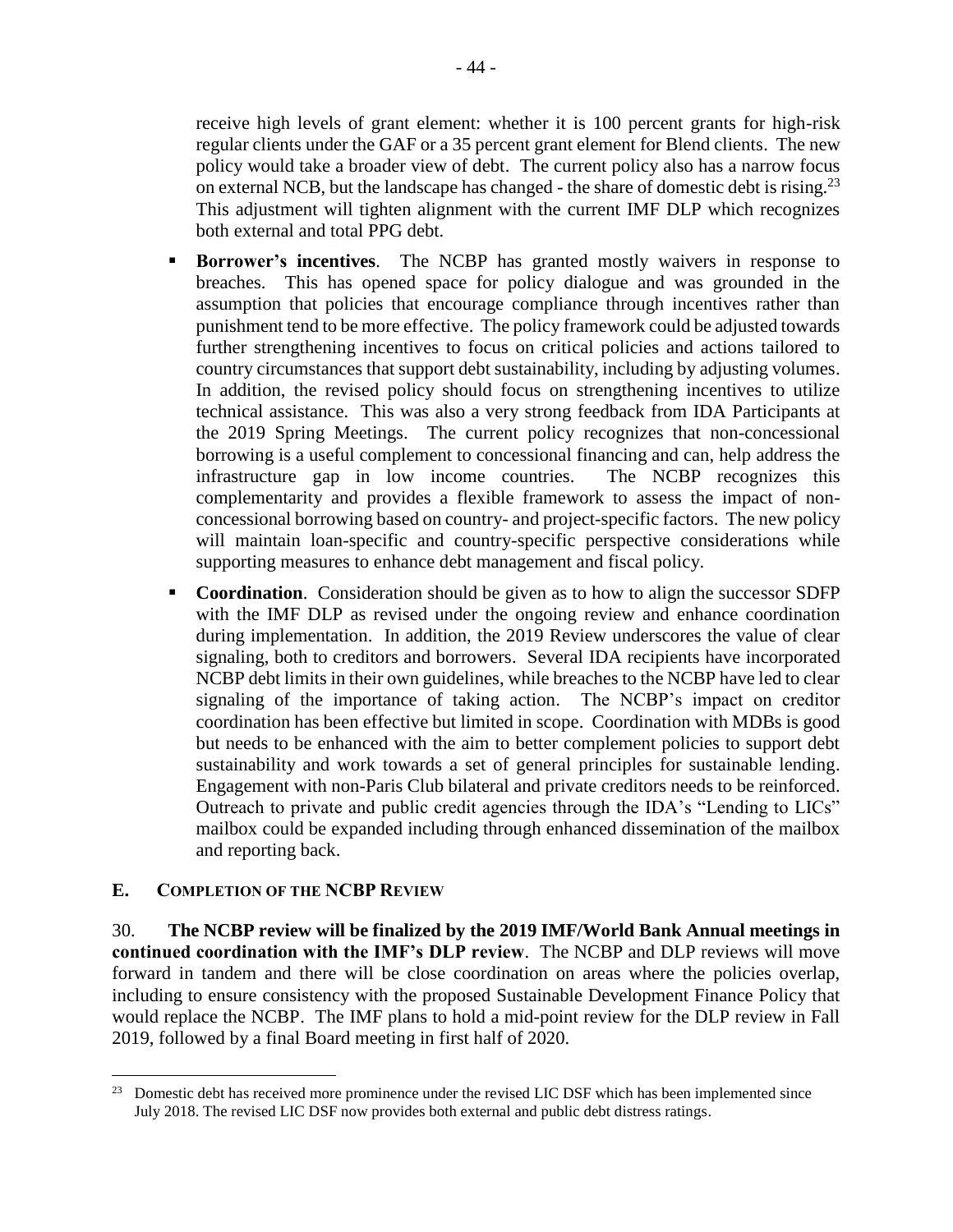# **Additional Tables**

# **Table A1.2: NCBP Implementation Update since 2015 (as of May-2019)**

| No. | Country                                                 | <b>DSA</b><br>$DSA - Risk of$ |                      | <b>Institution</b>         | <b>Public</b> | Eligibility        | <b>Current NCB</b> | Type of        |  |
|-----|---------------------------------------------------------|-------------------------------|----------------------|----------------------------|---------------|--------------------|--------------------|----------------|--|
|     |                                                         | external debt<br>date         |                      | debt/GDP<br><b>Leading</b> |               | to NCBP<br>ceiling |                    | <b>NCBP</b>    |  |
|     |                                                         | distress                      |                      | <b>NCBP</b>                | WEO,          | ceiling            |                    | <b>Ceiling</b> |  |
|     | <b>NCBP</b> countries led by <b>IMF</b> Support Program |                               |                      | monitoring                 | 2017          |                    |                    |                |  |
|     | 1 Afghanistan                                           | IMF                           | 7.0                  | Zero                       |               |                    |                    |                |  |
|     | 2 Benin                                                 | High<br>Moderate              | $Nov-18$<br>$Nov-18$ | <b>IMF</b>                 | 54.5          | Non-zero           | CFAF 469 bil       | PV             |  |
|     | 3 Burkina Faso                                          | Moderate                      | $Dec-18$             | IMF                        | 38.1          | Non-zero           | CFAF 370 bil       | PV             |  |
|     | 4 Central African Republic                              | High                          | $Jun-18$             | IMF                        | 52.9          | Zero               |                    |                |  |
| 5   | Chad                                                    | High                          | $Dec-18$             | IMF                        | 52.5          | Zero               |                    |                |  |
| 6   | Gambia, The                                             | High, in distress             | Apr-19               | <b>IMF</b>                 | 88.0          | Zero               |                    |                |  |
| 7   | Guinea                                                  | Moderate                      | Dec-18               | <b>IMF</b>                 | 37.9          | Non-zero           | \$650 mil          | Nominal        |  |
| 8   | Guinea Bissau                                           | Moderate                      | May-18               | <b>IMF</b>                 | 53.9          | Zero               |                    |                |  |
|     | 9 Madagascar                                            | Moderate                      | $Jun-18$             | IMF                        | 36.0          | Non-zero           | \$900 mil          | PV             |  |
|     | 10 Malawi                                               | Moderate                      | $Nov-18$             | <b>IMF</b>                 | 59.2          | Zero               |                    |                |  |
|     | 11 Mauritania                                           | High                          | $Nov-18$             | IMF                        | 96.6          | Non-zero           | \$307 mil          | Nominal        |  |
|     | 12 Niger                                                | Moderate                      | $Nov-18$             | <b>IMF</b>                 | 45.2          | Non-zero           | CFAF 225 bil       | PV             |  |
|     | 13 Senegal                                              | Low                           | $Dec-18$             | IMF                        | 48.3          | No limit           |                    |                |  |
|     | 14 Sierra Leone                                         | High                          | $Dec-18$             | IMF                        | 63.9          | Zero               |                    |                |  |
|     | 15 Togo                                                 | Moderate                      | $Nov-18$             | IMF                        | 75.7          | Zero               |                    |                |  |
|     |                                                         |                               |                      |                            |               |                    |                    |                |  |
|     | <b>NCBP</b> countries led by World Bank Monitoring      |                               |                      |                            |               |                    |                    |                |  |
|     | 1) Active IDA NCBP countries                            |                               |                      |                            |               |                    |                    |                |  |
|     | 16 Comoros                                              | Moderate                      | $May-18$             | <b>WB</b>                  | 32.4          | Non-zero           | Loan by loan       |                |  |
|     | 17 Ethiopia                                             | High                          | $Nov-18$             | <b>WB</b>                  | 54.2          | Zero               |                    |                |  |
|     | 18 Maldives*                                            | High                          | $Oct-17$             | <b>WB</b>                  | 63.9          | Zero               |                    |                |  |
|     | 19 Mozambique                                           | High                          | Apr-19               | <b>WB</b>                  | 102.1         | Zero               |                    |                |  |
|     | 20 Tajikistan                                           | High                          | Aug-17               | <b>WB</b>                  | 50.4          | Zero               |                    |                |  |
|     | 2) Others under WB NCBP                                 |                               |                      |                            |               |                    |                    |                |  |
|     | 21 Burundi                                              | High                          | $Mar-15$             | <b>WB</b>                  | 51.7          | Zero               |                    |                |  |
|     | $22$ DRC                                                | Moderate                      | $Oct-17$             | <b>WB</b>                  | 18.1          | Zero               |                    |                |  |
|     | 23 Haiti                                                | High                          | $Nov-16$             | <b>WB</b>                  | 31.1          | Zero               |                    |                |  |
|     | 24 Kiribati*                                            | High                          | $Dec-18$             | <b>WB</b>                  | 26.3          | Zero               |                    |                |  |
|     | 25 Kyrgyz Republic                                      | Moderate                      | $Dec-17$             | <b>WB</b>                  | 56.0          | Non-zero           | Loan by loan       |                |  |
|     | 26 Liberia                                              | Moderate                      | $May-18$             | <b>WB</b>                  | 34.4          | Non-zero           | Loan by loan       |                |  |
|     | 27 Mali                                                 | Moderate                      | $May-18$             | <b>WB</b>                  | 35.4          | Non-zero           | Loan by loan       |                |  |
|     | 28 Marshall Islands*                                    | High                          | Aug-18               | <b>WB</b>                  | 25.5          | Zero               |                    |                |  |
|     | 29 Micronesia*                                          | High                          | Sep-17               | <b>WB</b>                  | 24.5          | Zero               |                    |                |  |
|     | 30 Samoa*                                               | High                          | Mar-19               | WB                         | 49.1          | Zero               |                    |                |  |
|     | 31 Sao Tome and Principe*                               | High, in distress             | $Jul-18$             | <b>WB</b>                  | 88.4          | Zero               |                    |                |  |
|     | 32 Solomon Islands                                      | Moderate                      | $Oct-18$             | <b>WB</b>                  | 9.4           | Non-zero           | Loan by loan       |                |  |
|     | 33 South Sudan                                          | High, in distress             | Feb-17               | <b>WB</b>                  | 62.7          | Zero               |                    |                |  |
|     | 34 Tonga*                                               | High                          | $Jan-18$             | WB                         | n/a           | Zero               |                    |                |  |
|     | 35 Tuvalu*                                              | High                          | $Jun-18$             | <b>WB</b>                  | 37.0          | Zero               |                    |                |  |
|     | 36 Vanuatu*<br>37 Yemen, Republic of                    | Moderate                      | $Mar-18$             | <b>WB</b>                  | 48.4          | Non-zero           | Loan by loan       |                |  |
|     |                                                         | High, in distress             | $Sep-14$             | WB                         | 74.5          | Zero               |                    |                |  |
|     | 3) No NCB ceiling                                       |                               |                      |                            |               |                    |                    |                |  |
|     | 38 Rwanda                                               | Low                           | $May-18$             | WB                         | 40.6          | Non-zero           | Loan by loan       | PV, Nom.       |  |
|     | 39 Uganda                                               | Low                           | $Jan-17$             | WB                         | 40.0          | Non-zero           | Loan by loan       | PV, Nom.       |  |
|     | 40 Tanzania                                             | Low                           | Apr-19               | <b>WB</b>                  | 37.0          | Non-zero           | Loan by loan       | PV, Nom.       |  |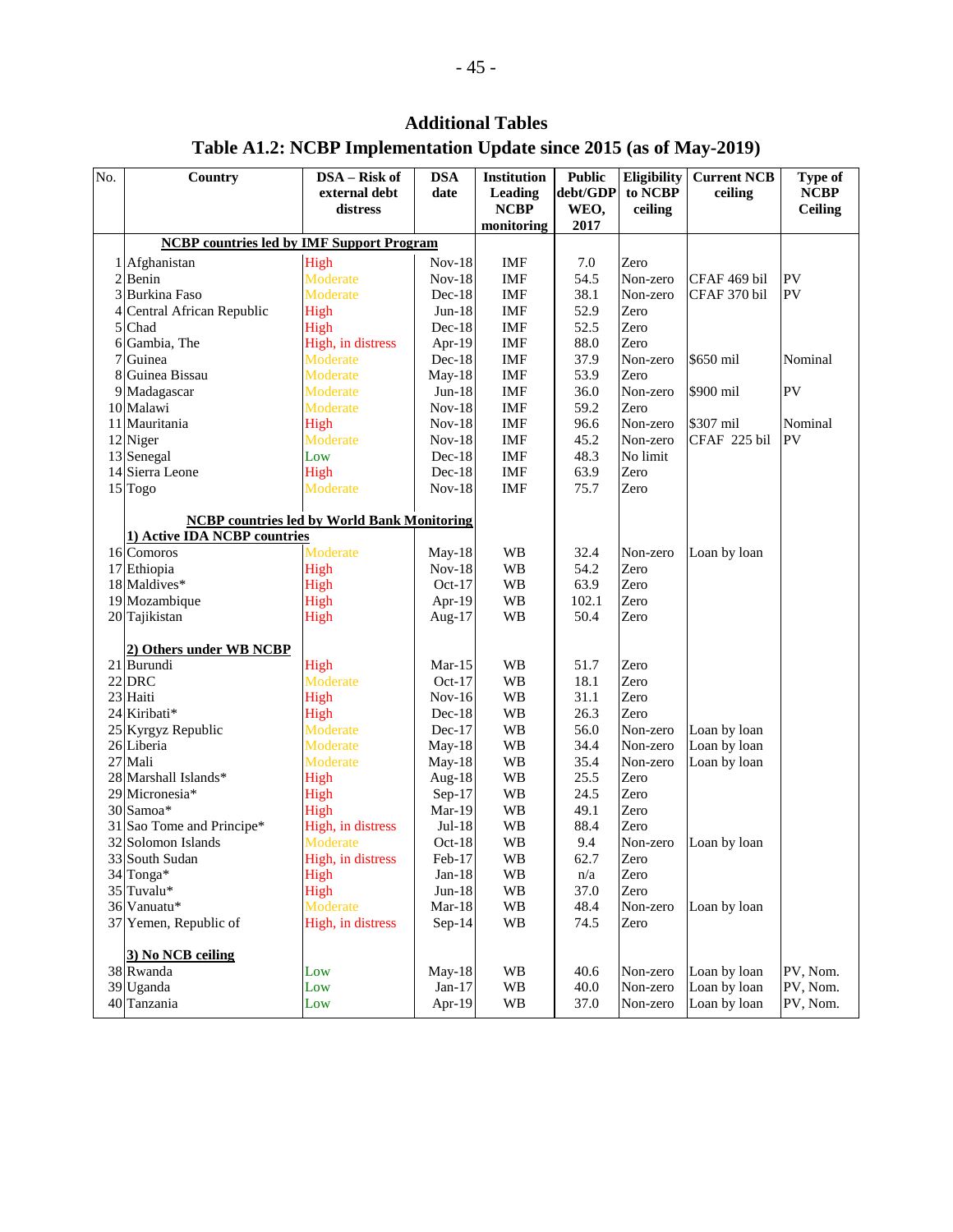|                |                     |                 |            |                    | $DSA -$<br><b>Risk of</b> |                              |
|----------------|---------------------|-----------------|------------|--------------------|---------------------------|------------------------------|
|                |                     |                 |            |                    | external                  |                              |
|                |                     | Years           | <b>IDA</b> | <b>Loan Amount</b> | debt                      |                              |
|                | Country             | <b>Reviewed</b> | Cycle      | % of GDP           | distress                  | <b>IDA</b> Response          |
| 1              | Angola              | 2007            | IDA14      | 35                 | Moderate                  | harden term                  |
| $\overline{c}$ | Ghana               | 2007            | IDA14      | 8                  | Moderate                  | harden term                  |
| 3              | Mali                | 2007            | IDA14      | $\mathbf{1}$       | Low                       | Waiver                       |
| 4              | Mauritania          | 2007            | IDA14      | 4                  | Moderate                  | Waiver                       |
| 5              | Rwanda              | 2008            | IDA14      | $\overline{2}$     | Moderate                  | Waiver                       |
| 6              | Cameroon            | 2009            | IDA15      | 0.3                | Low                       | Waiver                       |
| 7              | Congo, Republic     | 2009            | IDA15      | 0.3                | High                      | Waiver                       |
| 8              | <b>DRC</b>          | 2009            | IDA15      | $\mathbf{1}$       | High                      | Waiver                       |
| 9              | Ghana               | 2009            | IDA15      | $\overline{c}$     | Moderate                  | no remedy                    |
| 10             | Rwanda              | 2009            | IDA15      | $\mathbf{1}$       | Moderate                  | Waiver                       |
| 11             | Senegal             | 2009            | IDA15      | $\mathbf{1}$       | Low                       | Waiver                       |
| 12             | Burundi             | 2011            | IDA15      | 4                  | Moderate                  | Waiver                       |
| 13             | Chad                | 2010            | IDA15      | 6                  | Moderate                  | Volume cut                   |
| 14             | Côte d'Ivoire       | 2011            | IDA15      | $\overline{c}$     | High                      | Waiver                       |
| 15             | Ethiopia            | 2011            | IDA15      | $\overline{c}$     | Low                       | Waiver                       |
| 16             | Ghana               | 2010            | IDA15      | $-$                | Moderate                  | harden term                  |
| 17             | Ghana               | 2011            | IDA15      | 10                 | Moderate                  | no remedy                    |
| 18             | Mauritania          | 2010            | IDA15      | 1                  | Moderate                  | Waiver                       |
| 19             | Cameroon            | 2010-12         | IDA15/16   | 5                  | Low                       | Waiver                       |
| 20             | Lao PDR             | 2010-14         | IDA15/16   | 9                  | Moderate                  | harden terms                 |
| 21             | Zambia              | 2011-12         | IDA15/16   | 5                  | Low                       | Waiver                       |
| 22             | Burundi             | 2013            | IDA16      | $\mathbf{1}$       | High                      | Waiver                       |
| 23             | Chad                | 2013-14         | IDA16      | 5                  | High                      | Waiver                       |
| 24             | Chad                | 2013-14         | IDA16      | 9                  | High                      | Waiver                       |
| 25             | Comoros             | 2013            | IDA16      | $\boldsymbol{7}$   | High                      | Waiver                       |
| 26             | Ethiopia            | 2013-14         | IDA16      | 17                 | Moderate                  | volume $cut + harden$ terms  |
| 27             | Guinea              | 2012-13         | IDA16      | 6                  | Moderate                  | Waiver                       |
| 28             | Kyrgyz Republic     | 2013            | IDA16      | $\mathbf{1}$       | Moderate                  | Waiver                       |
| 29             | Madagascar          | 2014            | IDA16      | $\mathbf{1}$       | Low                       | Waiver                       |
| 30             | Sao Tome & Principe | 2014            | IDA16      | 10                 | High                      | Waiver                       |
| 31             | Togo                | 2014            | IDA16      | 1                  | Moderate                  | Waiver                       |
| 32             | Zambia              | 2013-14         | IDA16      | 6                  | Moderate                  | no remedy                    |
| 33             | Ethiopia            | 2015            | IDA17      | $\overline{2}$     | Moderate                  | hardening terms              |
| 34             | Ethiopia            | 2016            | IDA17      | $\mathbf{1}$       | Moderate                  | hardening terms              |
| 35             | Mozambique          | 2016            | IDA17      | $11\,$             | Moderate                  | volume cut + harden terms    |
| 36             | Ethiopia            | 2017            | IDA17      | $\mathbf{1}$       | Moderate                  | no remedy                    |
| 37             | Maldives            | 2017            | IDA17      | 24                 | High                      | hardening terms              |
| 38             | Mozambique          | 2017            | IDA17      | 1                  | High                      | volume cut                   |
| 39             | Benin               | 2018            | IDA18      | $\mathbf{1}$       | Moderate                  | Waiver                       |
| 40             | Ethiopia            | 2018            | IDA18      | $\boldsymbol{2}$   | High                      | hardening terms              |
| 41             | Maldives            | 2018            | IDA18      | 22                 | High                      | hardening terms              |
| 42             | Mozambique          | 2018            | IDA18      | --                 | High                      | volume cut                   |
| 43             | Tajikistan          | 2018            | IDA18      | 7                  | High                      | Waiver                       |
| 44             | Comoros             | 2018            | IDA18      | $8\,$              | Moderate                  | no waiver, ceiling suggested |

**Table A1.3. Inventory of NCBP Country Cases, 2007-2018** 

*Source*: World Bank.